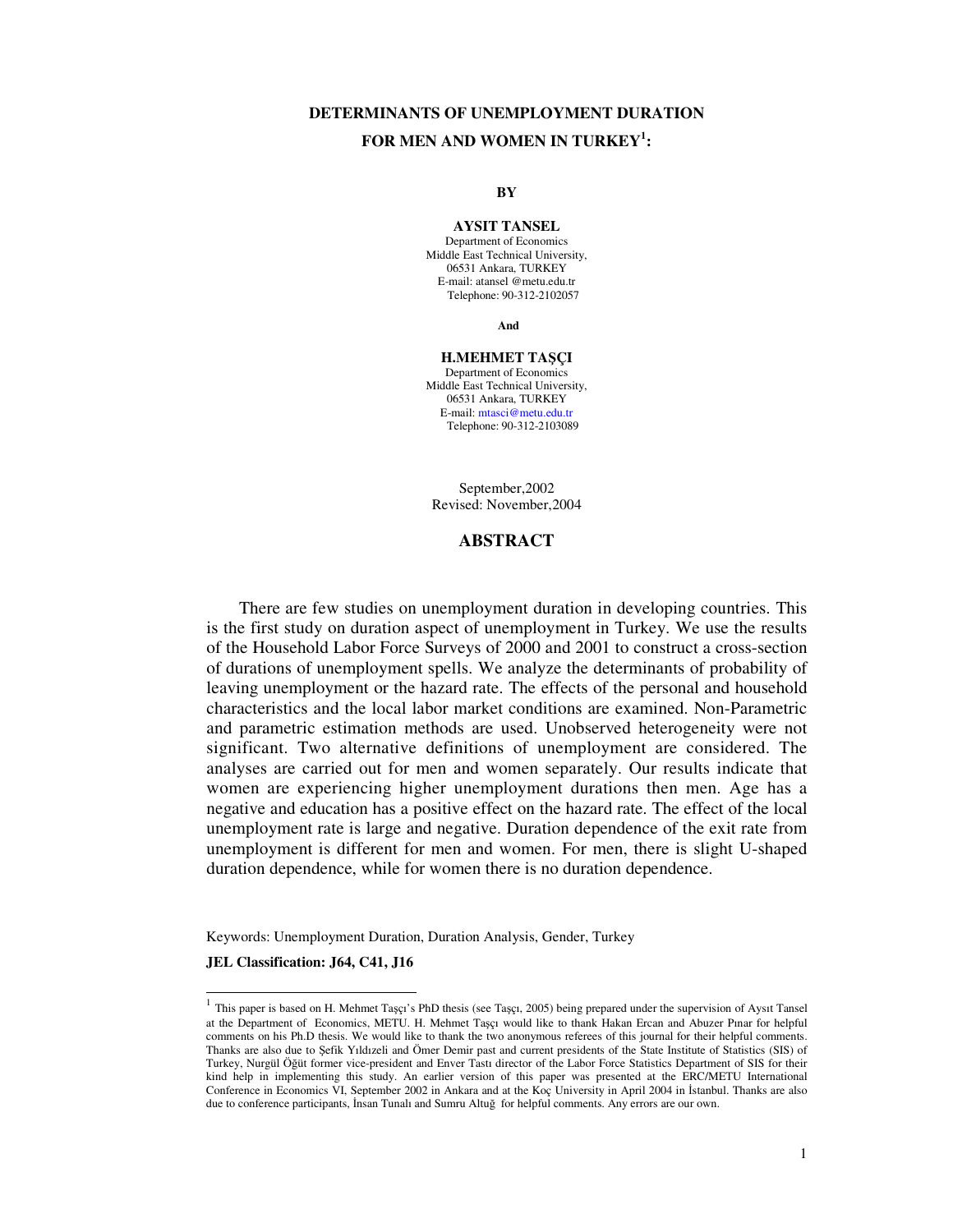### **1. Introduction**

 $\overline{a}$ 

Unemployment duration analysis has mainly focused on developed countries. There are a number of applications of the by now familiar reduced-form duration model framework in the OECD countries ranging from France (van den Berg and van Ours, 1999) to Portugal (Portugal and Addison, 2003). Some of the recent studies concentrated on transition economies (Grogan and van den Berg, 2001; Lubyova and van Ours, 1997 and Foley,1997). There are only two studies for developing countries (Tunali and Assaad, 1992 and Serneels, 2001). This is the first study on the duration aspect of unemployment in Turkey although the incidence of unemployment was considered by earlier studies (Şenses, 1994 and Bulutay, 1995).

The estimated official unemployment rate in Turkey was 10.41 in 2002. It is generally agreed that the official unemployment rate understates the extent of the problem in Turkey (Özel and Mehran, 1992). Therefore a more realistic measure would be obtained by combining the unemployment and underemployment rates<sup>2</sup>. This gives a combined figure of 15.82 percent in 2002. The unemployment rates were around 8 percent in the early 1990s. Recently, Turkey experienced a series of economic and financial crises. One was in 1994 and the others were in 1999, November 2000 and February 2001. During the 2001 crisis, the per capita GNP declined by 9.6 percent which was the largest contraction ever in the history of the

 $2^2$  The following groups of people are considered as underemployed in the SIS definition. The first group covers involuntary part-time workers. It includes who work less than 40 hours but are able to work more. The second group includes individuals who do not receive adequate income in their current employment or their current job does not match their skills (see Tunali, 2003).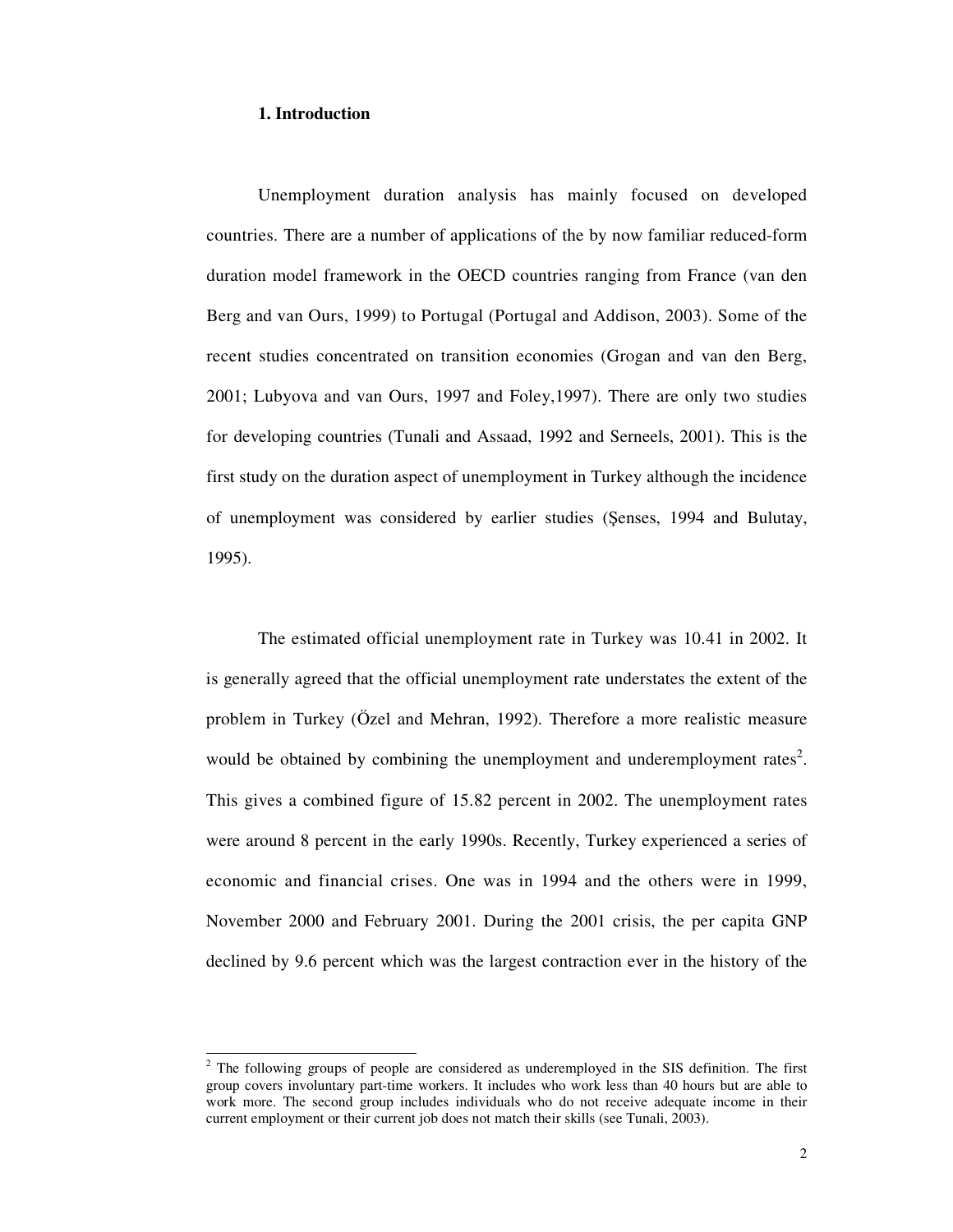Republic. Unemployment rates increased during those crises and remained high since then. The numbers of unemployed stood at about 2,464 million people in 2002 (See SIS, 2004). Further, there are significant differences in the unemployment rates between men and women, between young and the mature by rural and urban divide. Therefore, in Turkey, unemployment remains as a serious problem in the agenda of the policy makers.

This study uses individual level unemployment duration data constructed from the quarterly Household Labor Force Surveys (HLFS) of 2000 and 2001 conducted by the State Institute of Statistics of Turkey. We examine the determinants of unemployment duration in a hazard function framework. Two different definitions of unemployment are employed. Personal, household and local labor market characteristics are considered. In estimation the grouped nature of the duration data is taken into account by specifying interval hazard models. We compare and test different specifications with different distributional assumptions. The analysis is carried out for men and women separately, in order to identify the differences in the labor market experiences of men and women. One of the most important results is that women have lower exit rates from unemployment than men. The groups of individuals which should be targeted for help include married women, unmarried men, first-time job seekers, individuals with low levels of education and those in the older age groups and who live in the provinces with high levels of unemployment.

This paper is organized as follows. Section 2 gives an overview of the labor market and unemployment problem in Turkey. Section 3 introduces the HLFS data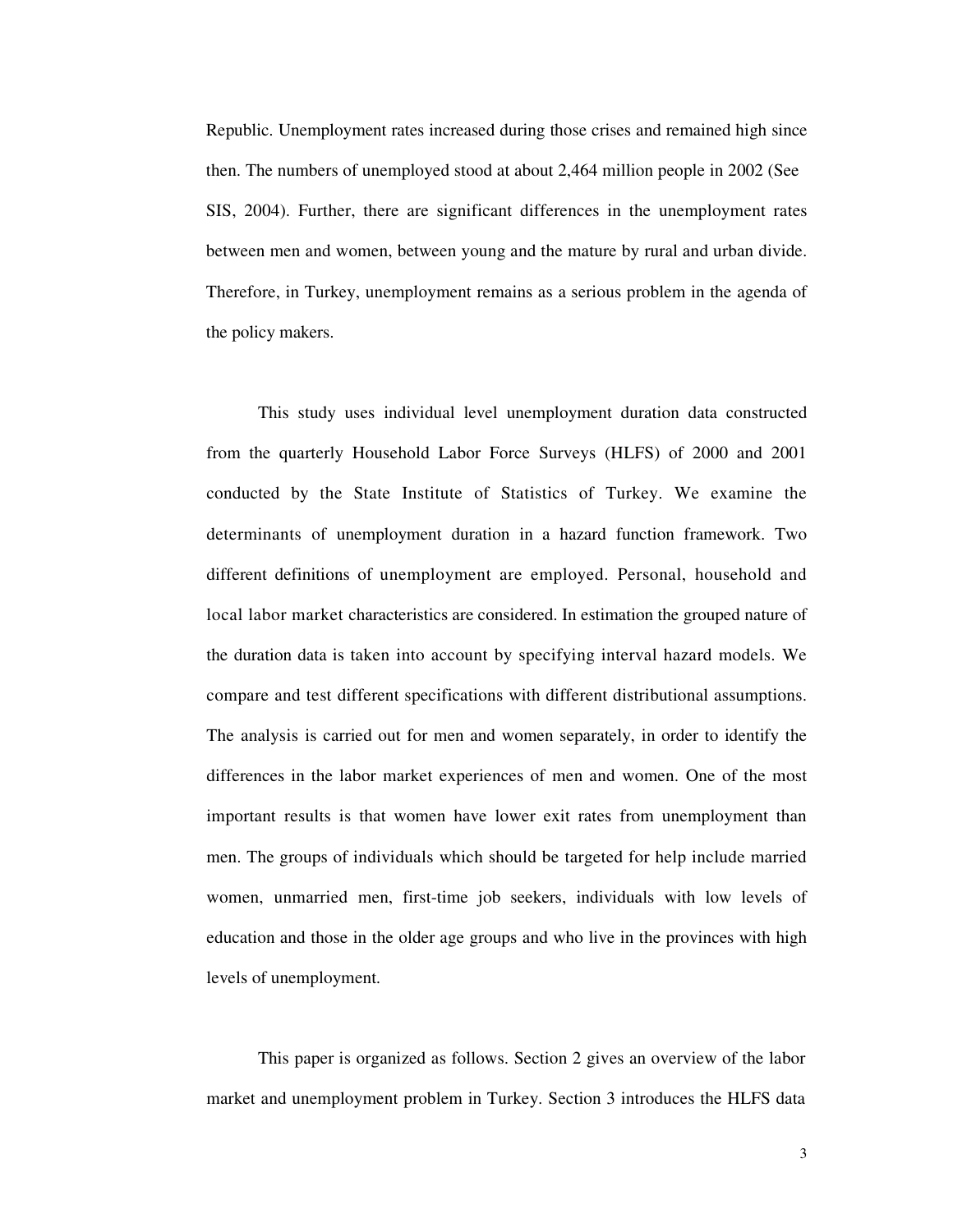used and discusses the construction of unemployment durations with two alternative definitions of unemployment. The specification of the reduced-form, group duration models are discussed in Section 4. Estimation results are provided in Section 5. Policy implications and conclusions appear in Section 6.

#### **2. Labor Market and Unemployment in Turkey**

The Turkish labor market is characterized by strong supply side pressures attributable to rapid population growth, declining participation rates, widespread employment in small scale establishments, segmentation of wages and high rates of unemployment.

Labor force participation rates have been declining over time. Rapid urbanization and increasing school enrollment rates account for this decline. Urban male participation rate was about 69 percent in 2003. Urban female participation rate was about 19 percent during the same year which is remarkably low by international standards. Approximately three-fifths of the urban labor force are wage earners, while self-employment and unpaid family work are prevalent in the rural labor force. Employment is mostly in small scale establishments. Establishments with less than four workers account about two-fifths of the urban employment. Although the statistics on the size of the informal sector vary, it is believed to be large.

Unemployment is especially high in the urban markets partly because of high rates of rural to urban migration. Unemployment rate is generally believed to be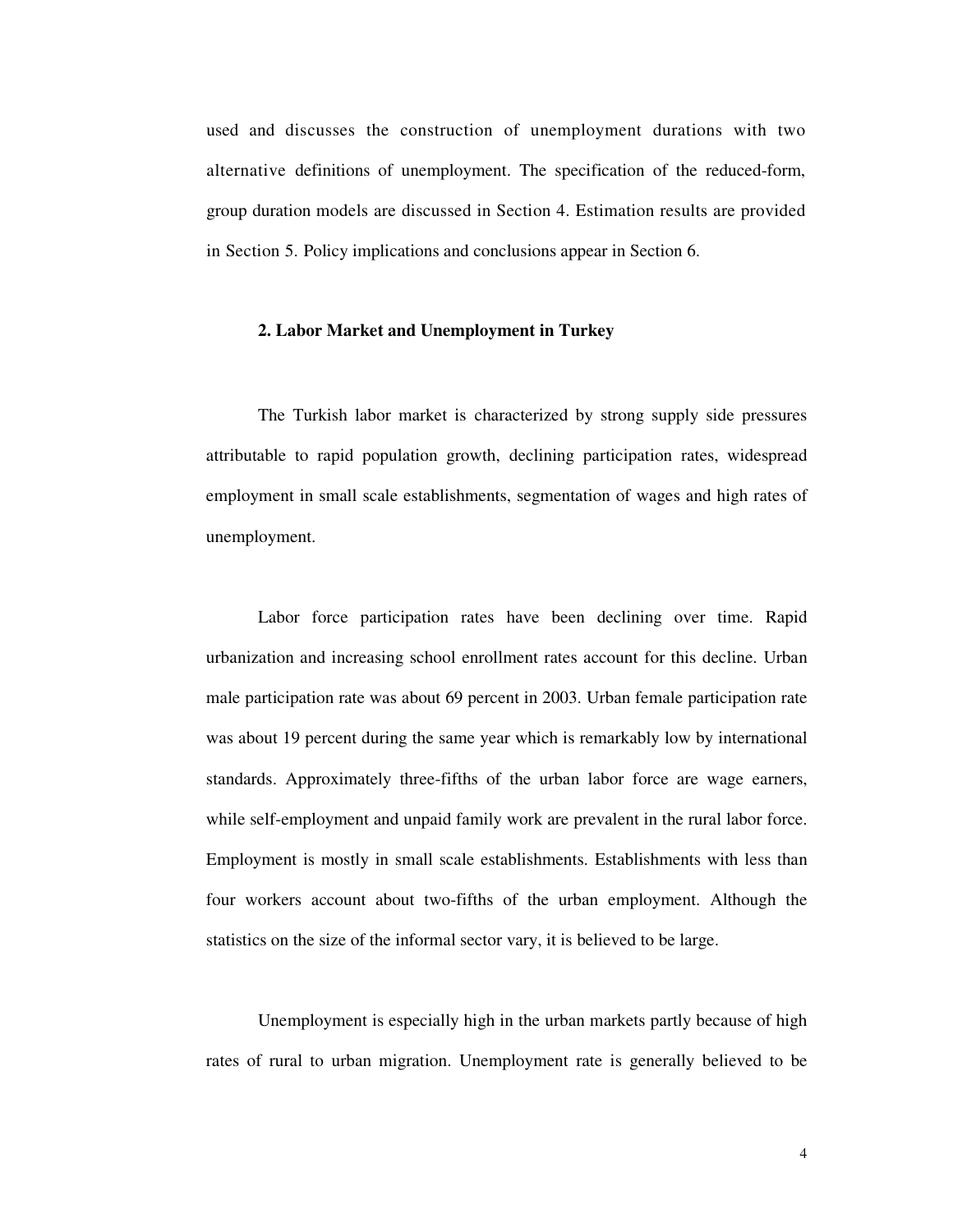higher than the indication of the official figures. Currently, it is considered one of the major social and economic problems of Turkey.

Table 1 shows the distribution of unemployment rate and the mean unemployment duration by gender, age and education. Women have somewhat lower unemployment rates than men. Mean unemployment duration is longer for women than for men. Youth (15-24 age group) unemployment is especially high. However, mean unemployment duration for the young is remarkably lower than for the other age groups. Lowest unemployment rates and durations are observed for the category of non-graduates (which include illiterates and literates without a diploma). Highest unemployment rates and durations are for the high school and vocational high school graduates.

Figure 1 shows the rural and urban unemployment rate by gender for the period 1988-2003. We observe that urban rates are higher than the rural rates and the highest rates are for urban women throughout the period. The declining trend has been reversed in 2000 and there have been significant increases in all rates after this year. This increase is attributed to the severe economic and financial crisis of November 2000 and February 2001. In the rural areas women engaged in agriculture can combine agricultural activities with the household work. However, when they migrate to the cities it is not easy to combine home and market work and they concern themselves with household responsibilities. Their low levels of education and cultural values against their employment are the other reasons for their high unemployment rates.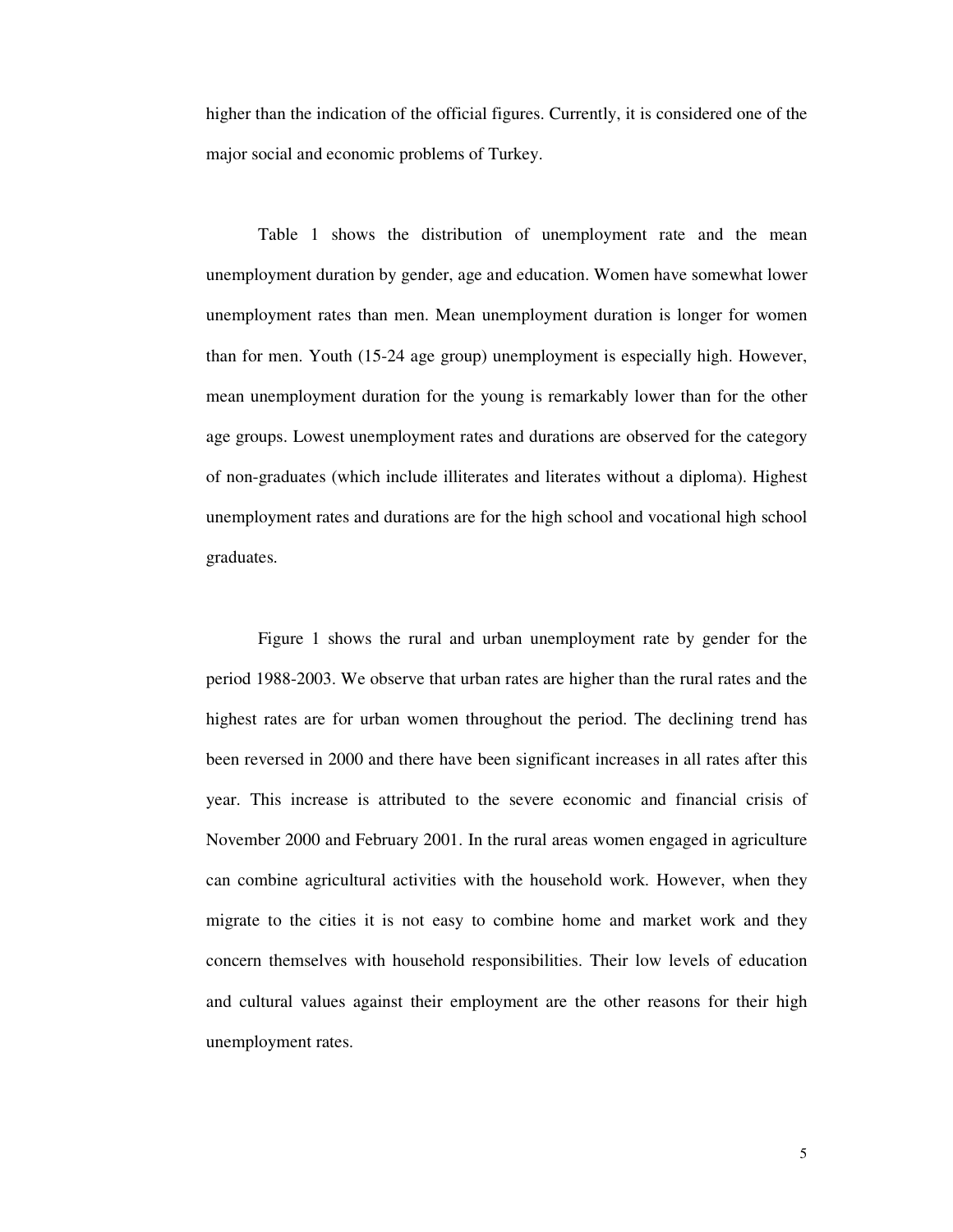Table 2 provides unemployment rates for selected OECD countries. For men, in 2002 highest unemployment rate was observed in Turkey with about 11 percent and the lowest unemployment rate was for Switzerland. Unemployment rates for women are in general higher than for men. For women, in 2002 the highest unemployment rate was observed for Spain with about 16 percent while the rate for Turkey was about 10 percent and the lowest rate was observed again for Switzerland.

Figure 2 gives the average values of the proportion of the long-term unemployed (those who are looking for a job for more than one year) for youth and prime aged individuals in selected OECD countries. In general, the incidence of long-term unemployment among the prime aged individuals is higher than among the young. Highest proportions of long-term unemployed are observed in Belgium and Italy. The lowest proportions are observed for Canada and the USA. For Turkey the proportions are close to the OECD average.

#### **3. The Data and Unemployment Definitions**

#### **3.1. The Household Labor Force Survey**

The HLFS, which contains rich information about the Turkish labor market, was conducted by the State Institute of Statistics bi-annually in April and October during the 1988-1999. Since 2000, application frequency, sample size, questionnaire design and estimation dimension are changed. The survey is applied quarterly and a panel feature is introduced. The rounds of the data we acquired for this study include three quarters  $(Q1, Q2 \text{ and } Q4)$  from the 2000 survey and two quarters  $(Q1 \text{ and } Q2)$ from the 2001 survey. There were about 23,000 households in every quarter in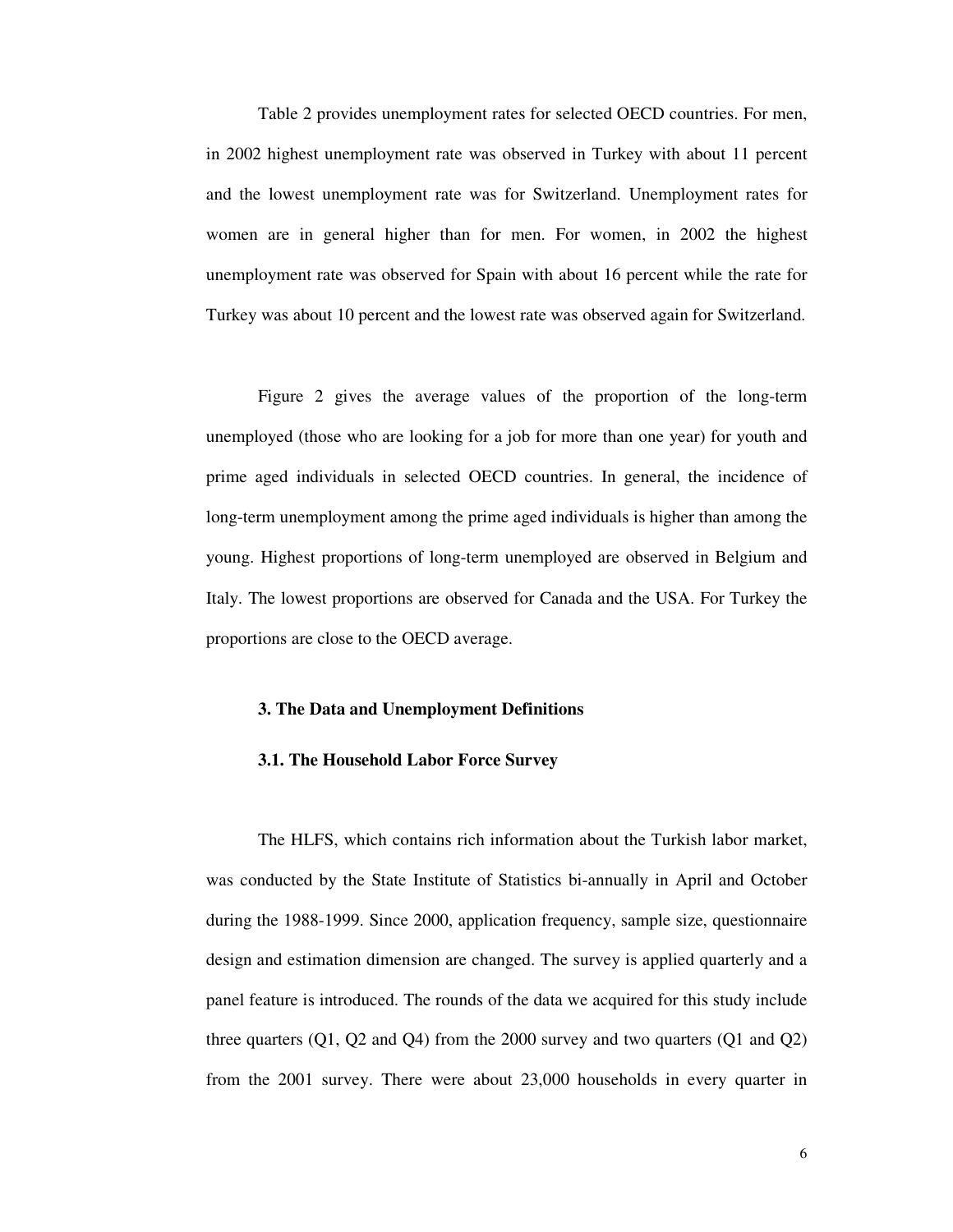2000, and similarly in 2001. We restrict the sample to individuals between 15-65 years of age.

Sampling design of the 2000 Household Labor Force Survey allows us to observe the changes between the successive quarters and years (see SIS, 2001b; p. 17). The sampling strategy was such that approximately, half of the individuals surveyed in the first quarter of 2000 are re-interviewed in the second quarter of 2000 in such a way that the sample is still representative of the country. This allows us to follow the labor force status of individuals, i.e. whether the unemployed individuals find a job or not. The subgroups that we use to construct unemployment durations are interviewed a minimum of two times in two subsequent quarters or one year apart. There are those who are not re-interviewed because they may have moved elsewhere to take up a job or to follow their partner or refused to be interviewed. Especially, if they have moved to take up a job this would imply that the unemployed are over-represented in the panel data set and this would bias the results. In our data set the sample attrition was about 7 percent between the first and second quarters of 2000. In order to address the potential problem of self-selection we performed a series of robustness analysis by comparing the results from the total number of observations where attrition is not taken into account with those from the sample obtained by dropping the observations due to attrition (see Footnote 8 in Section 5.2). The results did not differ qualitatively. Therefore, we concluded that the potential problem of self-selection was not significant. For brevity we only presented the results obtained from the total number of observations. The other results are available from the authors upon request.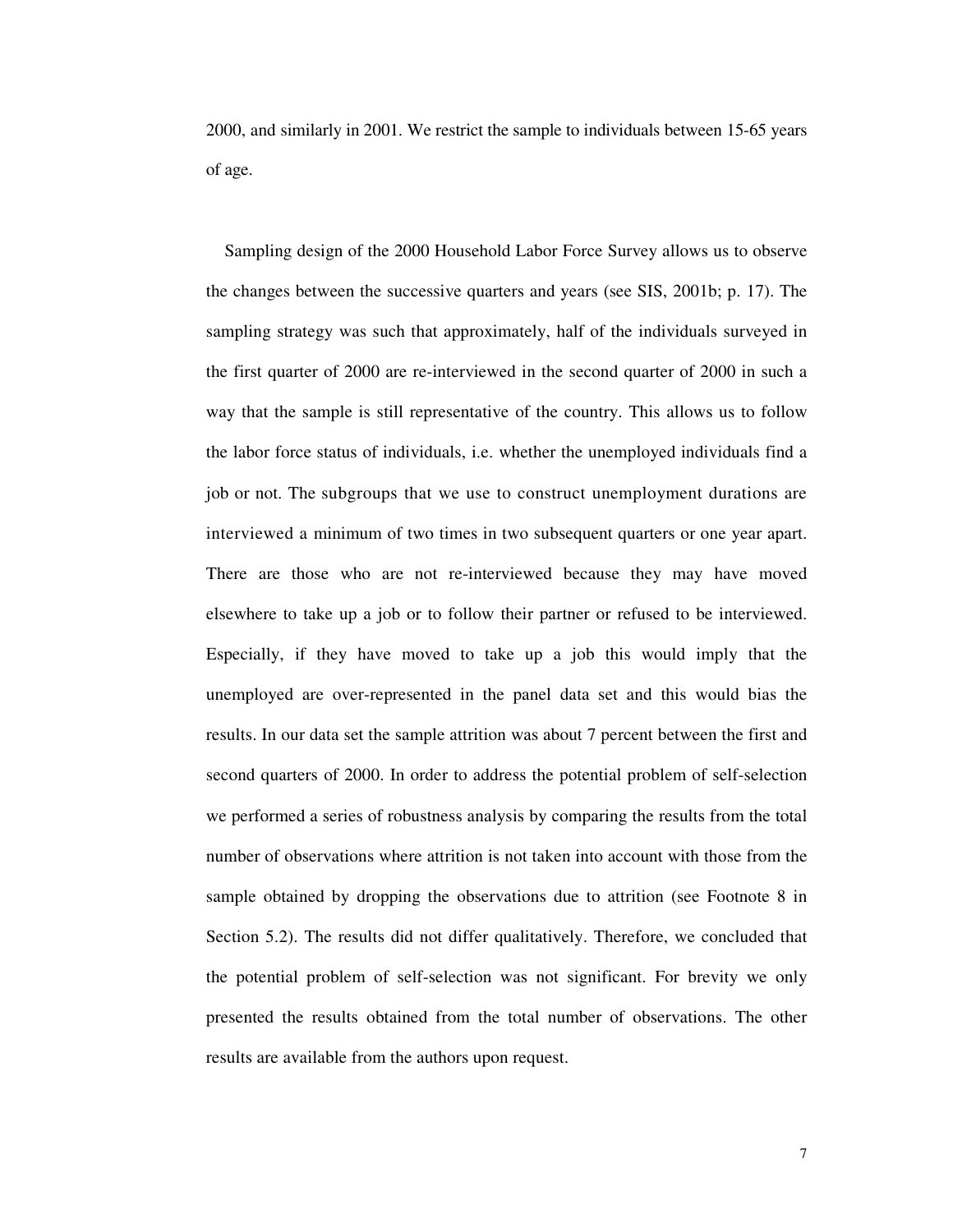#### **3.2. Two Unemployment Definitions and Their Incidence**

The State Institute of Statistics of (SIS) Turkey uses International Labor Organization (ILO)'s definition of unemployment. According to this definition the unemployed comprises of all persons 15 years of age and over who were not employed during the reference period who have used at least one of the search channels for seeking a job during the last three months and were available to start work within 15 days (see SIS,  $2001b$ )<sup>3</sup>. This is the first-definition of unemployment we consider and it is labeled as "ILO unemployment". In the early 1980s ILO advocated relaxing the job search requirement in the definition of unemployment for developing countries. In developing countries, the conventional job-search channels may not be very relevant in the urban labor markets where labor absorption is low, and in the rural labor markets where self-employment and unpaid family work (especially for women) are prevalent (see Hussmanns et al., 1990). These conditions are largely observed in Turkey. Therefore, we drop the requirement of searching for a job. Byrne and Strobl (2004) also argued for dropping the job-search requirement in developing countries. This gives the second definition of unemployment we use and label as "broad unemployment"<sup>4</sup>. The purpose of the broad unemployment rate is to include those unemployed who are willing to work but do not actively look for a job. Those who are out of the labor force are excluded from our

 $\overline{a}$ 

 $3$  One may wonder whether it is possible for people to declare themselves to be unemployed but get income from informal work. According to the questionnaire design it is highly unlikely for this to happen. Because, in the survey, persons economically active during the reference period for at least one hour as a regular employee, casual employee, employer, self employed or unpaid family worker are considered employed. This employment includes formal and informal types. In fact, there are several control questions to decide if the people are employed and derive income from a formal or informal source alike.

<sup>&</sup>lt;sup>4</sup> The broad measure of unemployment extends the ILO definition in the sense that we now include those who did not use one of the search channels during the past three months but may have used earlier and available to start a job within 15 days. For this reason, the question "how long have you been seeking a job?" is answered by every unemployed who stated that they have been looking for a job.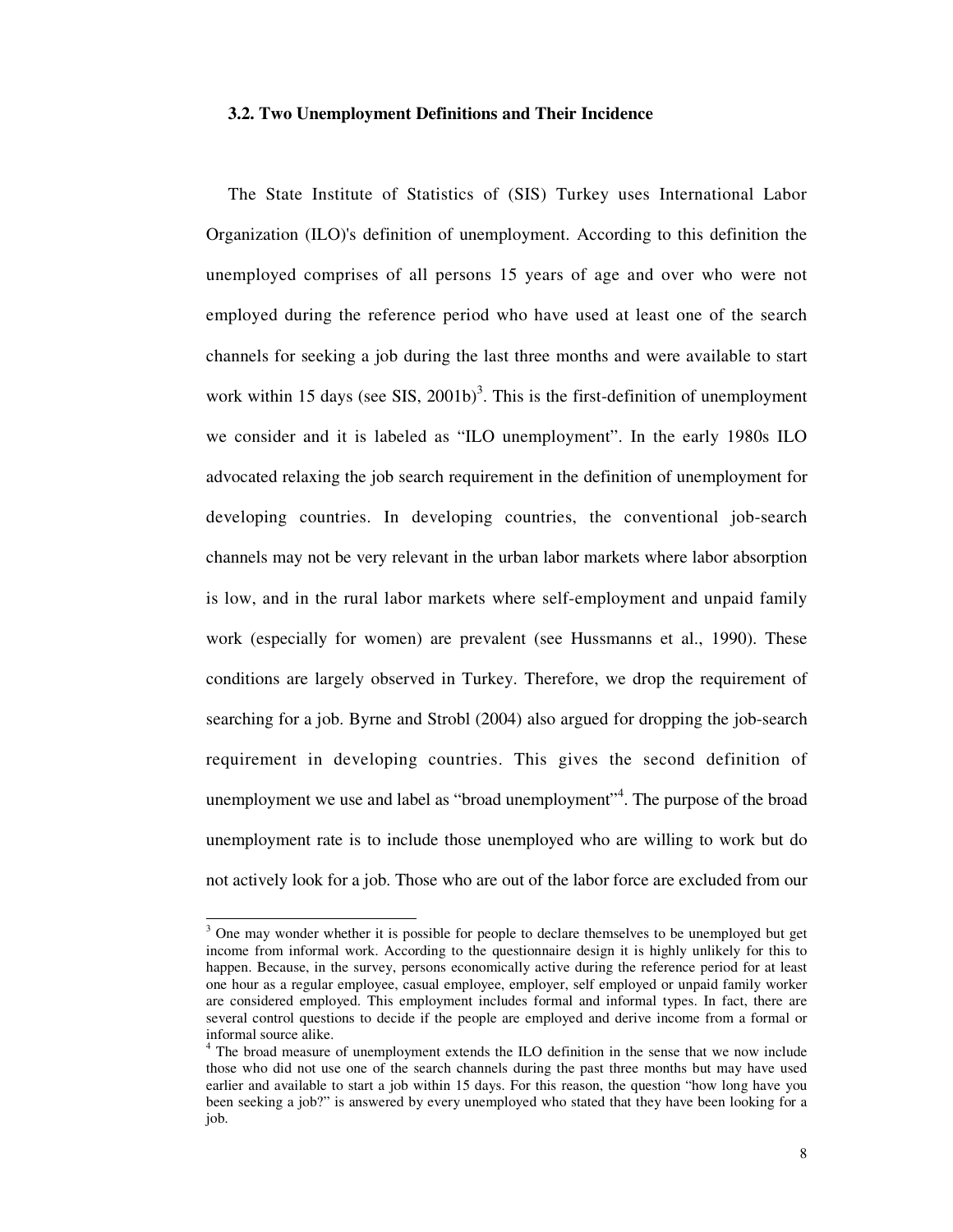ILO definition and broad definition both. Naturally, if they are included, both unemployment rates would increase. For instance, the rate of unemployment with the broad definition increased from 9.4 to 10.9 percent in 2000 when we included those who stated that they are not searching for a job but are available to start working within 15 days. The unemployment rates computed with the alternative definitions using the HLFS data for 2000 and 2001 are provided in Table 3. The rates are computed as percentages of individuals in each group.

We observe in Table 3 that employing the broad definition increases the rate of unemployment significantly particularly in the urban locations. In urban locations, including all non-searchers who would like to work increases unemployment rate by about four percentage points in each of 2000 and 2001. Kingdon and Knight (2000) found for South Africa that unemployment rate increased by 15 percentage points in 1997 when the broad definition of unemployment is used. Byrne and Strobl (2004) found for Trinidad and Tobago that unemployment rate increased by about 3.6 percentage points for men and by about 7.2 percentage points for women when they move from the ILO definition to the broad definition of unemployment. The increase is largest for the women in the urban locations by about seven percentage points implying that urban women may be unemployed but not seek work. Regardless of the definition of unemployment used we further observe the following. First, the unemployment rates are higher in 2001 than in 2000 for all groups. This increase was due to the severe economic and financial crisis of February 2001. Second, the unemployment rates in urban locations are higher than those in rural locations. Third, urban women experience higher unemployment rates than urban men and highest rates are observed for urban women. Tansel (2001) found very high levels of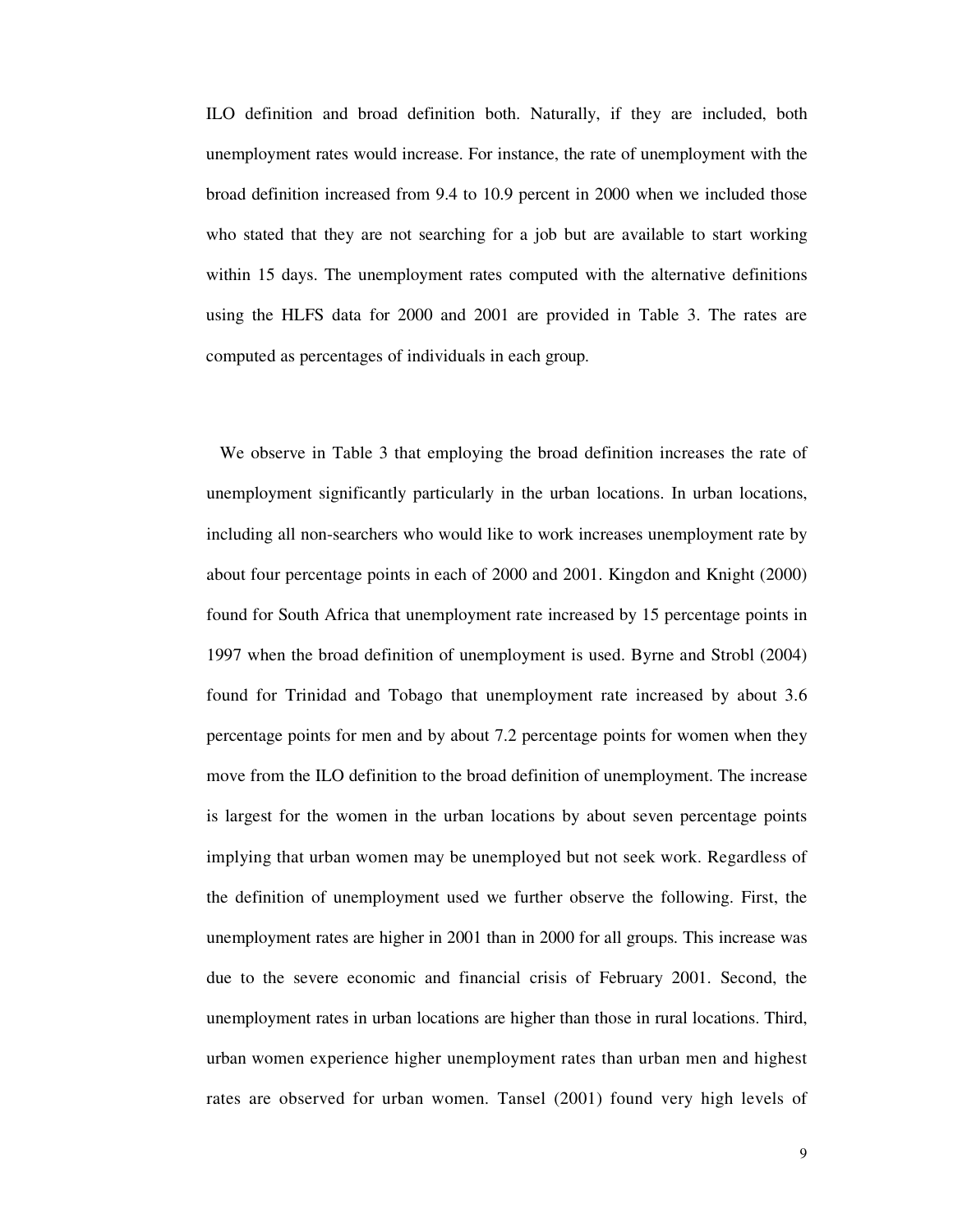hidden unemployment among urban women in Turkey. Hence is the need to study unemployment duration of women separately.

The survey participants answer a question about when they become unemployed. The question no. 40 asks "How long have you been seeking a job (in months)?" (See SIS, 2001b: appendix-6:  $p.3$ <sup>5</sup>. The unemployment duration is calculated from the response to this question. The data set that we have includes total of 4834 and 6983 unemployed individuals for 2000 and 2001 combined under ILO and broad definitions of unemployment, respectively. The computed unemployment durations consist of two cases. One is the elapsed (backward) unemployment durations in months in the stocks of unemployed at each interview date for the individuals who are still unemployed. These define the right-censored spell durations. The second is defined as follows. If an individual in one wave leaves unemployment for a job before the next interview all that is known is that unemployment ended between the two interviews. In this situation there is an unobserved period. It is not possible to decide exactly how much of the unobserved period is actually spent in unemployment. Following the literature we ignore the possibility that several short unobserved unemployment spells may happen during the unobserved periods. These define the interval-censored spell durations. There were 1089 and 1555 intervalcensored observations under ILO and broad definitions of unemployment, respectively.

 $\overline{a}$ 

 $<sup>5</sup>$  The unemployed individual is also asked if he/she registered at the Job-Placement Office, his/her</sup> current job search strategies and the sector at which he/she is looking for a job. The registration at the Job-Placement Office is rather low. Only 7.11 per cent of ILO unemployed individuals are registered at the Office. The same number for the broad definition was about 6.4 percent.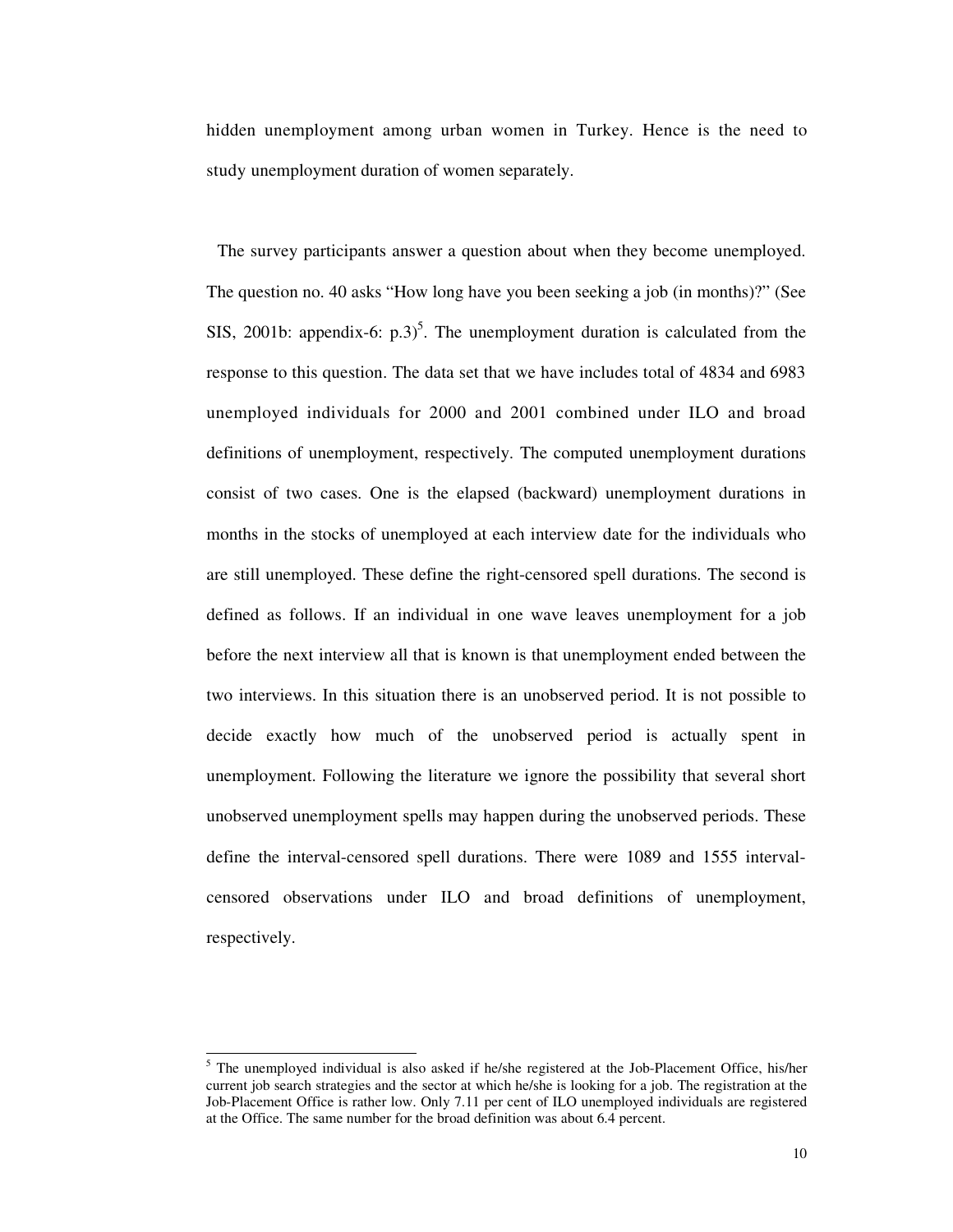In order to deal with interval-censored observations we initially applied some rules of thumb that are commonly used in the literature (see for example, Grogan and van den Berg, 2001 and Foley, 1997). These rules included the assumptions of zero time spent in unemployment, 50 percent time spent in unemployment, all time spent in unemployment and the random time spent in unemployment. We carried out extensive sensitivity analysis by experimenting with these rules in the context of continuous time framework. Specifically in the continuous time framework we estimated exponential, Weibull, log-logistic and log-normal models. Best results are obtained with the log-normal model according to Akaike's Information Criterion. These results are available from the authors upon request. Later on, we switched to the discrete time framework recognizing the discrete nature of the data. Here we take the interval-censoring explicitly into account. We consider the groups narrow enough to prevent information loss but wide enough to include each unemployment spell's true durations. See section 4 for more on this. The average truncated (or right censored) duration of unemployment for all individuals is 6.79 and 8.77 months under the ILO and broad definitions, in that order.

Table 4 gives the percentage distribution of unemployment duration by gender. The figures indicate that the percentage of the long-term unemployed is higher among women than men. These percentages are about 8.9 and 13.66 for men according to ILO and broad definitions of unemployment respectively, while they are about 14.68 and 21.31 for women. Hence, women are less likely to have searched for a job than men. An alternative explanation is that they get less job offers.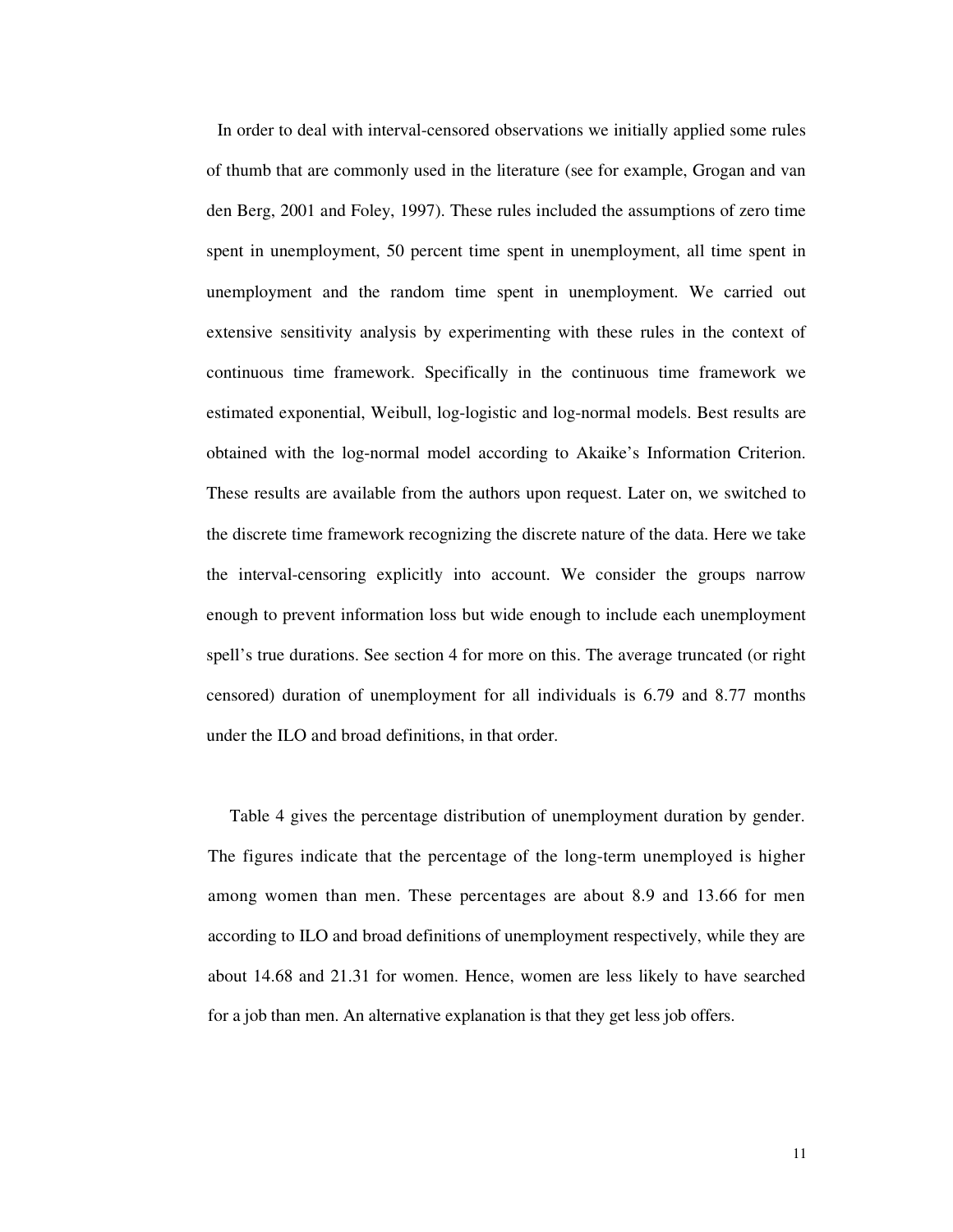Table 5 shows the percentage distribution of unemployment duration by age group. We observe that when ILO definition is used, about 10 percent of all unemployed people had been so for more than one year, which is called the long term unemployed. This percentage increases to about 16 percent when the broad definition of unemployment is used. The percentage of the long-term unemployed is higher than the average for the older age groups. For instance, for the age group of 55plus this percentage is 17 according to ILO definition and increases to 22 when the broad definition is used.

Table 6 gives the percentage distribution of unemployment duration by education level. We observe that the percentage of the long-term unemployed is very high among the high school graduates. This percentage is about 16 when ILO definition is used and increases to about 21 according to the broad definition. These results indicate that the long term unemployment is concentrated among the high skilled except the university graduates. The percentage of the long-term unemployed is somewhat less among the university graduates of four years or more. This percentage is about 6 and 10 according to the ILO and broad definitions of unemployment respectively.

We note that the HLFSs of 2000 and 2001 did not collect information on earnings or unearned incomes of the individuals. Therefore, such information could not be included in our analysis. It has been popular to investigate the effect of unemployment insurance on unemployment duration. Such analysis was carried out recently by Katz and Meyer (1990) and Hunt (1995). The effect of unemployment insurance could not be analyzed in this study since the unemployment benefit system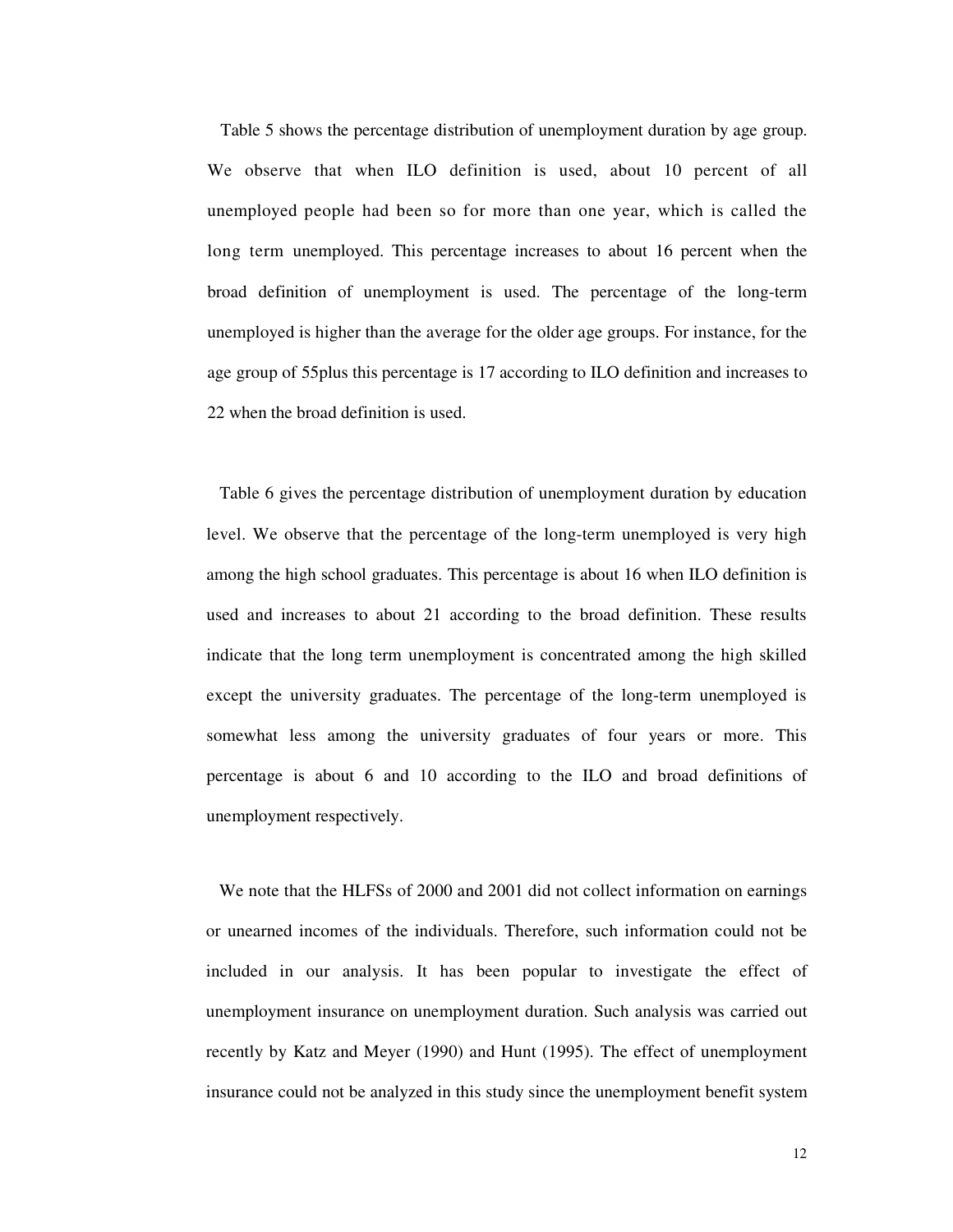was instituted only recently in Turkey on June 1, 2000 and no benefits were being paid when the surveys were conducted in 2000 and 2001.

#### **4. MODEL**

#### **4.1. The Duration Model**

The main variable of interest is the duration of unemployment, which is stochastic and denoted by T.  $F(t)=Pr(T\leq t)$ , is the cumulative distribution function of T, where *t* denotes realization of T, and  $S(t)=I-F(t)$  is the survivor function of T. We are interested in the following question. What is the probability that the spell of unemployment will end in the next short interval of time, say *dt,*  given that it has lasted until time t. This defines the hazard function which is very popular way of analyzing duration data for several reasons. These models can handle censored durations, variables that change over time and allow examination of duration dependence (see Ham and Rea, 1987). In the empirical literature, T is taken as a continuous random variable (for example Grogan and van den Berg, 2001) for convenience. However, T is, in practice, usually available in monthly form (or grouped into time intervals). Kiefer (1988) refers to this kind of discrete failure time data as "grouped duration data". Bergström and Edin (1992) show that biased estimators result from treating grouped data as if they are continuous. The theoretical developments of the hazard function and the associated likelihood function with the grouped duration data are provided by Prentice and Gloeckler (1978), Kiefer (1988), Han and Hausman (1990) and Sueyoshi (1995). In this paper we take grouped nature of the unemployment duration data we have explicitly into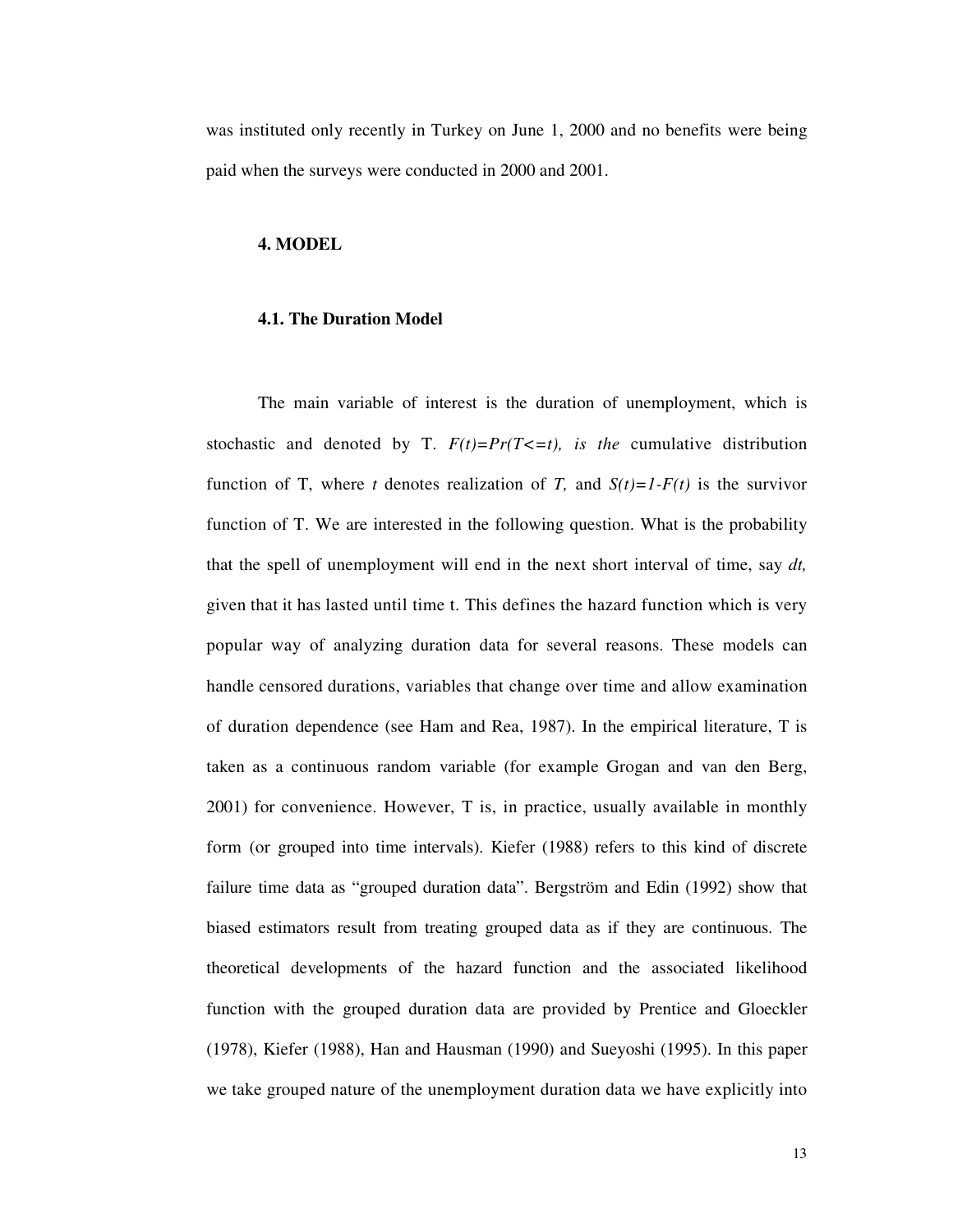account. Our analyses also take into account the right censored data since there are individuals who have not completed their unemployment spells. They are taken into account in the definition of the likelihood function.

The discrete time hazard rate is given by:

## $h_i(t) = 1 - \exp[-\exp(X_i(t) \beta + \delta(t))]$

 $\overline{a}$ 

where i denotes the individual, X is a set of covariates,  $\beta$  are the coefficients to be estimated, and  $\delta(t)$  is the logarithm of the integral of the baseline hazard and they are estimated along with the elements of  $\beta^6$ . In this paper we analyze the transitions from unemployment to employment by treating the transitions to other labor market states as right censored at the point of exit i.e. we assumed independence between risks – transition probabilities-, as it is done in the literature (see for example, Narendranathan and Stewart, 1993; Carling et al., 1996, Gonzalo, 1998 and Addison and Portugal, 2003).

Before estimation, we re-organized the data in person-period form depending on the choice of interval difference or grouping. The time axis is divided into intervals such that they contain each spell's reported durations. We assigned three months intervals until the end of the second year, six month intervals until the end of the third year, twelve-month intervals until the end of the fourth year. The final group includes the unemployment durations more than four years. This gives a total of twelve grouping intervals. For instance, if a respondent states that s/he has been unemployed for nine months then the grouped observations take the values of 0, 0, 0. If the respondent states that s/he found a job in the ninth month then the grouped

<sup>&</sup>lt;sup>6</sup> See Prentice and Gloeckler (1978) and Sueyoshi (1995) for a derivation of the likelihood function.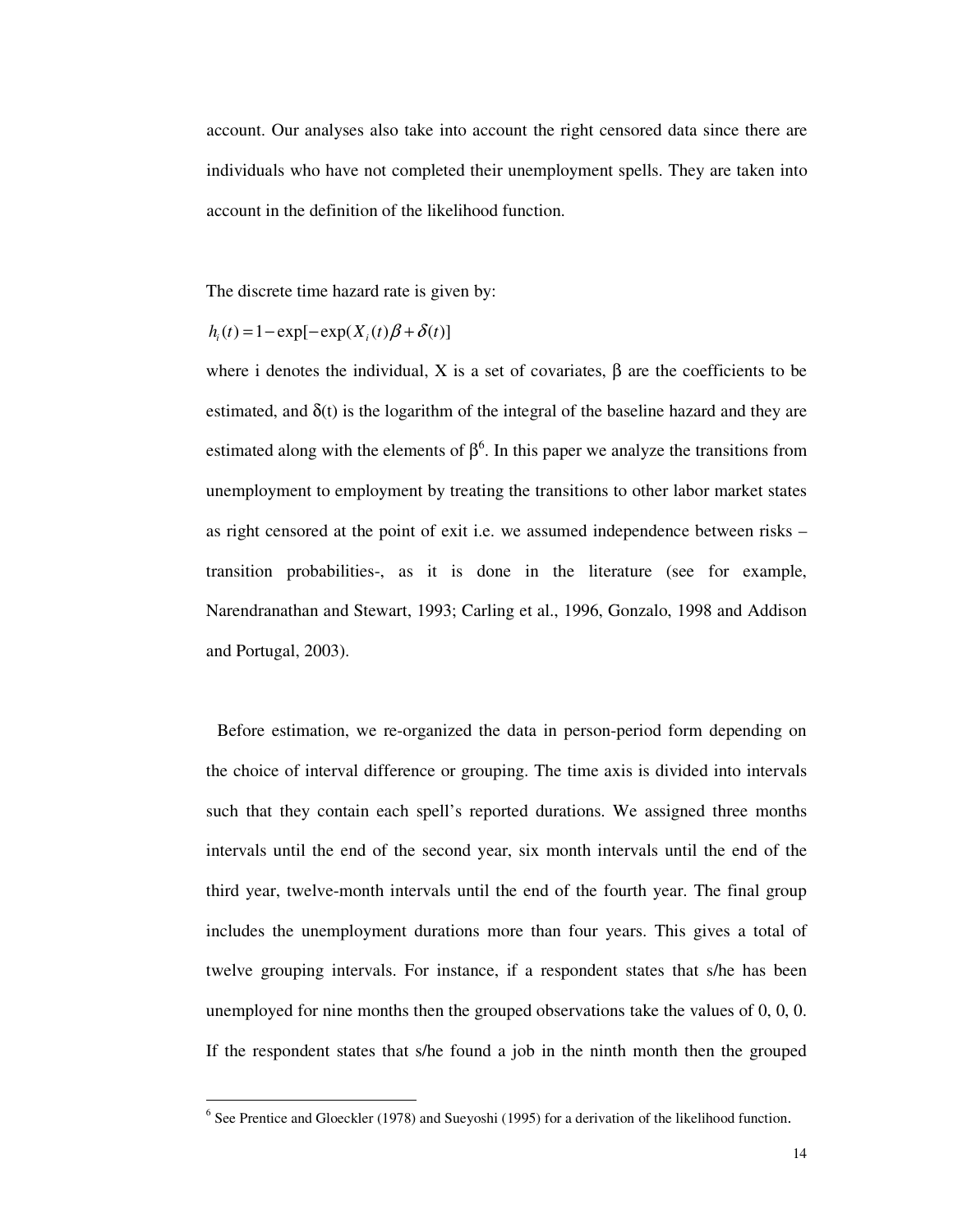observations take the values of 0, 0, 1. In this grouping we reached from 4,834 individual observations to 11,544 person period observations under ILO definition and from 6,983 individual observations to 19,672 person-period observations under broad definition. Experimenting with alternative groupings did not change the overall estimation results of the models. We now briefly describe the alternative specifications about the hazard rate for the grouped duration approach following Sueyoshi (1995).

The first alternative is the Proportional Hazard Model (PHM). In this model for each group interval we assume a Type-I extreme value random variable. The result is a proportional hazard specification which is separable in time and the vector of covariates. The derivatives of the log-hazards with respect to the covariates are independent of time. Jenkins (1995) and Jenkins and Serrano (2004) show that the log-likelihood function for the discrete time PHM is the same as the log-likelihood for a generalized linear model of the binomial family with complementary log-log link. The two other alternatives are log-logistic and log-normal grouped duration models. In these non-proportional hazard specifications we assume a logistic cumulative and standard normal distributions, respectively. Then the likelihood function for the log-logistic model is the same as that for a standard binary-logit regression model (Jenkins, 1995) while that of the Log-normal model is the same as that for a probit model (Sueyoshi, 1995). In both cases the derivatives of the loghazards with respect to the covariates are weighted by a time-dependent term. This term depends on elapsed duration and the hazard level in the log-logistic model and on the covariates values, the coefficient estimates, and time in the log-normal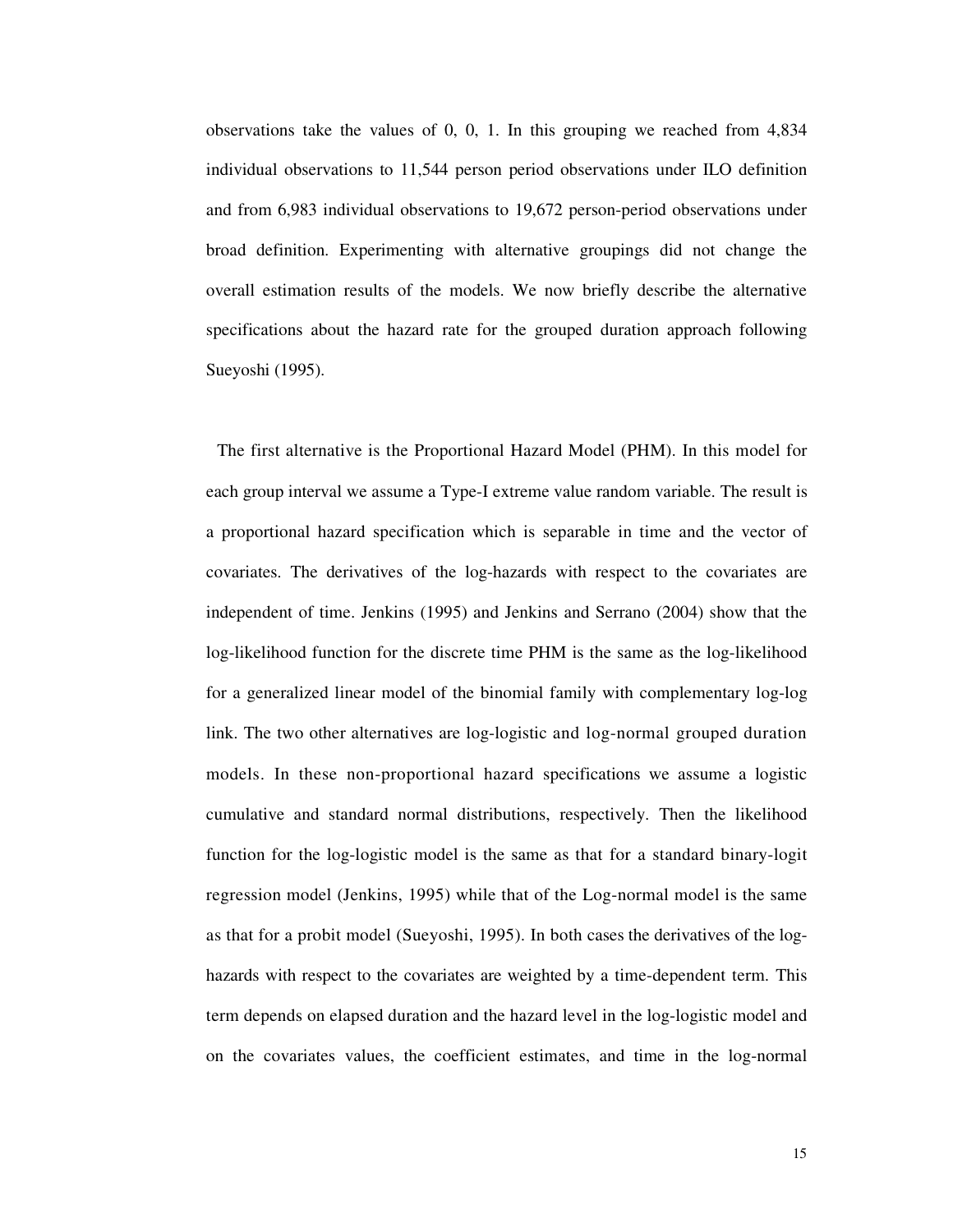model. The details of the various specifications can be found in Kiefer (1988) and Sueyoshi (1995).

#### **4.2 Unobserved Heterogeneity**:

Unobserved heterogeneity arises if there remain some differences in the hazards after including all relevant observed factors. Motivation and ability are examples of the some of the unobserved factors. The effect of their omission is like that of the omitted variables in the ordinary least squares. In particular, the estimate of the duration dependence in the hazard is affected by the omission of unobserved heterogeneity. The estimates of the duration dependence become inconsistent. Therefore, it is important to incorporate unobserved heterogeneity. We assume that an unobserved variable v is independent of the observed covariates as well as the censoring times and the starting times. It has a distribution up to a finite number of parameters and that it enters the hazard multiplicatively (see Wooldridge, 2002). For the unobserved heterogeneity it is usual to assume a gaussian distribution with unit mean and variance  $\sigma^2$ . Meyer (1990) assuming a gamma distribution finds the loglikelihood function in closed form. Since the models with and without unobserved heterogeneity are nested they can be compared with the Likelihood Ratio (LR) test. This test is carried out and discussed in Section 5.2.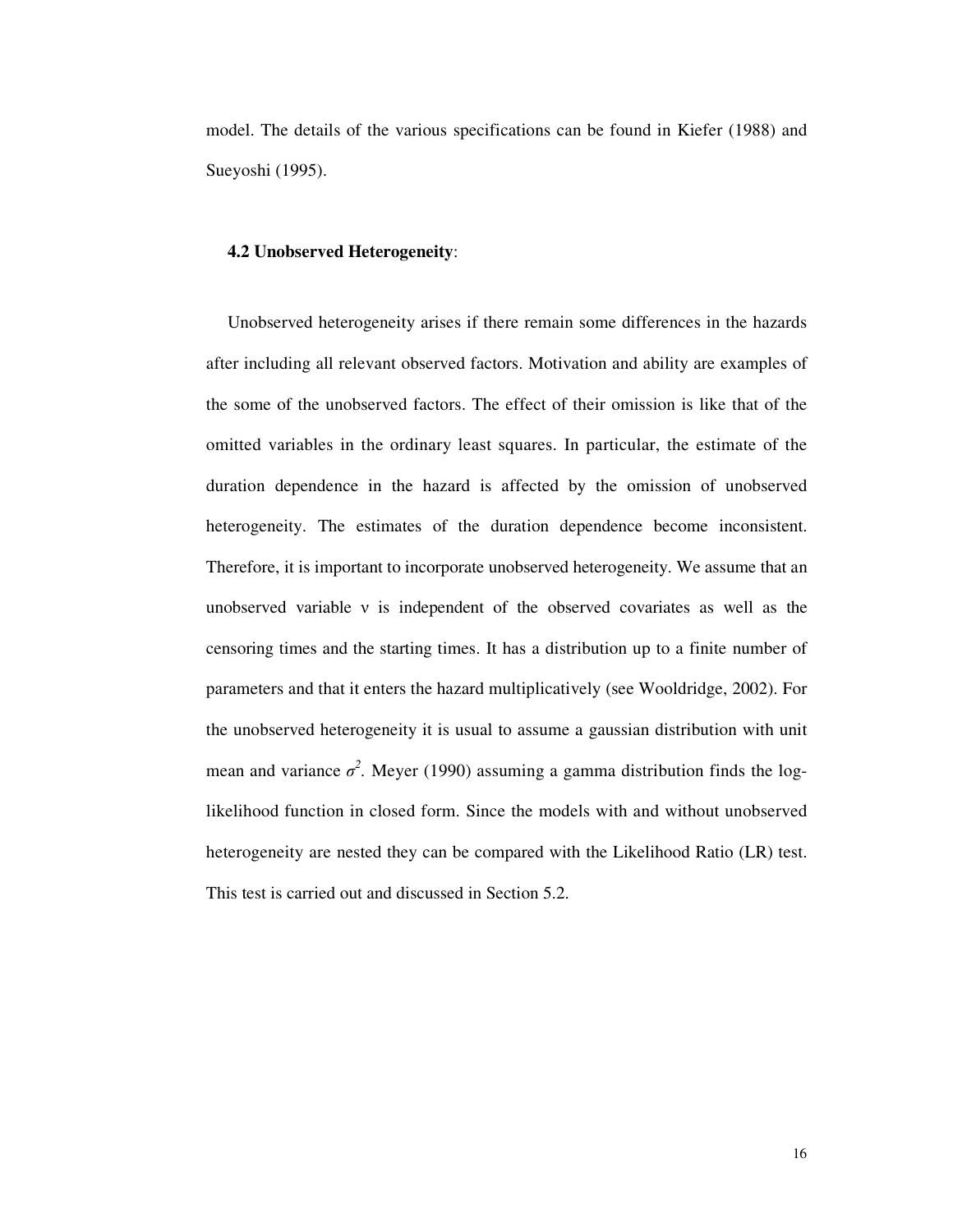# **5. ESTIMATION RESULTS**

#### **5.1. NON-PARAMETRIC DURATION ANALYSIS**

 In the non-parametric approach to the duration analysis we provide the estimates of the Turnbull's survivor function. It is the generalization of the Kaplan-Meier survivor function for the interval censored data. Figures 3 and 4 give the plots of the Turnbull's survivor functions using the ILO and broad definitions of unemployment respectively. The survivor function shows the proportion of people who survive unemployment as time proceeds. The graphs imply that women have longer unemployment durations than men. The survivor function for men declines more steeply than that for women implying that unemployed men find jobs sooner than unemployed women. The figures also imply that for women the probability of surviving beyond 12 months is approximately 89.7 and 90.6 percent under the ILO and broad definitions of unemployment respectively, while for men the same percentages are 70.98 and 73.6. The survivor functions also show that unemployed in urban<sup>7</sup> locations have longer unemployment durations than those in rural locations. The probability of surviving beyond 12 months is about 77.02 and 80.1 percent for the unemployed in urban locations under the ILO and broad definitions of unemployment, respectively while for the rural unemployed the same percentages are 71.66 and 71.6. Figures 5 and 6 give the plots of the hazard function under ILO and broad definitions of unemployment, respectively. The graphs for all data show that the hazard rate initially increases until about the  $10<sup>th</sup>$  month, then starts to decrease until about the end of the  $6<sup>th</sup>$  year (about 70<sup>th</sup> month) under each

 $\overline{a}$ 

 $^7$  A location is defined as urban if its population is over 20, 000.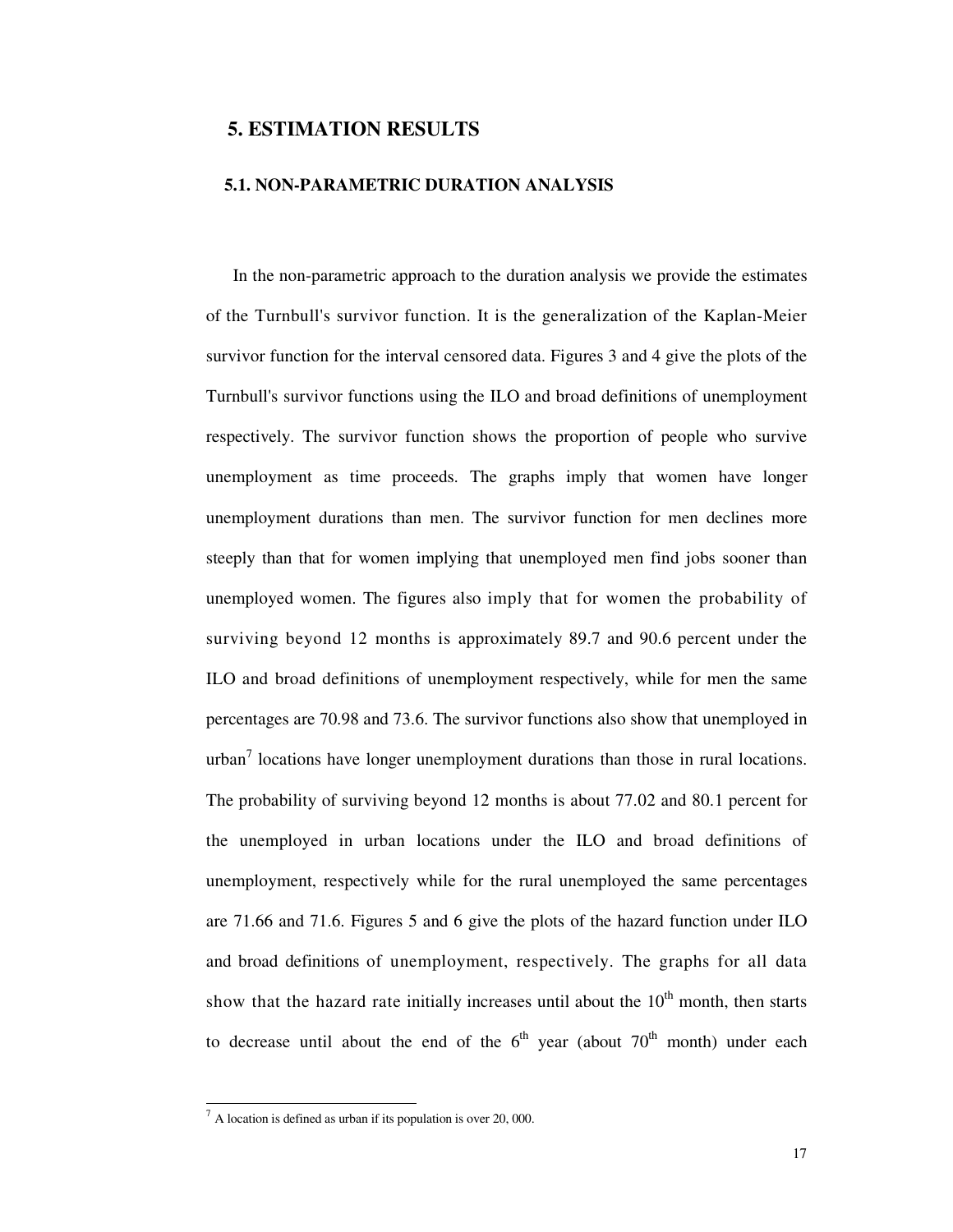definition of unemployment. The hazard rate stays always below 2.0 percent for the ILO definition and below 1.5 percent for the broad definition of unemployment. The graphs for male and female samples show that the hazard is always larger for men than for women. For both men and women, under both the ILO and the broad definitions the hazard rate first increases until about the  $10<sup>th</sup>$  month then decreases until about  $70<sup>th</sup>$  month. The decrease is steeper for men than for women.

The log-rank test allows for testing for the equality of two or more survivor functions. Table 7 gives the log-rank test results for different labor force groupings. The table shows that the equality of the survivor functions for men and women is rejected under both definitions of unemployment. Further the equality of survivor functions for different age groups, and married versus other groups are also rejected. However, the equality of survivor functions for university graduates versus other levels of education is not rejected.

## **5.2. SEMI-PARAMETRIC ESTIMATION**

Tables 11 and 12 present the estimates of the PHM, Log-Logistic and Log-Normal grouped duration specifications for ILO and broad definitions of unemployment respectively<sup>8,9</sup>. We have estimated the models with and without

<sup>&</sup>lt;sup>8</sup> There is a potential problem of self-selection since those who are not re-interviewed may have moved to another area to take up a job. We addressed this problem by performing three kinds of robustness analysis. In the first approach we dropped from the sample those who are not reinterviewed and re-estimated the models. The results were very similar to the estimates reported in Tables 11 and 12. These results are not reported for brevity but are available from the authors upon request.

In the second approach to the robustness analysis we included in the sample those for whom there is repeated data and re-estimated the models. The results were very similar to the estimates reported in Tables 11 and 12 with the following exceptions. Under the ILO definition in the full sample and the male sample the coefficient estimates on East Anatolia become statistically significant;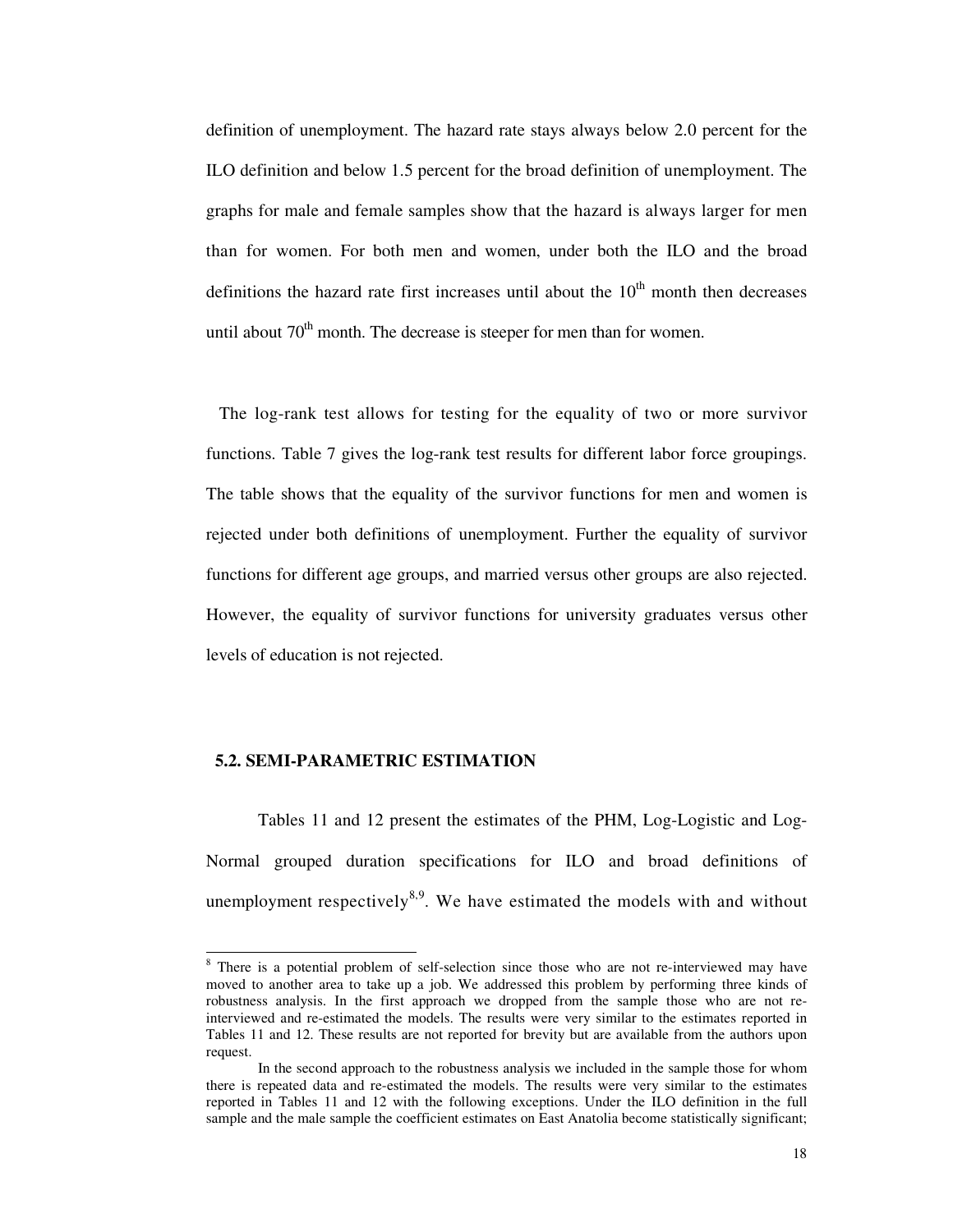unobserved heterogeneity and tested for the inclusion of unobserved heterogeneity with LR tests since the models are nested. The test results are presented in Tables 9 and 10. The inclusion of unobserved heterogeneity is rejected in all of the models for both definitions of unemployment. The models estimated with and without unobserved heterogeneity are very close to each other and the plot of the baseline hazards are exactly the same. Therefore, the Tables 11 and 12 report the results without unobserved heterogeneity. In the empirical studies that implement the grouped duration data models, the insignificance of unobserved heterogeneity is a frequent finding such as Arulampalam and Stewart (1995), Carling et al. (1996), Böheim (1999), Böheim and Taylor (2000), and Jenkins and Serrano (2004) . In a piece-wise constant hazard framework, Grogan and van den Berg (2001) also find that unobserved heterogeneity is of no significant importance with the Russian data.

 $\overline{a}$ 

Among the education coefficient estimates in the full sample only two-year and four-year university education are statistically significant, in the male sample, primary, two-year and four-year university education are statistically significant while in the female sample none-of the education coefficients are statistically significant. Under the broad definition, in the male sample the coefficient estimates on East Anatolia and on the four-year and over education level became statistically significant. These results are not reported for brevity but are available from the authors upon request.

In the third approach to the robustness analysis we included only fresh samples which are brought in at each round of the survey. By definition fresh samples are not influenced by attrition (Tunali and Baltacı, 2004). Again, the results were very similar to the estimates reported in Tables 11 and 12 with the following exceptions. Under both the ILO and the broad definitions in the full sample and the male sample, the coefficient estimates on East Anatolia become statistically significant. Among the education coefficient estimates for the full sample under the ILO definition only the fouryear university education and under the broad definition only the two- and four-year university education are statistically significant. In the male sample, under the ILO and broad definitions only the two- and four-year university education are statistically significant. In the female sample under ILO definition none of the education coefficients are statistically significant while under the broad definition only the four-year university education is statistically significant. Again, these results are not reported for brevity but are available from the authors upon request.

<sup>&</sup>lt;sup>9</sup> We also considered the timing of the unemployment spell. This could indeed be important given the severe financial crises the Turkish economy suffered in November 2000 and February 2001. Therefore we performed a robustness analysis by splitting the sample into two. One sample referred to the no-crisis quarters of 2000 and the other sample referred to the crisis quarters of 2000 and 2001. The results from the two samples were qualitatively similar. Therefore they are not reported for brevity. The reason for this finding is that, the year 2000 was already a year of stagnant economy and we use data only for the first two quarters of 2001 during which the full effect of the February 2001 crisis on unemployment was not felt. The quarterly unemployment rates for the four quarters of 2000 were 8.3, 6.2, 5.6, and 6.2 respectively. The same rates for the four quarters of 2001 were 8.5, 6.7, 7.8 and 10.4. Therefore, the unemployment effect of the crisis was felt only during the latter part of the 2001 and continued in 2002 and 2003.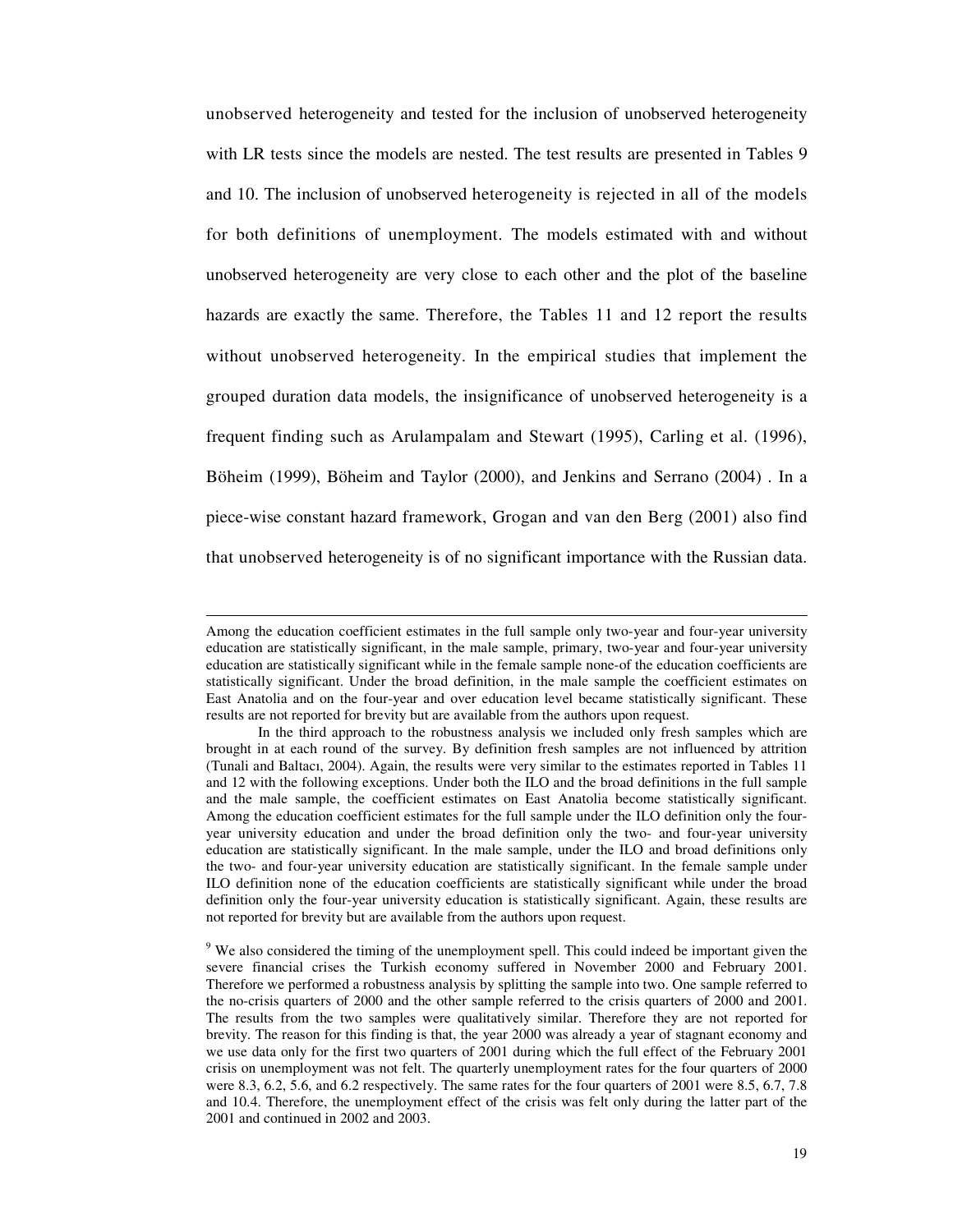In the estimation of the alternative specifications (PHM, Log-Logistic and Log-Normal) duration dependence is built into the specification through a period-specific constant (see Sueyoshi, 1995).

For ease in interpreting the parameters we measured the explanatory variables as deviations from means as suggested by Kiefer (1988) and Sueyoshi (1995). The variables are presented in Table 10 in the order they appear in Tables 11 and 12. In these tables, "Wald Chi2" is the Wald Chi-squared test statistic for the overall significance of the model. "AIC" is the Akaike's Information Criterion. "LR of Occupation" tests the joint statistical significance of the occupation dummy variables. The test results indicate that in each case, occupation dummy variables are jointly statistically significant. "LR of theta" tests for the inclusion of unobserved heterogeneity term and the test results indicate no unobserved heterogeneity.

#### **5.2.1 Testing for Proportionality and Model Selection:**

 The PHM model assumes that the coefficients of the covariates in the hazard function are constant over time. This assumption can be tested by estimating the restricted and the unrestricted models and the LR test statistic since the models are nested. Two tests are explained in Kiefer (1988). In the first-test we assume that baseline hazards are the same between each of the intervals. This gives the exponential model as the restricted model and PHM is the unrestricted model. The calculated LR test statistic that the baseline hazards are the same over the intervals are reported in Tables 8 and 9 using the ILO and the broad definitions of unemployment, respectively. The results indicate that the hypothesis of equal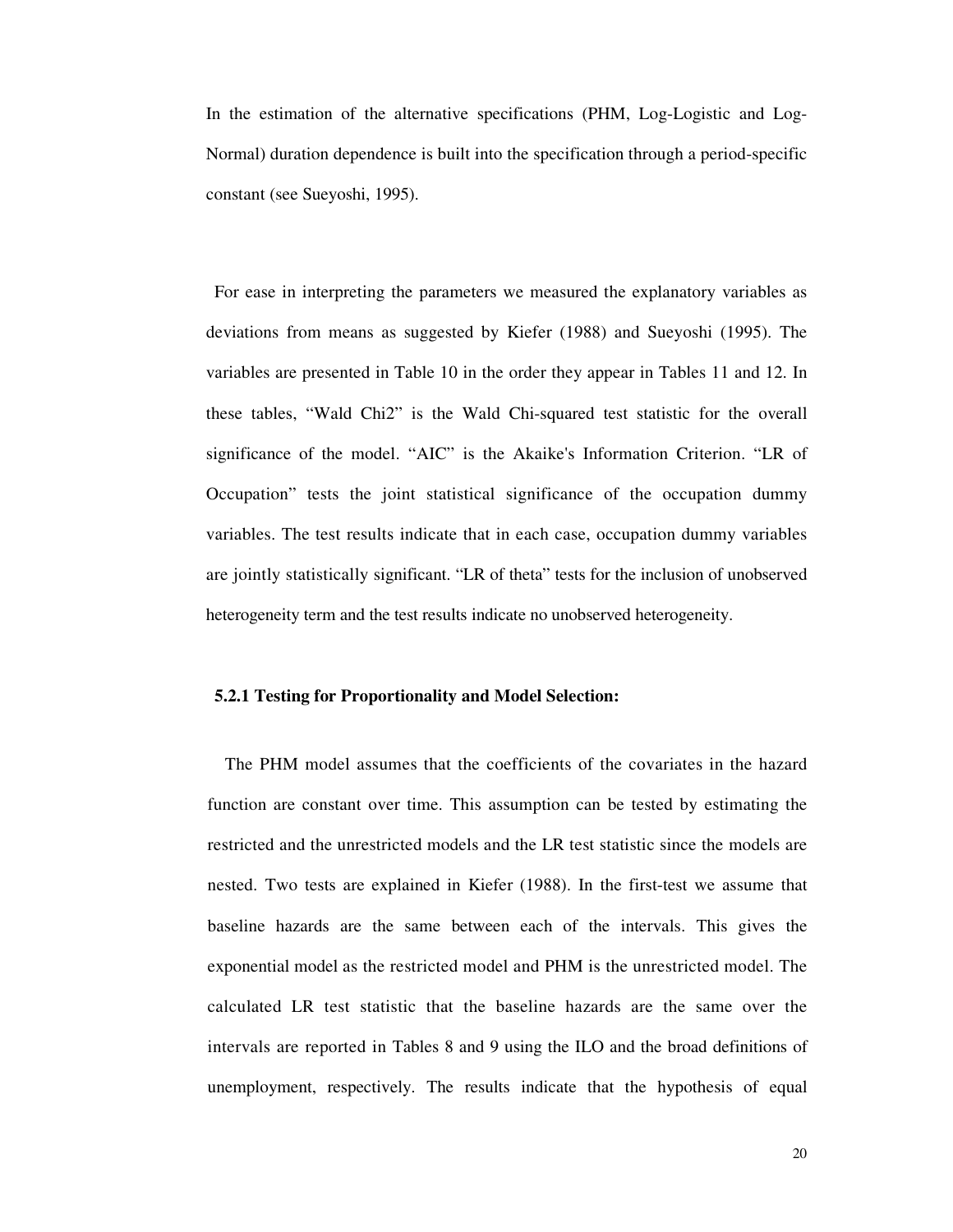baseline hazards is rejected for all of the models and the PHM is chosen over the exponential model. In the second test, the model with time varying coefficients is taken as the unrestricted model. Its log-likelihood values are obtained by summing the values obtained in each interval estimation. The restricted model is the PHM. The LR test statistics are reported in Table 8 and 9 using the ILO and broad definitions of unemployment, respectively. The test results indicate that PHM is rejected for the pooled sample under both definitions of unemployment and for the male sample under the ILO definition of unemployment. As an alternative to the PHM, two non-proportional models namely Log-Logistic and Log-Normal are estimated. Since the last two models are non-nested, the models are compared by using AIC which are reported in Tables 11 and 12. However, the AIC values for various models are very similar to each other rendering a very close choice<sup>10</sup>. In order to find the best fitting model we will compare the proportional hazard, logistic and log-normal interval hazard specifications by using Akaikie's Information Criterion (AIC) (see Klein and Moeschberger (1997). AIC is given by,  $AIC = -2(loglikelihood + 2M)/n$ , where, M is the number of covariates and n is the number of observations (see Hardin and Hilbe, 2001, p.45).

#### **5.2.2 The Covariate Effects:**

 $\overline{a}$ 

 We now turn to Tables 11 and 12 where we present the estimation results of the transitions from unemployment to employment<sup>11</sup>. We interpret and compare the

 $10$  In the Tables 11 and 12, the bold columns show the best estimation results among the alternative distributions.

 $11$  We also analyzed the transitions from unemployment to the out-of-the-labor-force by treating the transitions to the other labor market states as right censored. These results are not reported for brevity but are available from the authors upon request. The main results are as follows. Women in particular married women have higher probabilities of exiting to out-of-the-labor-force form unemployment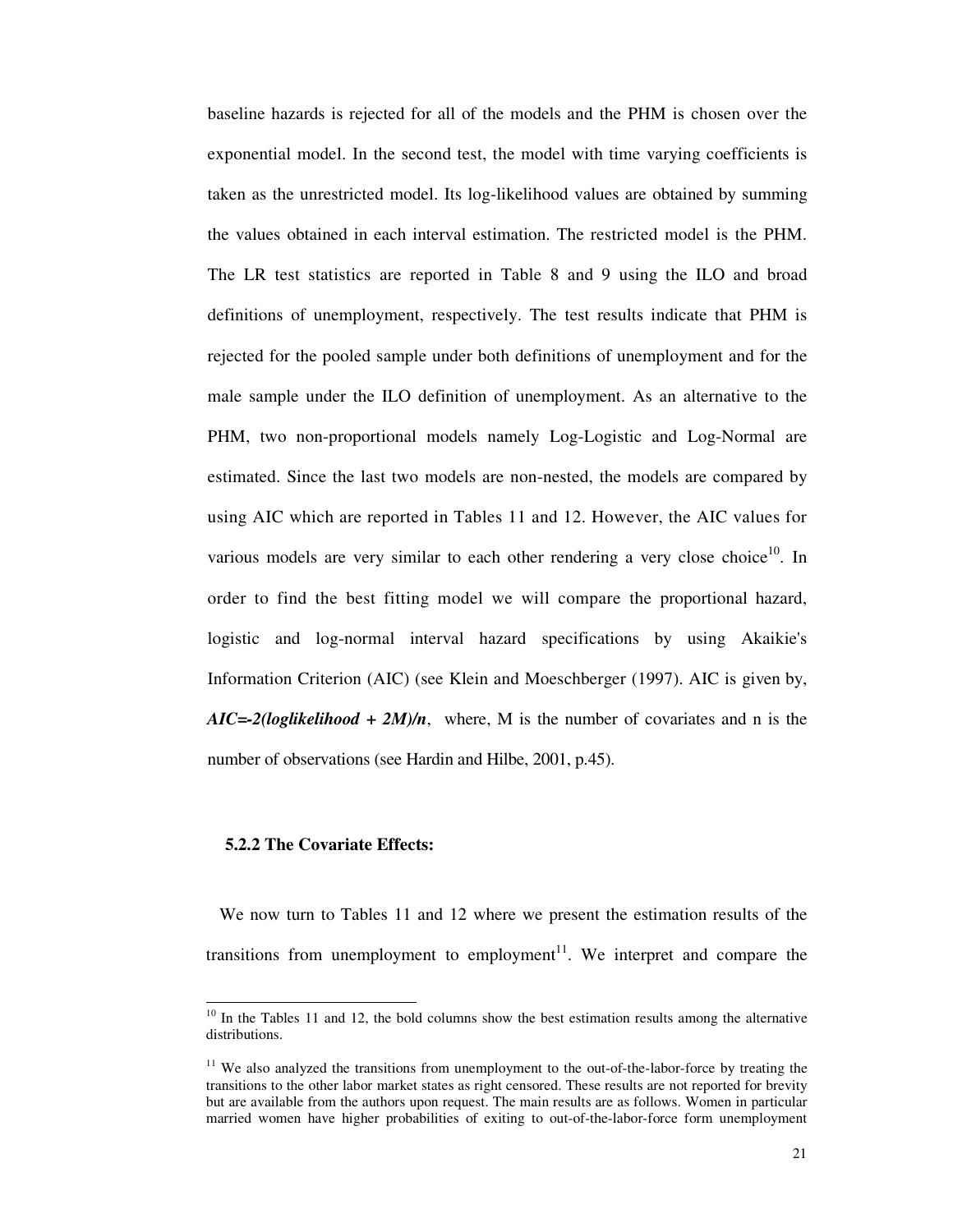coefficients for the male and female samples. The coefficient estimates on living in an urban location are mostly insignificant for women with ILO definition of unemployment while highly significant for both men and women with the broad definition of unemployment. The positive sign indicates that living in urban areas increases the probability of leaving unemployment as compared to living in rural areas. This result also implies that duration of unemployment is lower in the urban areas as compared to rural areas which may be a factor behind the high rates of ruralurban migration.

In the pooled sample the coefficient estimates on the female dummy variable are highly significant with a negative sign indicating that women have significantly higher unemployment durations than men. This is in contrast to what Grogan and van den Berg (2001) found with the Russian data. Further the coefficient estimates on the interaction dummy married female indicate that married women experience significantly higher unemployment durations than non-married women.

The effects of the marital status on the hazard rate are opposite of each other in the male and female samples. In the male sample being married increases the probability of exiting unemployment, a result similar to those in OECD countries. In the female sample, being married reduces the same probability under both definitions of

 $\overline{a}$ 

with both the ILO and the broad definitions of unemployment. In contrast, men in particular, married men have lower probabilities of exiting to out-of-the-labor-force from unemployment. There are no significant regional differences for men while for women living in the Aegean region decreases the probability of exiting to out-of-the-labor-force. Different levels of education did not significantly influence the probability of exiting to out-of-the-labor-force for men. For women this probability is lower at the university level of education under the broad definition of unemployment. The age effects have a U-shape as expected for both men and women with both definitions of unemployment implying that the elderly exit to out-of-the-labor-force with greater probability. First-time job-seeking did not significantly influence the probability of exiting to out-of-the-labor-force for both men and women. The shape of the baseline hazard was more or less a horizontal line with no-clear indication of an increase or decrease in the hazard rate with both definitions of unemployment.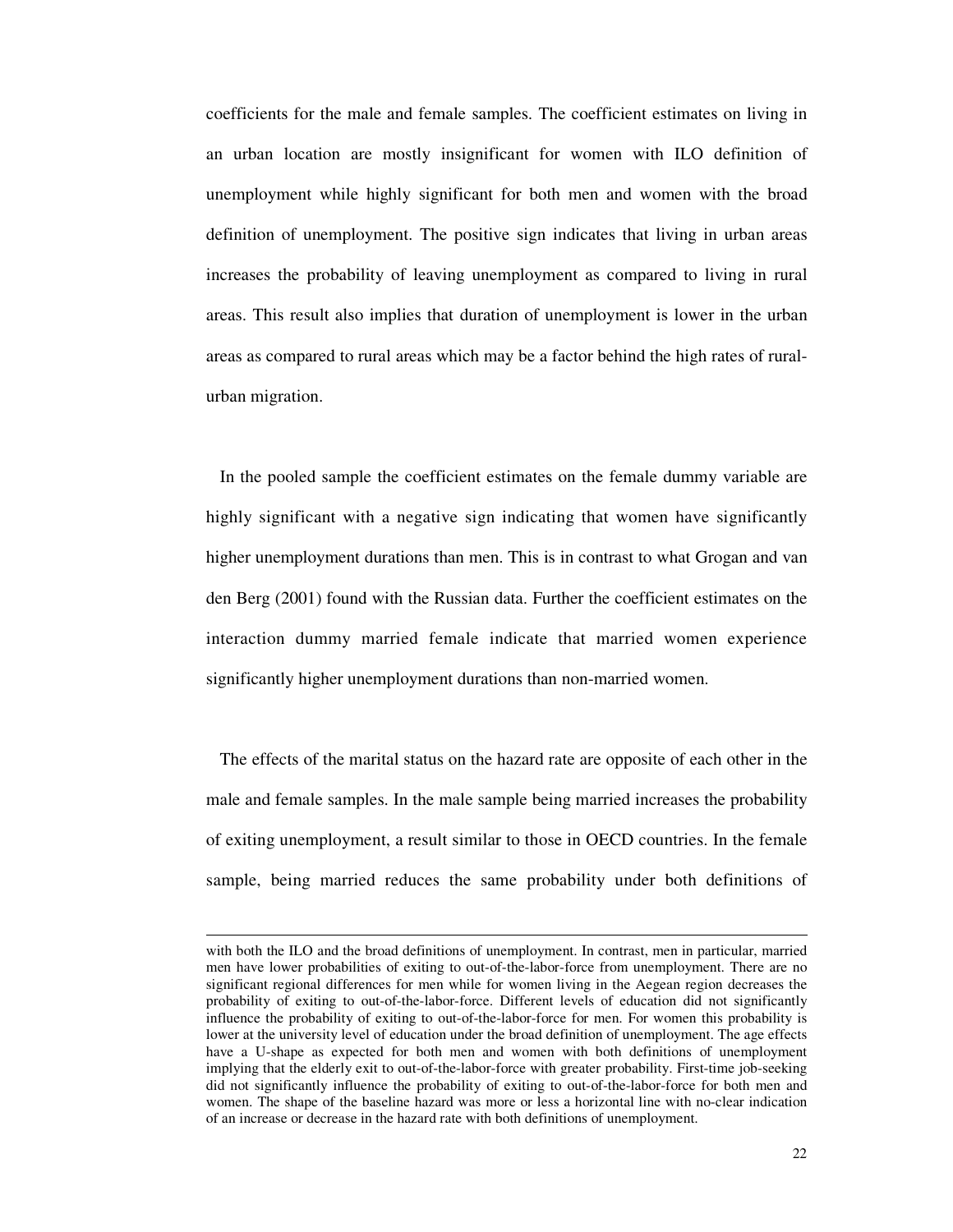unemployment unlike what we observe in the OECD countries. Apparently for men being married implies family responsibilities inducing greater labor market attachment but not for women.

Examining the coefficient estimates for the regional dummy variables in the male sample under both definitions of unemployment we observe that each of the regions are not statistically significantly different from the Central Anatolia except the Southeast Anatolia which indicate significantly higher probability of exiting unemployment as compared to Central Anatolia. This is somewhat surprising since Southeast Anatolia is one of the poorest regions of the country. In the female sample, we observe that in each of the regions the probability of exiting unemployment is not significantly different from that in Central Anatolia.

Next, we examine the coefficient estimates of the dummy variables for different levels of education. With ILO definition of unemployment we observe that in both the male and female samples all coefficient estimates are highly significant and positive indicating that each of level of education increases the probability of exiting unemployment as compared to an illiterate or non-graduate individual. We further note that the effect of education increases with the level of education and that the educational effects are much larger for women than for men. However, when we consider the broad definition of unemployment we observe that in the male sample none of the coefficient estimates for education are statistically significant. This may suggest that the unemployed who are mostly high skilled are waiting for a good job rather than searching actively. In the female sample only the individuals with four or more years of university education have significantly higher exit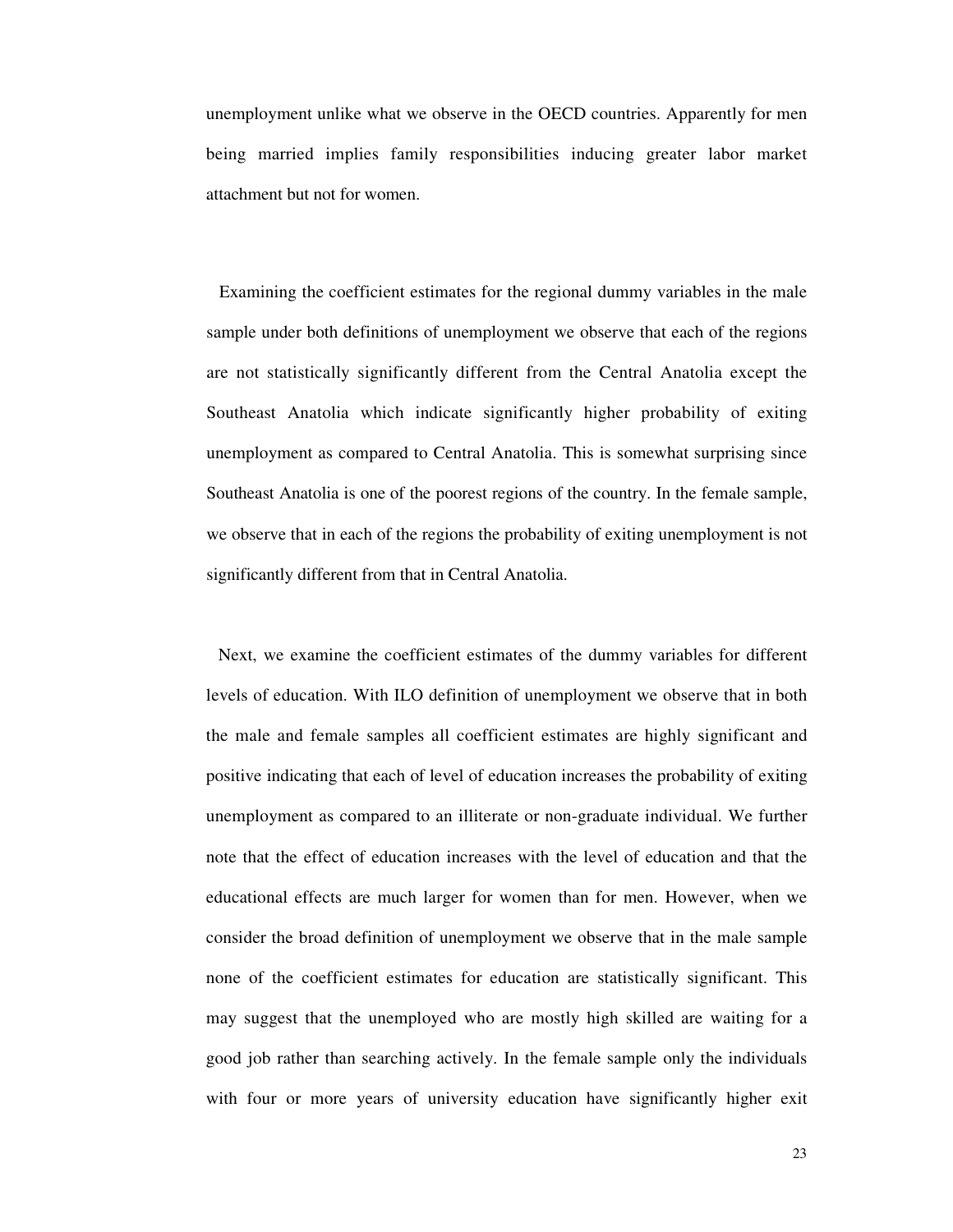probabilities than the illiterates. This indicates the importance of a university education for women.

The coefficient estimates of the age dummy variables indicate that in both male and female samples when ILO definition of unemployment is used those individuals who are 45 and over have lower probability of exiting unemployment as compared to those who are in the age group of 15-19. The effects are larger for women than for men at those older age groups. Lower hazard rate at older ages is also found by Serneels (2001) in Ethiopia, and in the OECD countries. The age effects in the male sample with broad definition of unemployment are similar to those with the ILO definition. While in the female sample the effect of age on the hazard rate becomes significant after age 35 and the category of age 55 and over looses its significance.

The coefficient estimate of the local unemployment rate is statistically significant and negative in all the samples using both definitions of unemployment. Thus for the individuals who live in provinces with high unemployment rates the probability of leaving unemployment is lower. The coefficient estimates are larger for females than for males indicating that local labor market conditions are more important for females.

The Occupational dummy variables indicate the following. In the male sample under the ILO definition, administrative and managerial workers (occup2) sales workers (occup4), service workers (occup5), agricultural workers (occup6) and nonagricultural workers (occup7) all have higher exit rates from unemployment than the professionals and related workers. However, the clerical and related workers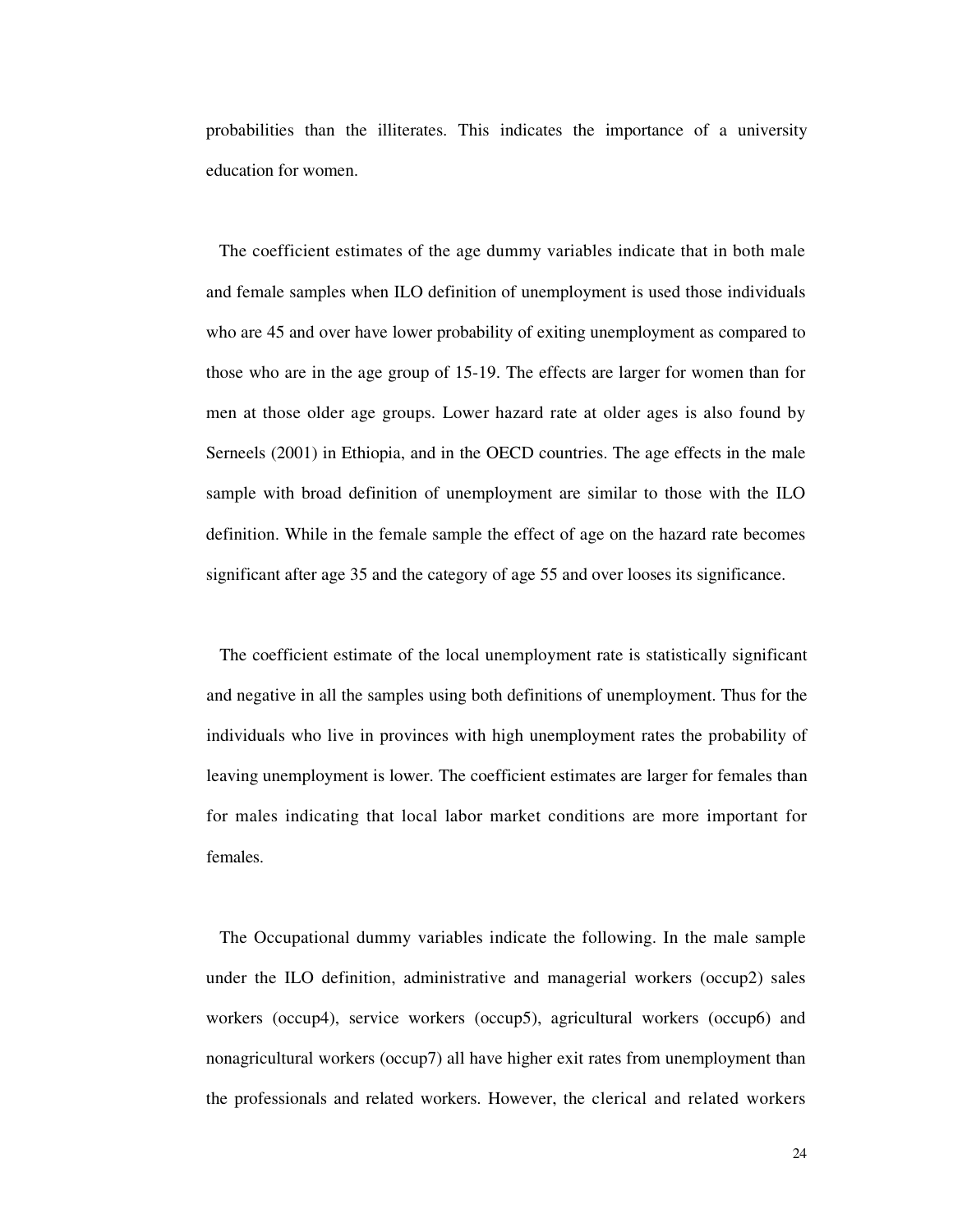(occup3) have significantly lower exit rates from unemployment than the same base category. This may possibly suggest that the unemployed clerical and related workers may be queuing for a public sector job. In Turkey, public sector jobs have higher job security, higher benefits and higher pay than comparable private sector jobs (Tansel, 2005). Thus, unemployed may prefer to wait for job openings in the public sector. For women with the ILO definition of unemployment, the exit probabilities from unemployment for the administrative and managerial workers and clerical and related workers are not significantly different from those of the professional and related workers. All other occupational categories have significantly higher exit probabilities than the base category of the professionals and related workers. The results are about the same under the broad definition of unemployment.

The exit rate from unemployment for the first-time job seeker men is not significantly different from those of the non-first-timers under the ILO definition but it is significantly lower for the first timers than for the non-first-timers under the broad definition. The probability of leaving unemployment for the first-time job seeker women is significantly lower than those for the non-first-timers under both definitions.

#### **5.2.3 Predicted Hazard Rates**

 Table 13 provides the predicted hazard rates (the predicted probability of finding a job) in the first three months of unemployment under ILO and broad definitions using the estimation results in Tables 11 and 12. We consider a married urban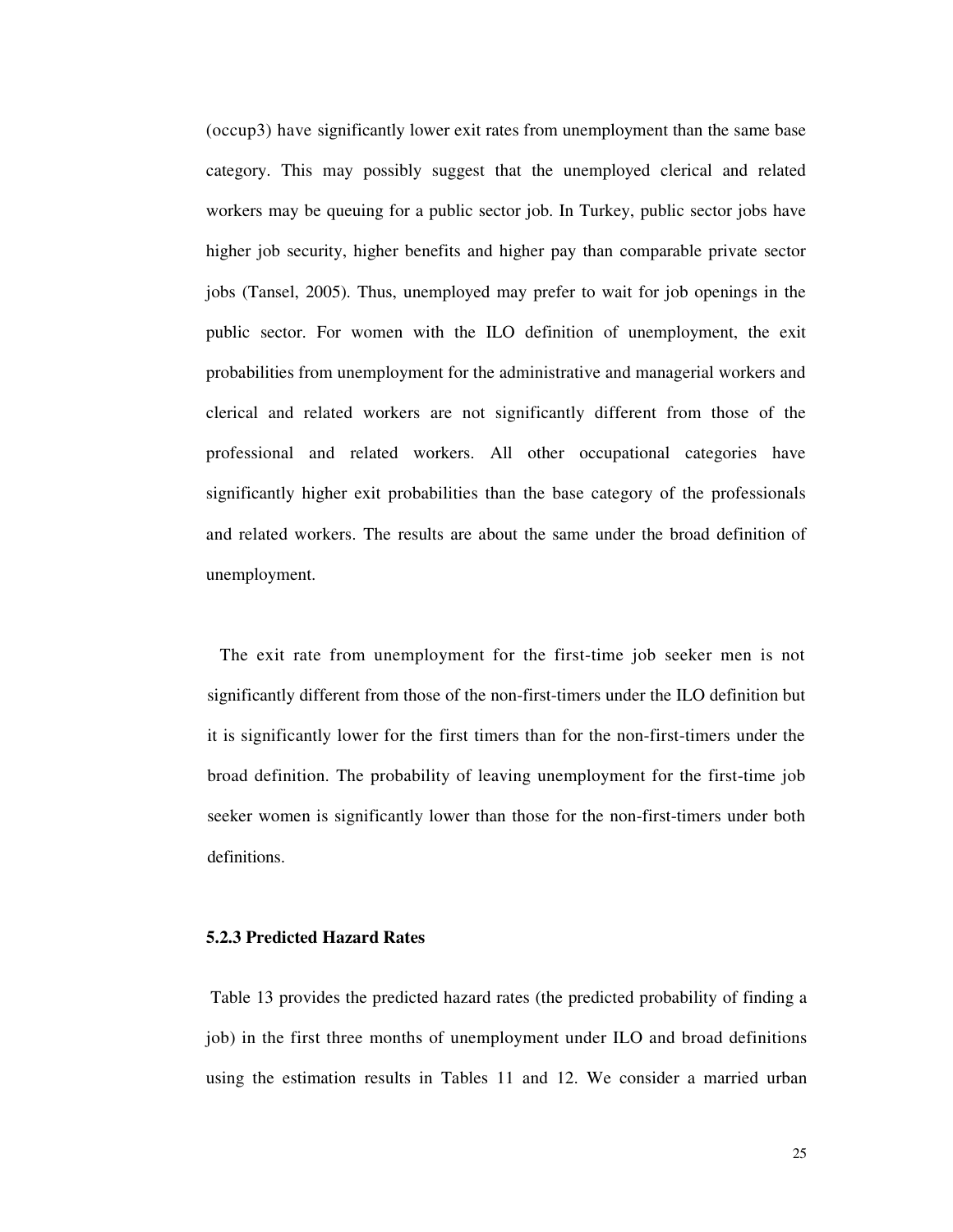resident at various age and education levels with all other characteristics set at their mean values. Under the proportional hazard assumption we observe that the predicted probabilities of finding a job are higher for urban married man than for urban married women at all age and education levels. Böheim and Taylor (2000) find the opposite result with the British data where women have higher exit rates to employment than men. There is a declining tendency in the predicted probabilities of finding a job over the age groups except the slight increase in the age group 35- 44. The age group of 20-24 have the highest and the age group 45-54 have the lowest predicted hazard rate. For urban married men the predicted hazard is lowest for the least educated individuals and than for high school graduates under the ILO definition and for middle school graduates under the broad definition. The same is true for urban married women. For urban married men the predicted hazard is highest for two-year university graduates under the ILO definition and for four-year university or higher graduates under the broad definition of unemployment. The same is true for married women. We also observe that the predicted hazard rates for vocational high school graduates are higher than for general high school graduates under ILO definition and they are about the same under the broad definition for both urban, married men and women.

Table 14 gives the predicted hazard rates for non-married urban men and women while Table 15 gives the same for rural married men and women for the median age group 25-34 by education level with all other characteristics set at their mean values. We observe that, urban married men have higher predicted hazard than urban nonmarried men while urban married women have lower predicted hazard than the urban non-married women at the median age under both definitions of unemployment.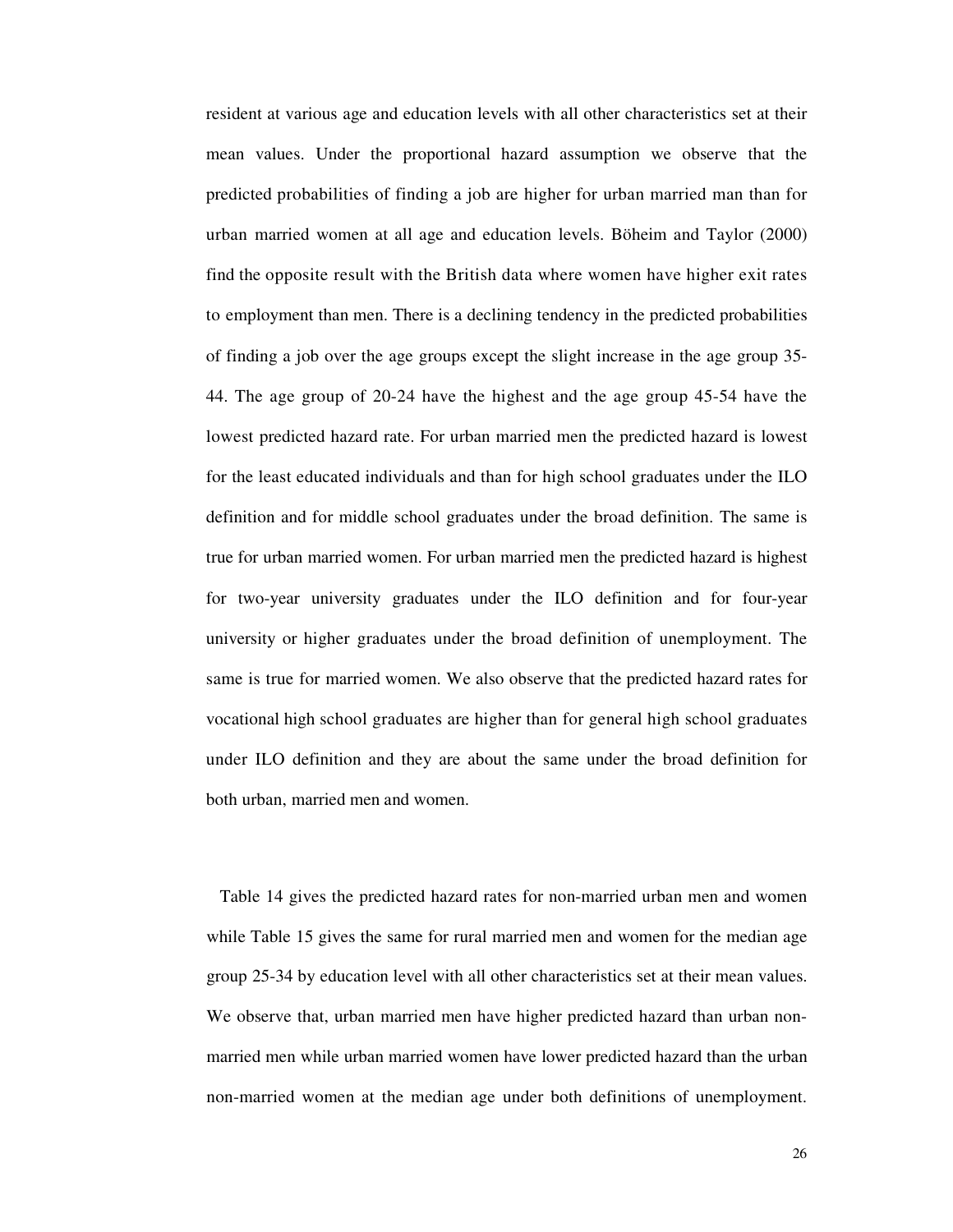Further we observe that predicted hazard is lower for rural married men than for urban married men but, higher for rural married women than for urban married women.

#### **5.2.4 Duration Dependence**

The graphs of the baseline hazards evaluated at the means of the variables for different distributions by gender are shown in the Figures 7 and 8 under ILO and broad definitions of unemployment, respectively. For men, under the ILO definition the baseline hazard shows a declining trend about until the end of the second year (i.e. between 18 and 21 months) and then shows somewhat an increasing trend. The broad definition of unemployment shows a constant hazard with a dip in the 9-10th group which corresponds to the end of the third year. For women under the ILO definition there are dips at the end of second and third year in the baseline hazard but basically it remains constant, while the broad definition shows a constant trend with a dip in the 9-10<sup>th</sup> group corresponding to the end of the third year. The U-shape hazard implies that for men, the probability of finding a job initially decreases with staying in unemployment then increases. Under ILO definition for men the observation of initial negative duration dependence is considered to be a result of employers using unemployment duration as a signal about the potential productivity of the worker whereby people loose valuable skills in unemployment. The subsequent positive duration dependence is harder to explain. Such Ushaped duration dependence is also observed by Moffit (1985) for men benefit recipients in the US; by Ham and Rea (1987) for men in Canada and by van den Berg and Klaauw (2000) for men in France. Negative duration dependence is a well established result in the OECD countries.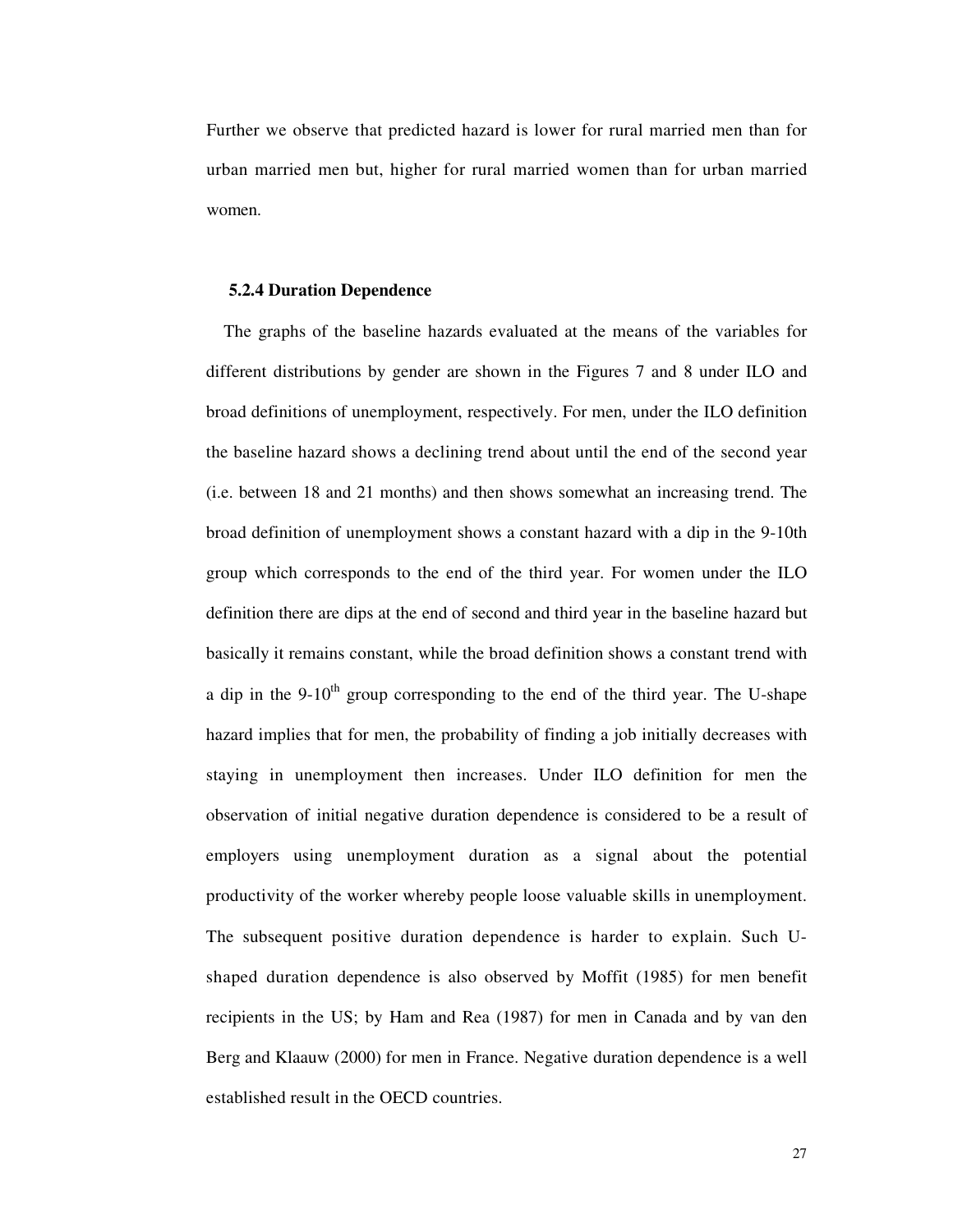The constant hazard implies the probability of finding a job does not change with time elapsed in unemployment. Such duration non-dependence is also observed by Meghir, Ioannides and Pissarides (1988) for men in Greece, by van den Berg and van Ours (1999) in France and by Alba-Ramirez (1998) for young women in Spain. Seernels (2001) finds in Ethiopia non-negative duration dependence for young men.

The finiteness of the unemployment benefits, the presence of active labor market policies, segmentation of the labor market and the business cycle effects are often used to explain non-decreasing duration dependence (Serneels, 2001). Unemployment benefits are not relevant for the data period used in this study. Active labor market policies were limited in scope and only in some geographical regions. However, family support is widespread in Turkey. The labor market in Turkey could be considered segmented between the formal sector (with good jobs) and the informal sector (with bad jobs) (Tansel 2000). Intuitively, duration nondependence for women under ILO and broad definitions may mean that women may be waiting in unemployment for good jobs while being supported by their family. Similarly, the duration non-dependence observed for men under the broad definition of unemployment may imply that men may be queuing for a good job while being supported by their family but unwilling to take the bad jobs.

## **6. Conclusions**

This paper examines the determinants of the probability of leaving unemployment in Turkey using the 2000-2001 Household Labor Force Surveys of the State Institute of Statistics. The hazard rates are estimated for men and women separately. Analysis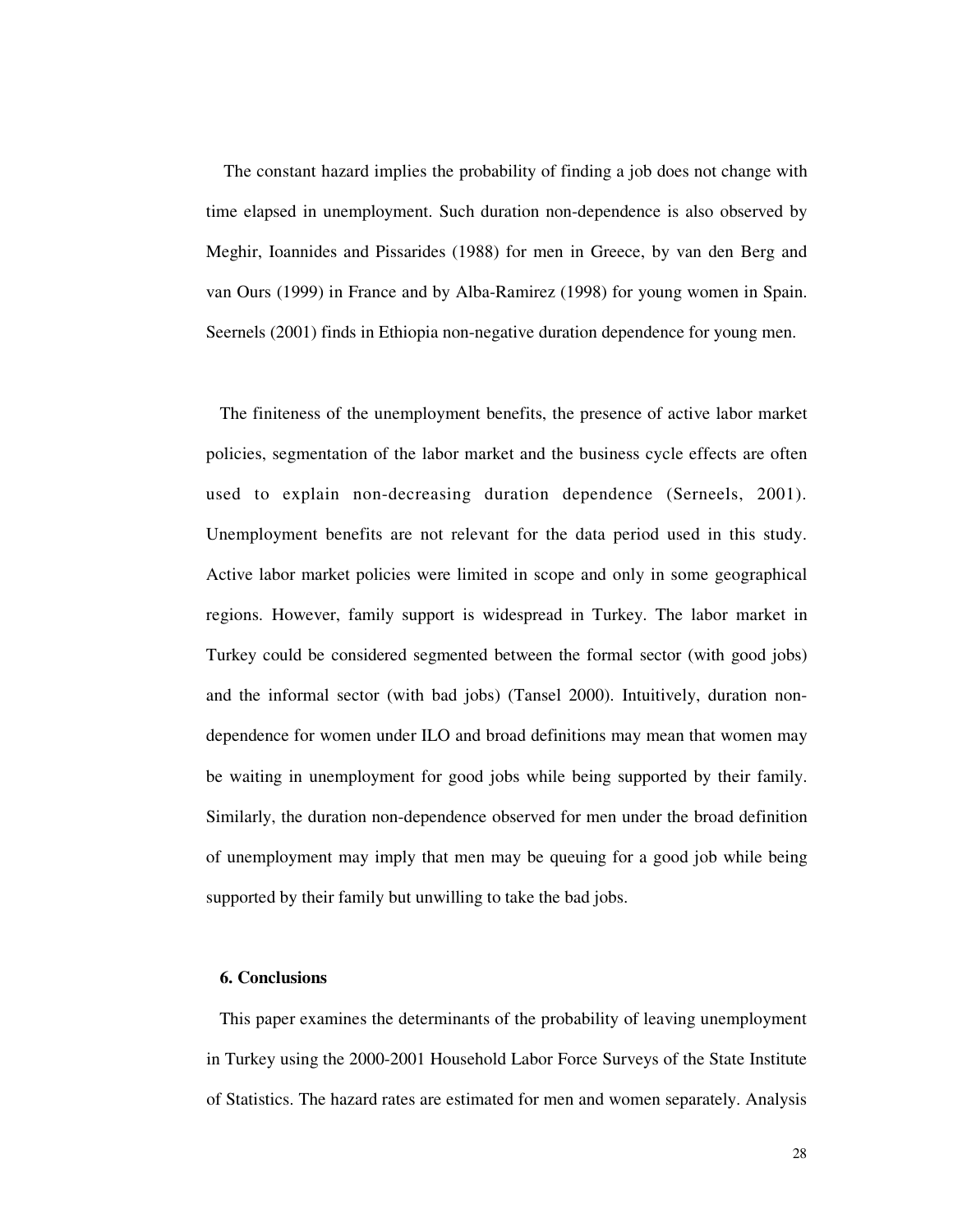is carried out using two alternative definitions of unemployment namely the ILO definition and the broad definition which included those not seeking a job among the unemployed. Proportional Hazard Model, Log-Logistic and Log-Normal specifications are estimated taking into account grouped duration nature of the data. Inclusion of unobserved heterogeneity with Gaussian distribution is rejected by the data.

The results are broadly similar across various specifications and unemployment definitions. One of the main findings is that the probability of leaving unemployment for women is substantially lower than for men. This may indicate that women may have a high shadow value of home production activities and thus a high reservation wage. It may also be an indication of discrimination against women in the labor market so that they get less job offers.

The effects of the various covariates on the probability of leaving unemployment were similar across men and women except for the marital status. For men being married increased the hazard rate while for women being married decreased the hazard rate. Although, the unemployment rate is higher in urban Turkey than in the rural areas, living in an urban area increased the probability of leaving unemployment. This may be a factor behind the high rates of rural-urban migration in Turkey. The regional differences in the probability of leaving unemployment were not statistically significant except that men who live in the Southeast Anatolia had significantly higher exit rates than individuals in the other regions. This may indicate that unemployment is higher among those who can afford it. The probability of leaving unemployment increased with the level of education and decreased with age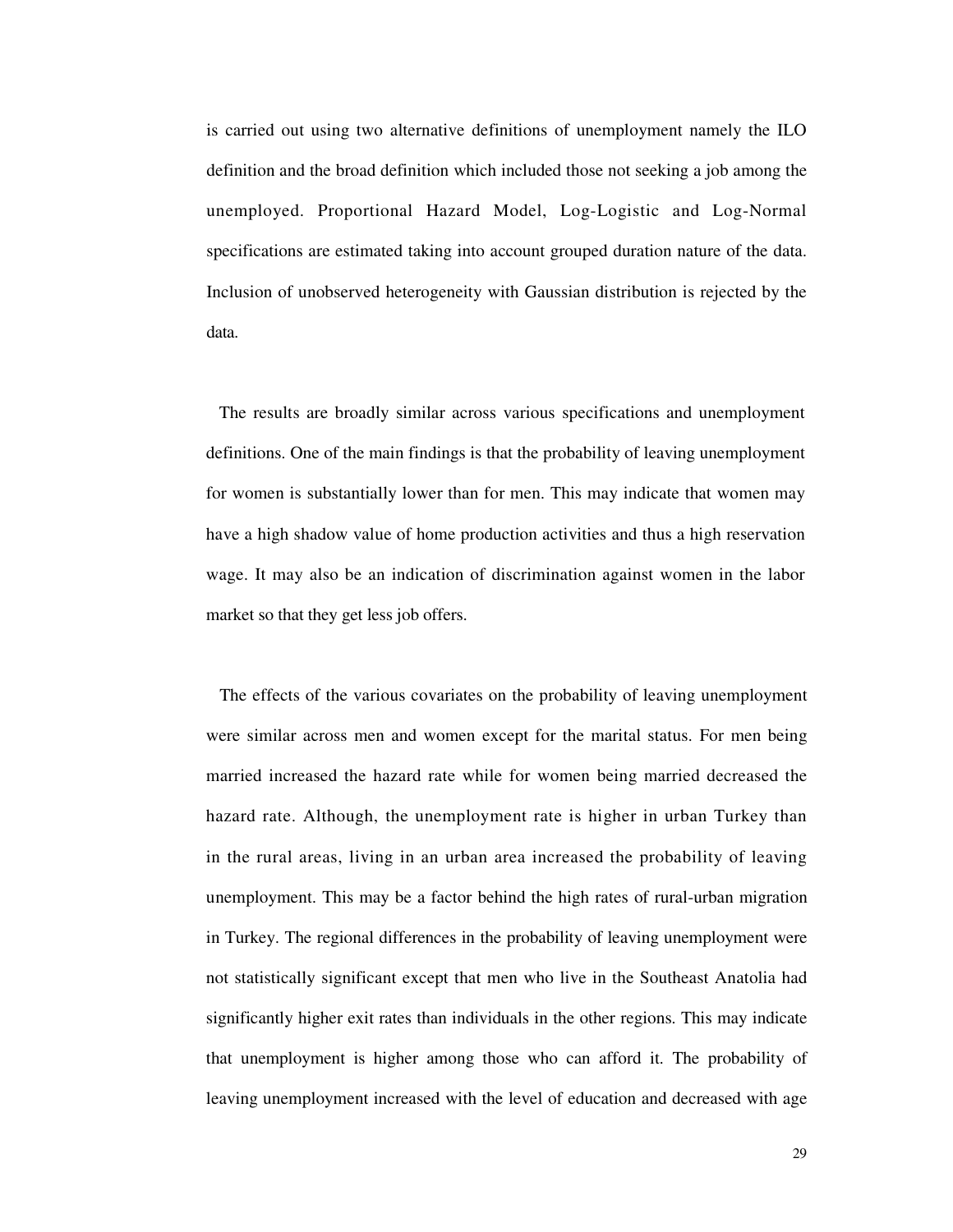as it is also observed in the OECD countries. The hazard rate is lower for men over 45 and for women over 35 compared to the young. This indicates men over 45 and women over 35 should be targeted for help. Further, re-schooling or training of the less educated youth may be an appropriate policy for increasing their hazard rate. The hazard rate was lower for the first-time job-seekers than for those who are not first-time job-seekers First-time job-seekers make use of the family support while waiting for the right job opening but those who had a job and lost it would be less likely to indulge in such a behavior. First-time job-seekers could be supported with counseling and job search strategies. Alternatively, policy makers could make the market more transparent to increase the probabilities on a good match.

The local labor market conditions were represented by the provincial unemployment rate. The probability of leaving unemployment was lower for those individuals who live in provinces with high rates of unemployment. Further, local labor market conditions were more important for females. This suggests that public programs could concentrate on those provinces with high rates of unemployment. Further increasing labor mobility between provinces could increase the hazard rate. Finally, there are differences in the shape of the baseline hazard between men and women. Baseline hazard for men shows a slight U-shape with initial negative duration dependence while for women we observe no duration dependence. This implies that behavior of men or their environment may be changing over the course of unemployment while that of women remains the same. The analysis suggest that policy makers should focus on women especially the married woman, unmarried men, individuals with low levels of education, individuals in their later years of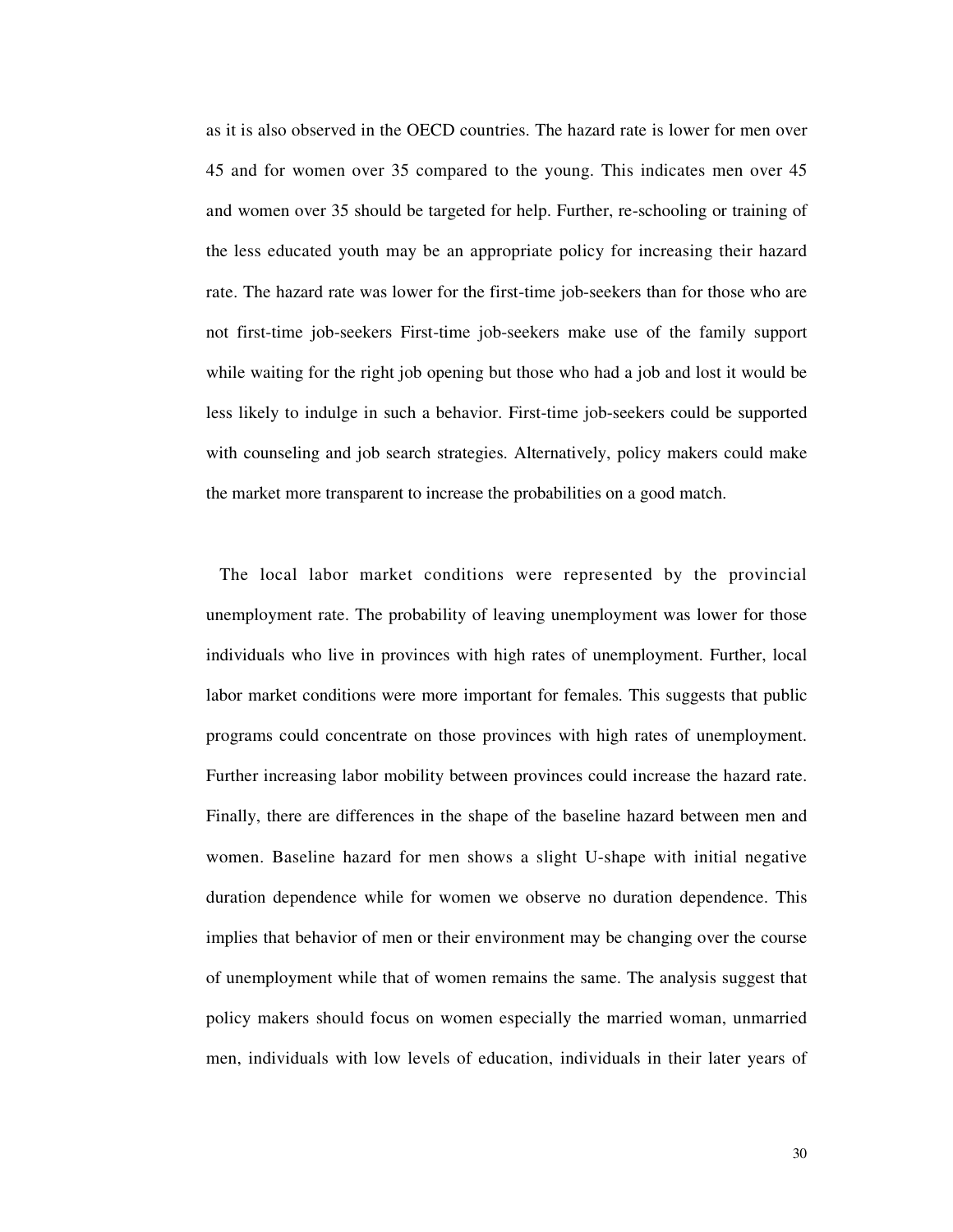working lives, first-time job-seekers and the provinces with high levels of local unemployment rate.

From a broader perspective, there are a number of indications that unemployment in Turkey has characteristics of unemployment in a developing country. Several authors wrote about the unemployment in developing countries. Glewwe (1987) and Manning and Junankar (1998) in Indonesia, Rama (1998) in Tunisia, and Rama (2003) in Sri Lanka document that unemployment in developing countries is mostly an urban phenomenon; there is a queuing process for a good job; unemployment is often (but not always) concentrated among the better off and the first-time jobseekers. In this study several findings suggest these broad conclusions. Although the duration of unemployment is lower in urban areas the incidence of unemployment is significantly higher in urban areas. Long-term unemployment is concentrated among the high skilled (high school and two-year university training) in contrast with other OECD countries. Several results discussed suggest queuing process for a good job. First, when using the broad definition for men the coefficients on education are insignificant which suggests that the unemployed who are mostly high skilled are waiting for a good job rather than searching actively. Second, the broad definition of unemployment shows a constant hazard for both men and women. This too may suggest queuing. Third, the lower exit rates for clerical and related workers may imply their queuing for a public sector job. Although, the first-time job-seekers are about thirty percent of the total unemployed the hazard rate is lower for them. Southeast Anatolia which is one of the poorest regions has higher exit rate from unemployment. This may suggest that unemployment is higher among those who can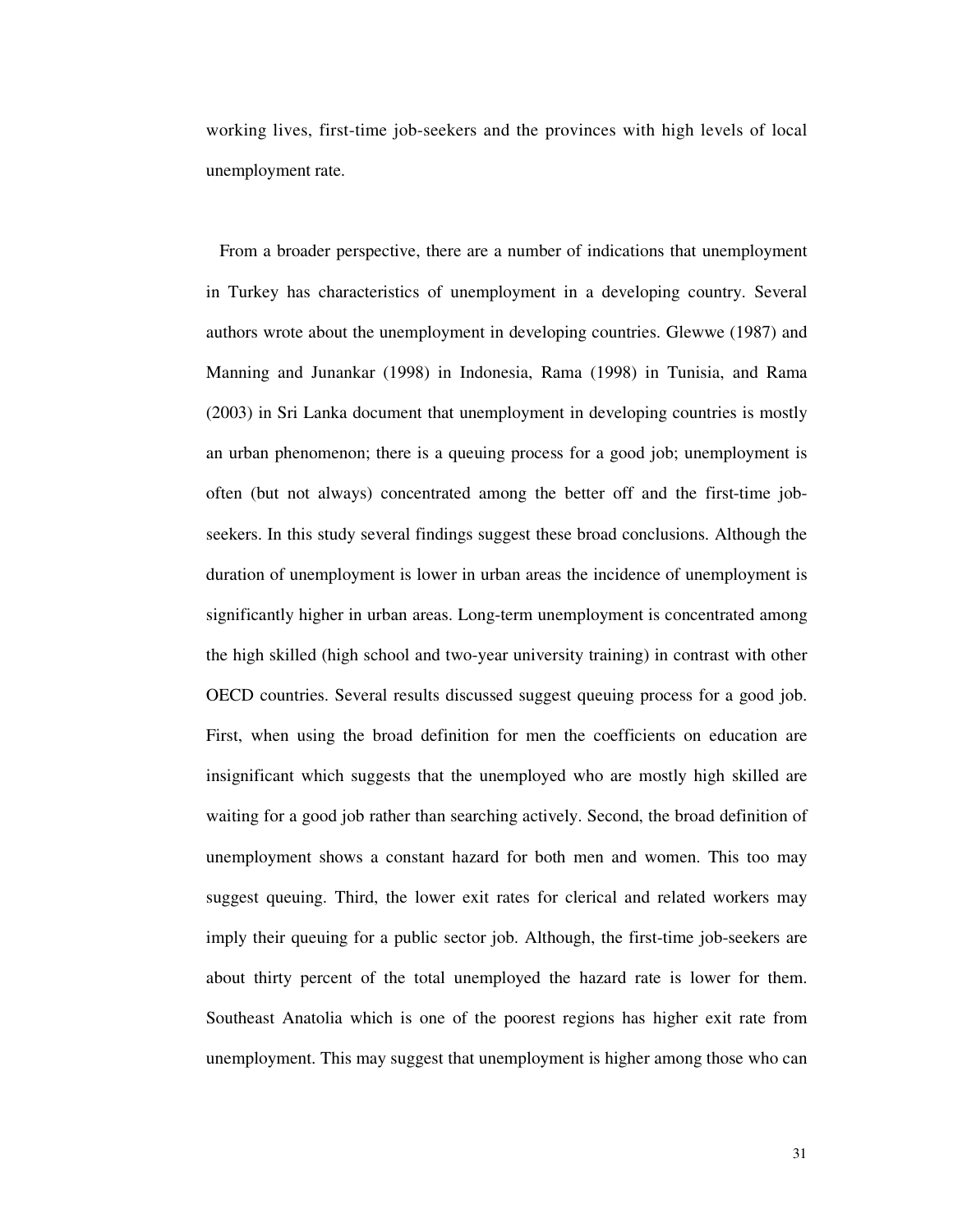afford it. These findings point in the same direction as the broad conclusion for the developing countries.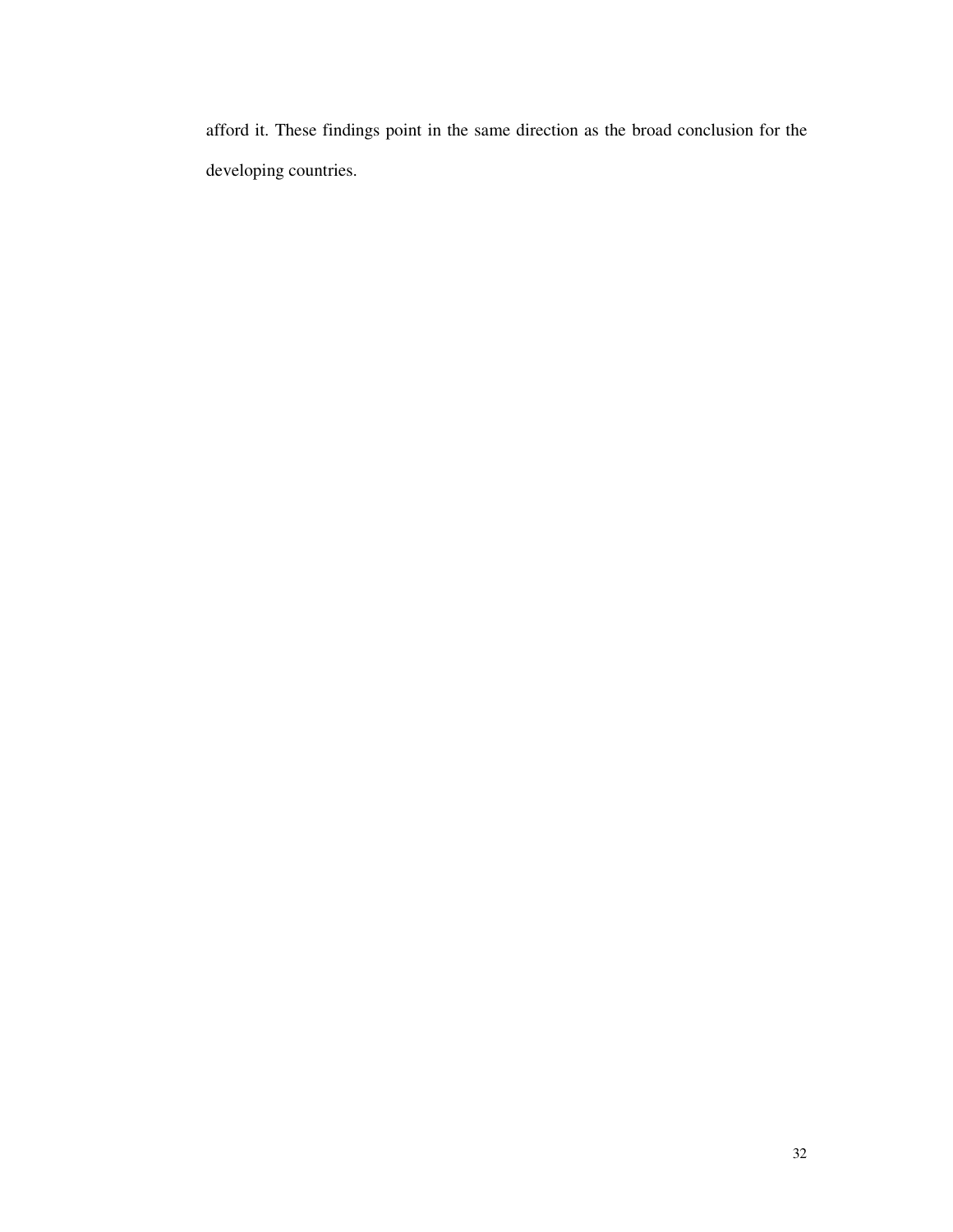## **REFERENCES**

Addison, J. T and Portugal, P. (2003), "Unemployment Duration: Competing and Defective Risks", *Journal of Human Resources*, 38(1), 156-191.

Alba Ramiez, A. (1998), "Re-Employment Probabilities of Young Workers in Spain" *Investigaciones Economicas,* 22(2), 201-224.

Arulampalam, W. and M. B. Stewart (1995), "The Determinants of Individual Unemployment Durations in an Era of High Unemployment", *The Economic Journal,* 105: 321-332.

Böheim, R. (1999), "Austrian Unemployment Durations", Discussion Paper No. 1999-14, Institute for Social and Economic Research, University of Essex.

Böheim, R. and Taylor, M. P. (2000), "Unemployment Duration and Exit States in Britain", *Discussion Paper No.* 2000-1 Institute for Social and Economic Research, University of Essex.

Bulutay, Tuncer (1995), *Employment Unemployment and Wages in Turkey,* State Institute of Statistics and International Labor Office, Ankara.

Byrne, D. and E. Strobl (2004), "Defining Unemployment in Developing Countries: Evidence from Trinidad and Tobago", *Journal of Development Economics, 73,* 465- 476.

Carling K., Edin, P. A., Harkman, A. and Holmlund, B. (1996), "Unemployment Duration, Unemployment Benefits and Labor Market Programs in Sweden", *Journal of Public Economics,* 59(3), 313-334.

Devine, T.J. and N.M. Kiefer (1991), *Empirical Labor Economics,* Oxford University Press: Oxford.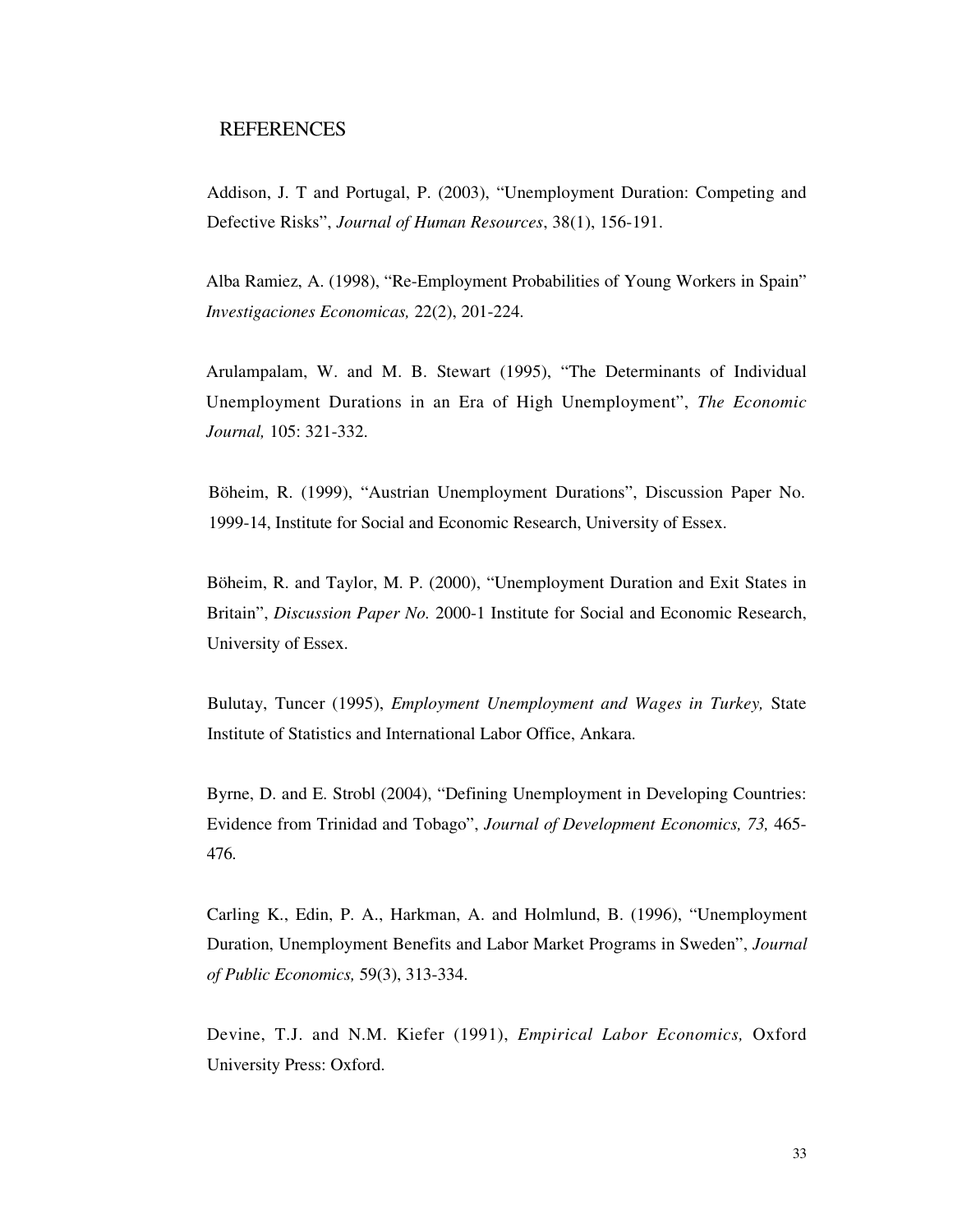Foley, Mark C. (1997), "Labor Market Dynamics in Russia", Economic Growth Center: Center Discussion Paper no. 780, New Haven: Yale University.

Glewwe, P. (1987), "Unemployment in Developing Countries: Economist's Models in Light of Evidence from Sri Lanka", *International Economic Journal,* 1(4l), 1 17.

Gonzalo, M. T. (1998), "Job Exit of Men: New job Destination versus Unemployment destination", *Applied Economics*, 30,1231-1238.

Grogan, L. and van den Berg, G.J. (2001), "The Duration of Unemployment in Russia," *Journal of Population Economics,* 14 (3), 549-568.

Hardin, J. and Hilbe, J. (2001), *Generalized Linear Models and Extensions,* Stata Press, Texas.

Ham, J. C. and Rea, A. S. (1987), "Unemployment Insurance and Male Unemployment Duration in Canada", *Journal of Labor Economics,* 5, 325-353.

Hunt, J. (1995), "The Effect of Unemployment Compensation on Unemployment Duration in Germany", *Journal of Labor Economics,* 13, 88-120.

Hussmanns, R., Mehran, F. and Verma, V. (1990), *Surveys on Economically Active Population: An ILO Manual on Concepts and Methods,* ILO, Geneva.

Jenkins, S. P. (1995), "Easy Estimation Methods for Discrete-time Duration Models", *Oxford Bulletin of Economics and Statistics,* 57(1), 129-138.

Jenkins, S. P. and García-Serrano, C. (2004), "Re-employment Probabilities for Spanish Men: What Role does the Unemployment Benefit System Play?" *Oxford Bulletin of Economics and Statistics*, 66 (2), 239-261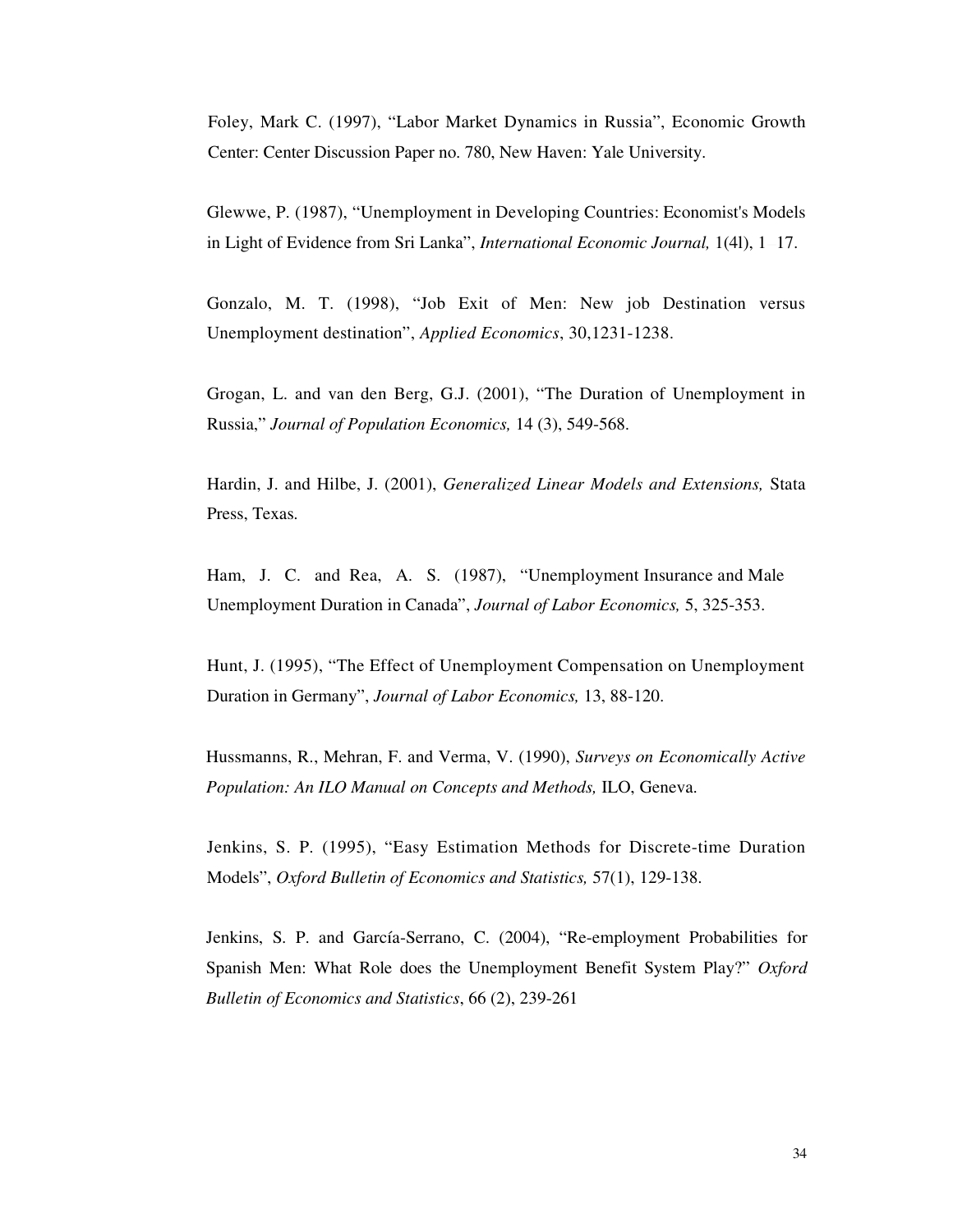Katz, L. and B. Meyer (1990), "The Impact of the Potential Duration of Unemployment Benefits on the Duration of Unemployment", *Journal of Public Economics,* 41, 45-72

Klein, J.P. and M.L. Moeschberger (1997), *Survival Analysis: Techniques for Censored and Truncated Data,* Springer-Verlag New York, Inc.

Kiefer, N. M. (1988), "Analysis of Grouped duration Data", *Contemporary Mathematics,* 80, 107-139

Kingdon, G. and J. Knight (2000), "Are Searching and Non-Searching Unemployment Distinct States When Unemployment is High? The Case of South Africa", The Center of African Economics Working Paper Series, 2000/2.

Lubyova, M. and J.C. van Ours (1997), "Unemployment Dynamics and the Restructuring of the Slovak Unemployment Benefit System", *European Economic Review,* 41,925-934

Manning, C. and Junankar, P.N. (1998) "Choosy Youth or Unwanted Youth? A Survey of Unemployment", *Bulletin of Indonesian Economic Studies*, 34(1), 55-93.

Meyer, B. D. (1990), "Unemployment Insurance and Unemployment Spells" *Econometrica,* 58(4), 757-782.

Meghir, C., Y. Ioannides, at al. (1989), "Female Participation and Male Unemployment Duration in Greece: Evidence from the Labor Force Survey," *European Economic Review,* 33, 395-406.

Moffit, R. (1985), "Unemployment Insurance and the Distribution of Unemployment Spells," *Journal of Econometrics,* 28, 85-101.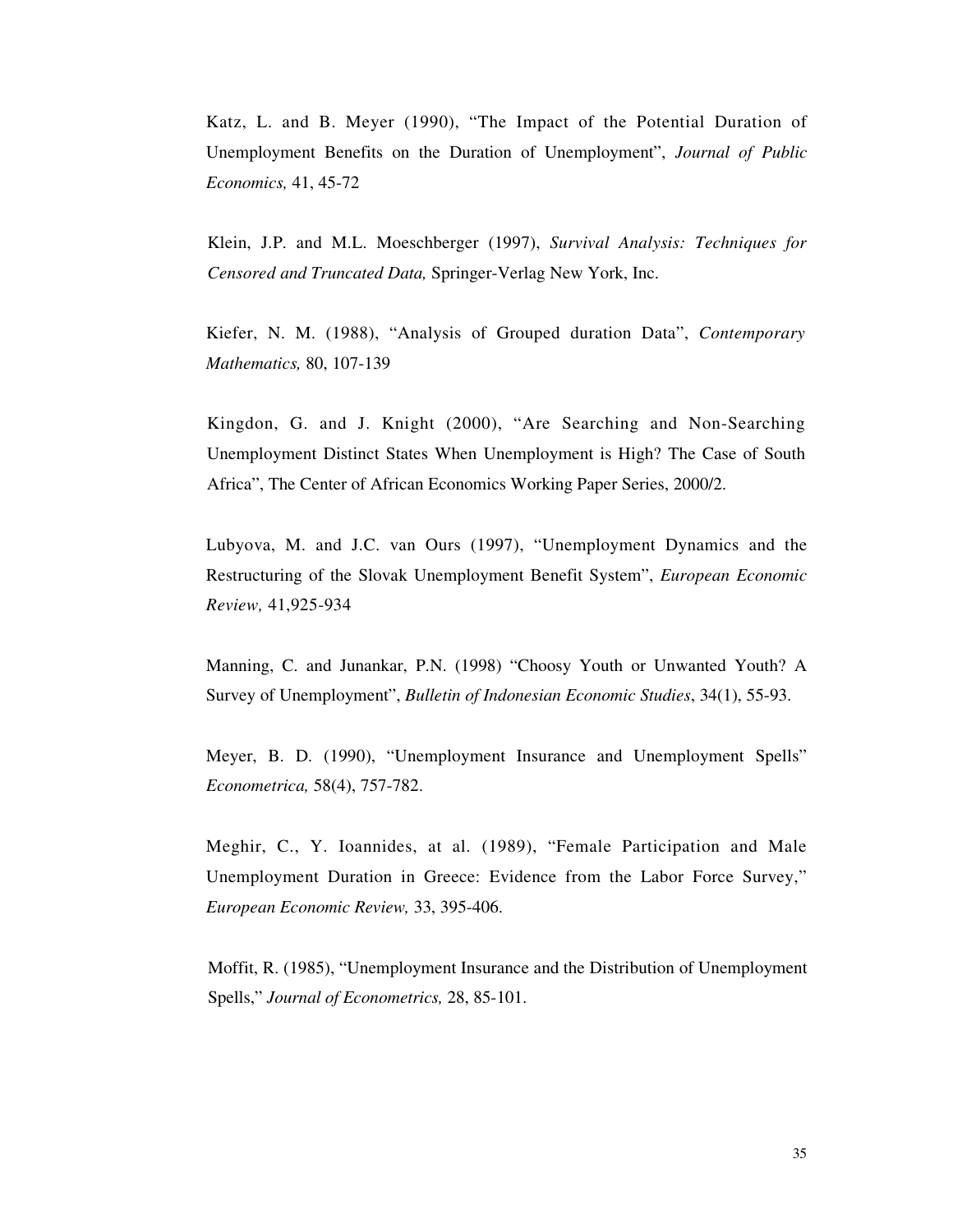Narendranathan, W. and Stewart, M. B. (1993), "Modelling the Probability of Leaving Unemployment: Competing Risks Models with Flexible Baseline Hazards", *Applied Statistics*, 40(1), 63-83.

Özel, H. and Mehran, F. (1992), "Assessment of Employment and Unemployment", Proceedings of Seminar on Employment, Unemployment and Wages in Turkey, Ankara: State Institute of Statistics.

Portugal, P. and Addison, J. T. (2003), "Six Ways to Leaving Unemployment", IZA Discussion Paper No. 954, Bonn.

Prentice, R. and L. Gloeckler (1978), "Regression Analysis of Grouped Survival Data with Application to Breast Cancer Data", *Biometrics,* 34, 57-67.

Rama, Martín (1998), "How Bad is Unemployment in Tunisia? Assessing Labor Market Efficiency in a Developing Country," *World Bank Research Observer* 13(1),  $59 - 78.$ 

Rama, Martin (2003), "The Sri Lankan Unemployment Problem Revisited", *Review of Development Economics*, 7,510-525.

Serneels, Pieter (2001), "Unemployment Duration in Urban Ethiopia", Discussion Paper: Center for the Study of African Economies*,* Oxford University.

State Institute of Statistics (SIS) (2001a), *Household Labor Force Survey Results 2000,* October 2001, Ankara: State Institute of Statistics.

State Institute of Statistics (SIS) (2001b), *Hanehalkı* İş*gücü Anketi: Kavramlar ve Yöntemler (Household Labor Force Survey: Concepts and Methods),* September 2001, Ankara: State Institute of Statistics, Publication No.2484.

State Institute of Statistics (SIS) (2004), Website of SIS, *www.die.gov.tr.*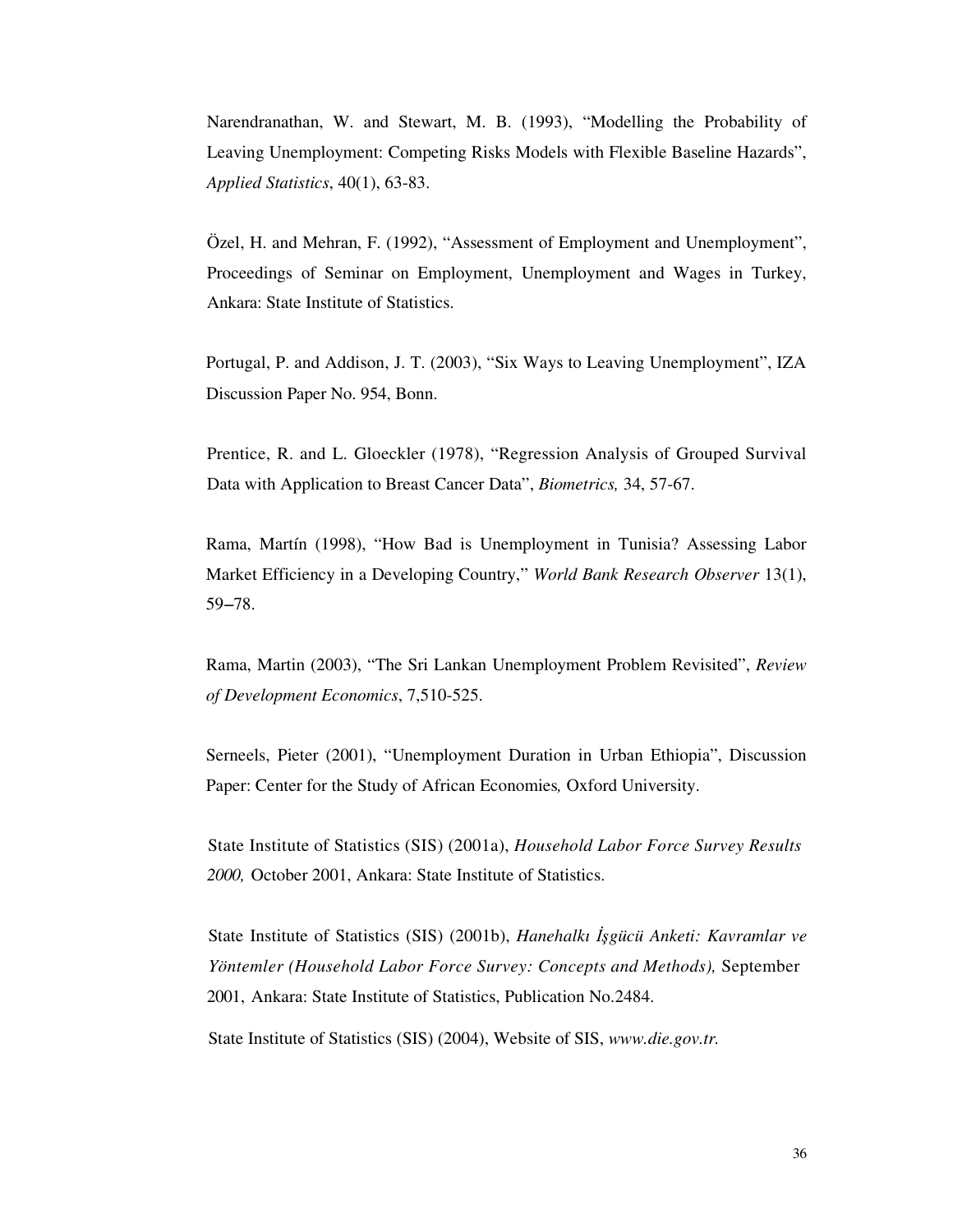Şenses, Fikret (1994), "Labor Market Response to Structural Adjustment and Institutional Pressures: The Turkish Case" *METU Studies in Development,* 21(3), 405-448.

Sueyoshi G. T. (1995), "A Class of Binary Response Models for Grouped Duration Data", *Journal of Applied Econometrics,* 10(4), 411-431

Tansel, Aysıt (2000), "Formal and Informal Sector Choice of Wage-Earners and Their Wages in Turkey", in *Informal Sector I,* Tuncer Bulutay (ed.), Ankara: State Institute of Statistics.

Tansel, Aysıt (2001), "Female Labor Force Participation and Economic Development in Turkey: Time-Series Evidence and Cross-Province Estimates", in *Employment of Women,* Tuncer Bulutay (ed.), Ankara: State Institute of Statistics.

Tansel, Aysıt (2005), "Public-Private Employment Choice, Wage Differentials and Gender in Turkey", *Economic Development and Cultural Change*, 53(1).

Taşçı, H. M. (2005), "Three essays on Unemployment in Turkey: Individual Level Data Analysis" Unpublished PhD Thesis, METU, Ankara.

Tunali, İ. (2003), *Background Study on Labor Market and Employment in Turkey*, Prepared for the European Training Foundation, Ankara.

Tunalı, İ. and R. Asaad (1992), "Market Structure and Spells of Employment and Unemployment: Evidence from the Construction Sector in Egypt", *Journal of Applied Econometrics,* 7, 339-367

Tunalı, İ. and Baltacı, R. (2004), "Attrition in the HLFS Panel, 2000-2002", Unpublished Manuscript (Presented at the  $7<sup>th</sup>$  METU Conference in Economics in Ankara in September 2003, under the title "Labor Market Dynamics Based on the HLFS Panel, 2000-2002).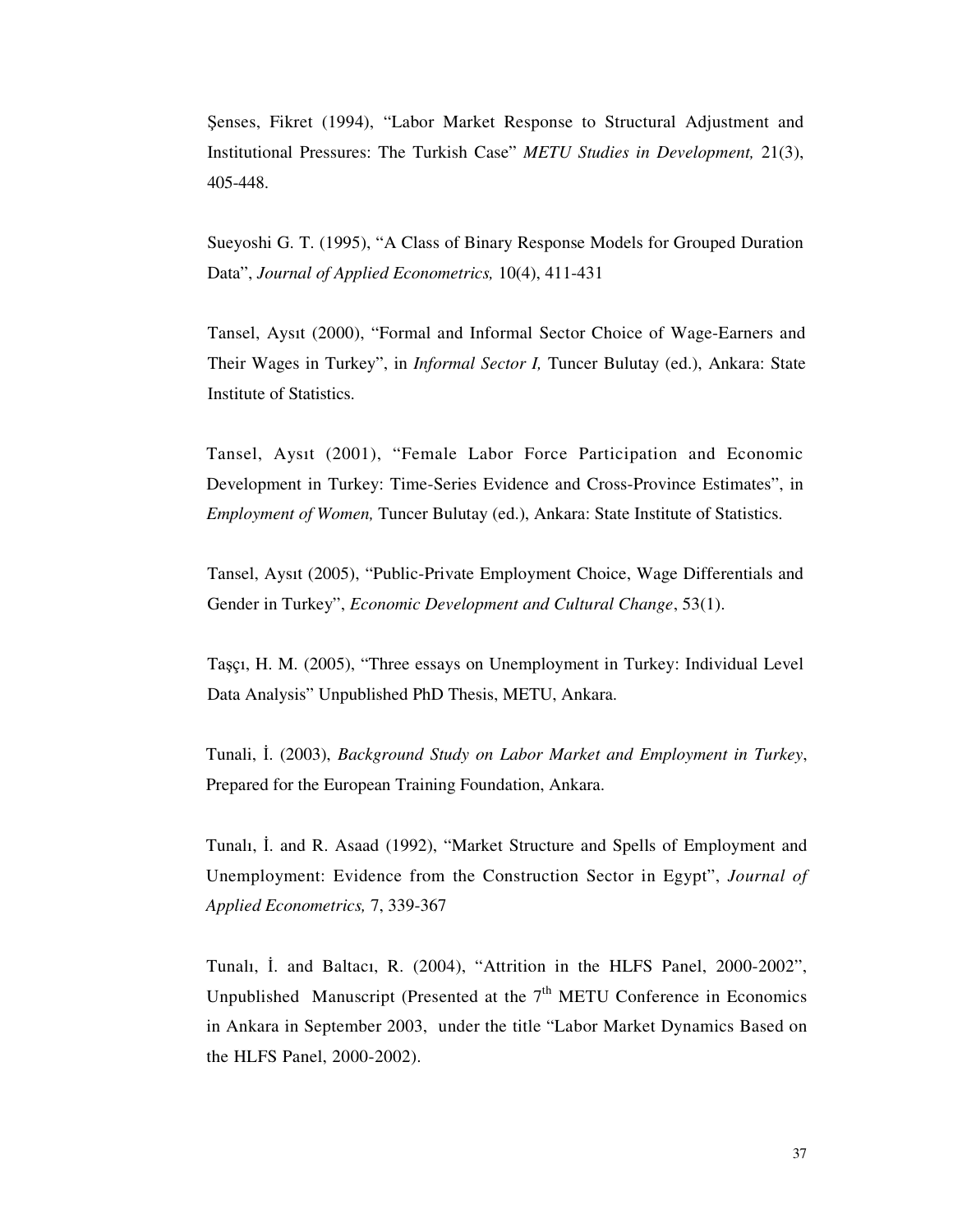van den Berg G. J. (1990), "Non-stationarity in job Search Theory" *Review of Economic Studies,* 57, 255-277.

van den Berg G. J. and J.C. van Ours (1999), "Duration Dependence and Heterogeneity in French Youth Unemployment Durations", *Journal of Population Economics,12(2),* 273-285.

Wooldridge, J. M. (2002), *Econometric Analysis of Cross Section and Panel Data,*  MIT Press. Cambridge.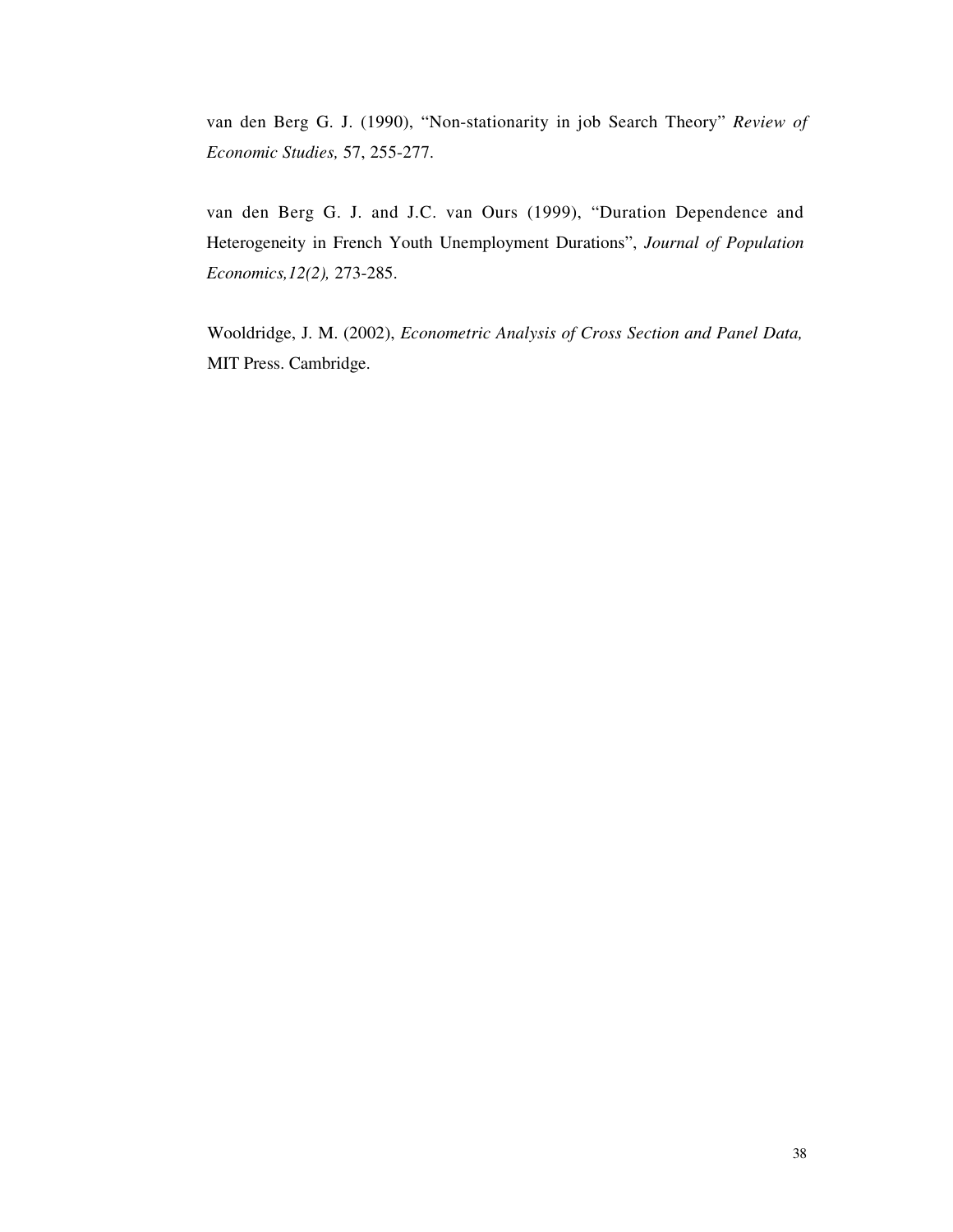# **APPEND**İ**X**

| Table 1: Individual Characteristics and Unemployment 2000-2003 |      |      |                             |      |      |      |                          |      |
|----------------------------------------------------------------|------|------|-----------------------------|------|------|------|--------------------------|------|
|                                                                |      |      |                             |      |      |      | <b>Mean Unemployment</b> |      |
|                                                                |      |      | <b>Rate of Unemployment</b> |      |      |      | <b>Duration</b>          |      |
| <b>Category</b>                                                | 2000 | 2001 | 2002                        | 2003 | 2000 | 2001 | 2002                     | 2003 |
|                                                                |      |      |                             |      |      |      |                          |      |
| Gender                                                         |      |      |                             |      |      |      |                          |      |
| Male                                                           | 6.6  | 8.8  | 10.9                        | 10.7 | 6.9  | 6.8  | 8.7                      | 8    |
| Female                                                         | 6.5  | 7.9  | 9.9                         | 10.1 | 9.3  | 9.2  | 10.5                     | 10.2 |
|                                                                |      |      |                             |      |      |      |                          |      |
| <b>Age Group</b>                                               |      |      |                             |      |      |      |                          |      |
| 15-19                                                          | 10.8 | 15.1 | 17                          | 17.7 | 6.1  | 6.1  | 7.3                      | 6    |
| 20-24                                                          | 14.7 | 17.2 | 20.7                        | 21.7 | 7.4  | 7.3  | 8.4                      | 7.8  |
| 25-34                                                          | 6.4  | 8.3  | 10.8                        | 11.1 | 8    | 7.6  | 9.4                      | 9.2  |
| 35-54                                                          | 3.6  | 4.8  | 6.6                         | 6    | 7.6  | 8    | 10.2                     | 9.5  |
| 55 and over                                                    | 1.2  | 1.5  | 2.3                         | 2.1  | 11.1 | 9.3  | 12.1                     | 12.1 |
| Level of                                                       |      |      |                             |      |      |      |                          |      |
| <b>Education</b>                                               |      |      |                             |      |      |      |                          |      |
| Non-graduate                                                   | 4.4  | 4.3  | 5.9                         | 8.3  | 5.9  | 6    | 7.8                      | 6.9  |
| Primary                                                        |      |      |                             |      |      |      |                          |      |
| School                                                         | 4.8  | 6.8  | 8.3                         | 8.8  | 6.5  | 6.6  | 8.4                      | 7.4  |
| <b>Middle School</b>                                           | 10.3 | 14.6 | 14.9                        | 14.6 | 7.3  | 7.8  | 9.7                      | 9.4  |
| <b>High School</b>                                             | 12.7 | 15.7 | 18.1                        | 15.7 | 9.8  | 8.9  | 10.5                     | 10.5 |
| Voc. High                                                      |      |      |                             |      |      |      |                          |      |
| <b>School</b>                                                  | 12.7 | 16.2 | 18.4                        | 15.5 | 8.9  | 7.9  | 9.4                      | 10.1 |
| <b>University</b>                                              | 7.4  | 8.2  | 11.9                        | 12   | 7.5  | 8.2  | 10.3                     | 9.7  |
|                                                                |      |      |                             |      |      |      |                          |      |
| <b>Overall</b>                                                 | 6.6  | 8.3  | 10.4                        | 10.4 | 7.5  | 7.4  | 9.1                      | 8.6  |

Source: The rates and the durations are computed by the authors from the State Institute of Statistics (SIS) database on the web.

Notes: The data on the mean unemployment duration are obtained from the SIS database on the web. On the website the duration values are reported for the following month groups: 1-2, 3-5, 6-8, 9-11, 12-23, 24-35, and 36+.The group means are set at the following values 1.5, 4, 7, 14, 25 and 52 as was done by Tunali (2003).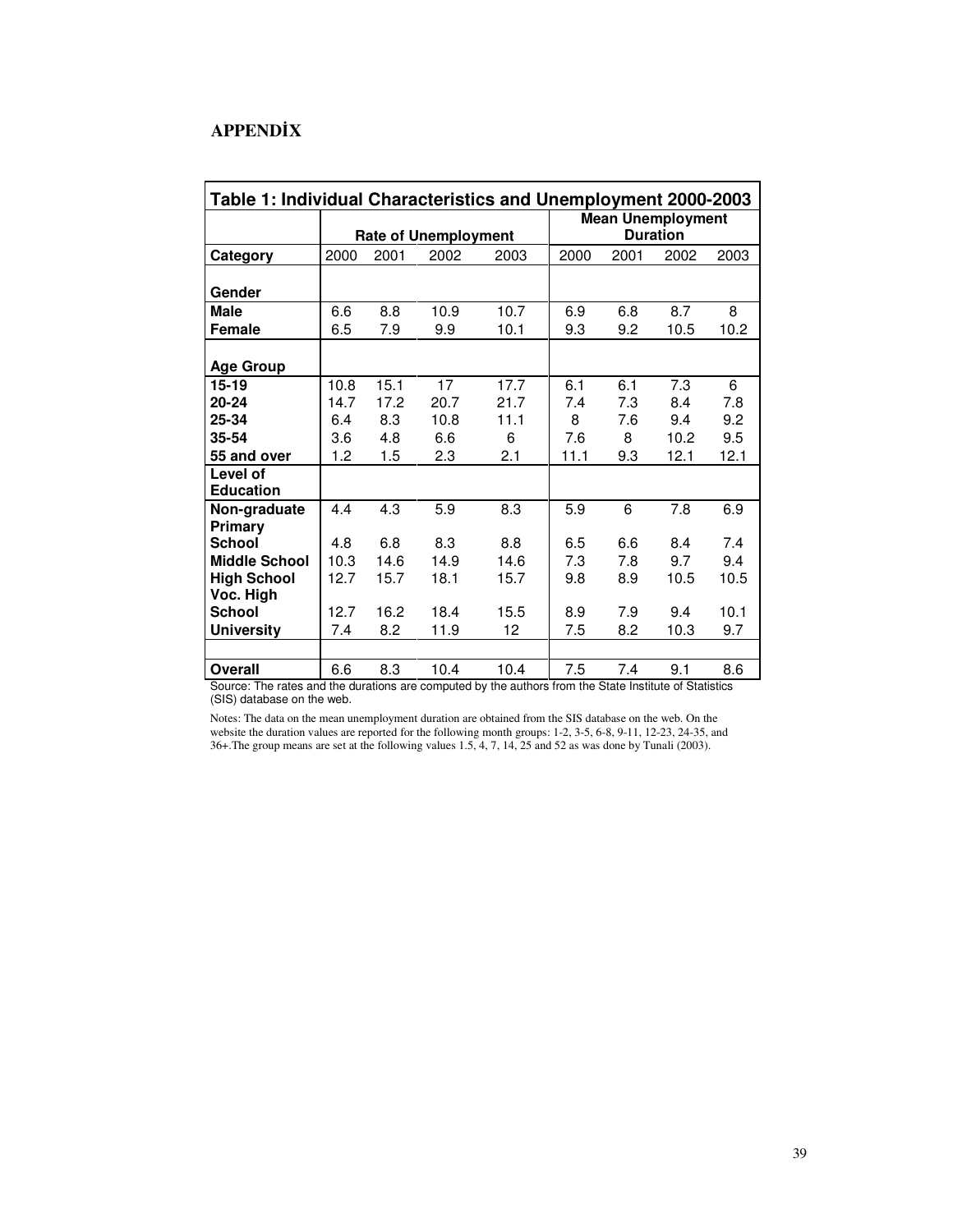|                              |                         |      |      |      |                | Gender 1998-2002 |      | Table 2: Unemployment Rates in Selected OECD Counries by |      |      |
|------------------------------|-------------------------|------|------|------|----------------|------------------|------|----------------------------------------------------------|------|------|
|                              |                         |      | Male |      |                | Female           |      |                                                          |      |      |
| Country                      | 1998                    | 1999 | 2000 | 2001 | 2002           | 1998             | 1999 | 2000                                                     | 2001 | 2002 |
| <b>Australia</b>             | 8.4                     | 7.3  | 6.6  | 6.9  | 6.3            | 7.3              | 6.7  | 5.9                                                      | 6.3  | 5.9  |
| Austria                      | $\overline{\mathbf{4}}$ | 3.7  | 3.4  | 3.5  |                | 4.6              | 3.9  | 3.9                                                      | 3.8  |      |
| Canada                       | 8.7                     | 7.9  | 7    | 7.6  | 8.2            | 8                | 7.3  | 6.7                                                      | 6.8  | 7.2  |
| Czech<br>Republic            | 5                       | 7.3  | 7.4  | 6.8  | 5.9            | 8.2              | 10.5 | 10.6                                                     | 9.9  | 9.1  |
| <b>Finland</b>               | 11.1                    | 9.8  | 9.2  | 8.7  | 9.1            | 12.1             | 10.8 | 10.6                                                     | 9.7  | 9.1  |
| <b>France</b>                | 10.2                    | 10.2 | 8.5  | 7.1  | 7.9            | 13.8             | 13.6 | 11.9                                                     | 10.8 | 10.1 |
| Germany                      | 8.8                     | 8.1  | 7.6  | 7.9  | 8.8            | 9.9              | 8.9  | 8.1                                                      | 8    | 8.4  |
| <b>Italy</b>                 | 9.1                     | 8.8  | 8.2  | 7.4  | $\overline{7}$ | 16.4             | 15.8 | 14.6                                                     | 13.1 | 12.3 |
| Japan                        | 4.3                     | 5    | 5.1  | 5.4  | 5.8            | 4.2              | 4.7  | 4.7                                                      | 5.1  | 5.4  |
| <b>New</b><br><b>Zealand</b> | 7.7                     | 7.1  | 6.2  | 5.5  | 5.1            | 7.5              | 6.6  | 5.9                                                      | 5.3  | 5.4  |
| Norway                       | 3.2                     | 3.4  | 3.6  | 3.6  | 4.2            | 3.3              | 3    | 3.2                                                      | 3.4  | 3.7  |
| Portugal                     | 4.2                     | 4.1  | 3.3  | 3.4  | 4.5            | 6.5              | 5.3  | 5.2                                                      | 5.4  | 6.5  |
| Spain                        | 13.6                    | 11   | 9.6  | 7.5  | 8.1            | 26.7             | 23.2 | 20.6                                                     | 15.3 | 16.4 |
| <b>Sweden</b>                | 8.8                     | 7.5  | 6.3  | 5.4  | 5.7            | 8                | 6.7  | 5.4                                                      | 4.7  | 4.7  |
| <b>Switzerland</b>           | 3.2                     | 2.7  | 2.3  | 1.7  | 2.9            | 4.2              | 3.6  | 3.2                                                      | 3.5  | 3.1  |
| <b>Turkey</b>                | 6.8                     | 7.7  | 6.6  | 8.8  | 10.9           | 6.8              | 7.5  | 6.5                                                      | 7.8  | 9.9  |
| <b>UK</b>                    | 6.9                     | 6.8  | 6.1  | 5.3  | 5.7            | 5.3              | 5.1  | 4.8                                                      | 4.2  | 4.4  |
| <b>USA</b>                   | 4.5                     | 4.1  | 3.9  | 4.9  | 6              | 4.7              | 4.4  | 4.1                                                      | 4.7  | 5.7  |
| <b>OECD Av.</b>              | 6.4                     | 6.2  | 5.8  | 6    | 6.7            | 7.6              | 7.3  | 6.9                                                      | 6.7  | 7.2  |

Source: OECD Database.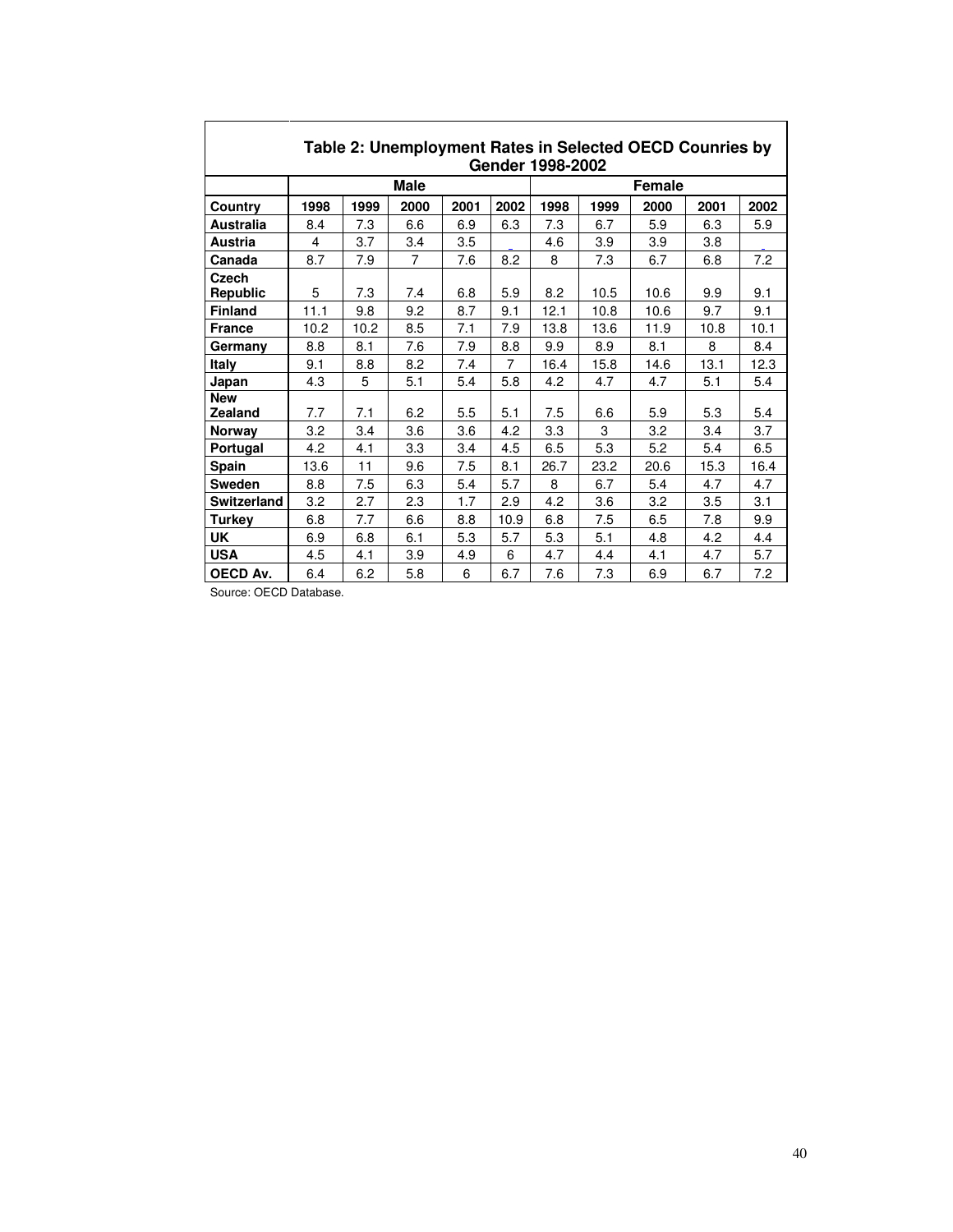| <b>TABLE 3: Unemployment Rates Under Alternative Definitions, Turkey,</b><br>$2000 - 2001$ (%) |        |                    |                      |                    |                      |  |  |
|------------------------------------------------------------------------------------------------|--------|--------------------|----------------------|--------------------|----------------------|--|--|
|                                                                                                |        |                    | 2000                 | 2001               |                      |  |  |
|                                                                                                |        | ILO-<br>Definition | Broad-<br>Definition | ILO-<br>Definition | Broad-<br>Definition |  |  |
| All                                                                                            | Total  | 6.60               | 9.46                 | 8.50               | 11.43                |  |  |
|                                                                                                | Male   | 6.63               | 9.29                 | 8.78               | 11.61                |  |  |
|                                                                                                | Female | 6.49               | 9.85                 | 7.86               | 11.15                |  |  |
| Urban                                                                                          | Total  | 8.80               | 12.39                | 11.50              | 15.36                |  |  |
|                                                                                                | Male   | 7.77               | 10.70                | 10.27              | 13.54                |  |  |
|                                                                                                | Female | 13.00              | 19.40                | 16.76              | 23.15                |  |  |
| Rural                                                                                          | Total  | 4.00               | 5.96                 | 4.80               | 6.54                 |  |  |
|                                                                                                | Male   | 4.92               | 7.27                 | 6.46               | 8.64                 |  |  |
|                                                                                                | Female | 2.11               | 3.27                 | 1.79               | 2.81                 |  |  |

**Source:** Computed by the authors using HLFS 2000 and 2001

**Notes:** Broad Unemployment is obtained by dropping the criterion of seeking work.

|                            | Table 4: Unemployment Duration by Gender-, Turkey 2000-2001 ( $\%$ ) |      |                          |                |                  |                         |                               |
|----------------------------|----------------------------------------------------------------------|------|--------------------------|----------------|------------------|-------------------------|-------------------------------|
|                            |                                                                      | N    | $\leq$ =3<br>$month(\%)$ | $4-6$<br>month | 7-9 month<br>(%) | $10-12$<br>months $(%)$ | More than 12<br>months $(\%)$ |
| <b>ILO</b><br>definition   | Male                                                                 | 3532 | 56.94                    | 20.55          | 4.39             | 9.23                    | 8,9                           |
|                            | Female I                                                             | 1302 | 44.09                    | 20.28          | 4.22             | 16.74                   | 14,6                          |
| <b>Broad</b><br>definition | Male                                                                 | 4956 | 41.53                    | 24.64          | 6.72             | 13.46                   | 13,66                         |
|                            | Female                                                               | 2027 | 29.26                    | 21.81          | 6.27             | 21.36                   | 21,3                          |

**Source:** Computed by the authors using the raw data from HLFS 2000 and 2001, first and second quarters.

**Notes:** See Table 3.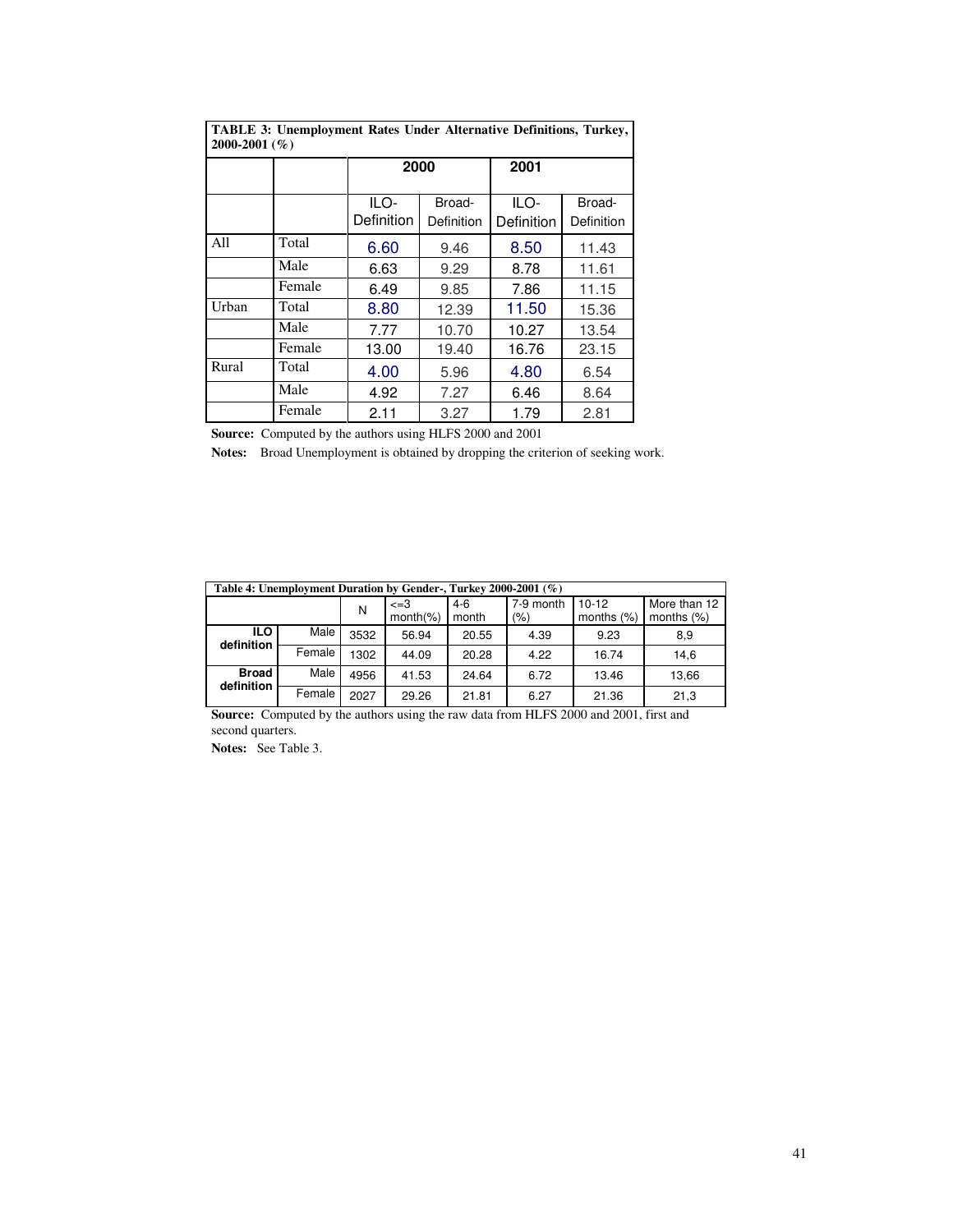|  | Table 5: Distribution of Unemployment Duration by Age, Turkey $2000-2001$ , $(\%)$ . |  |  |
|--|--------------------------------------------------------------------------------------|--|--|
|--|--------------------------------------------------------------------------------------|--|--|

## **ILO definition**

|         | N    | $\leq$ =3<br>months $(\%)$ | 4-6 months<br>(% ) | $7-9$<br>month | $10 - 12$<br>months $(\%)$ | More than<br>12 months |
|---------|------|----------------------------|--------------------|----------------|----------------------------|------------------------|
|         | 4834 | 53.48                      | 20.48              | 4.34           | 11.25                      | 10.45                  |
| Age1519 | 843  | 54.33                      | 21.95              | 5.1            | 11.51                      | 7.13                   |
| Age2024 | 1208 | 52.9                       | 18.63              | 5.13           | 11.67                      | 11.67                  |
| Age2534 | 1345 | 53.23                      | 20.07              | 4.31           | 11.23                      | 11.15                  |
| Age3544 | 855  | 57.43                      | 20.23              | 3.16           | 9.71                       | 9.47                   |
| Age4554 | 444  | 50.0                       | 23.2               | 2.7            | 13.06                      | 11.03                  |
| Age55pl | 139  | 42.45                      | 24.46              | 5.76           | 10.07                      | 17.27                  |

#### **Broad definition**

|         | N    | $\leq$ =3<br>months $(\%)$ | 4-6 months<br>(% ) | $7-9$<br>month | $10-12$<br>months $(%)$ | More than<br>12 months |
|---------|------|----------------------------|--------------------|----------------|-------------------------|------------------------|
| Total   | 6983 | 37.96                      | 23.81              | 6.59           | 15.75                   | 15.88                  |
| Age1519 | 1254 | 37.48                      | 25.68              | 8.37           | 17.38                   | 11.08                  |
| Age2024 | 1794 | 36.62                      | 22.24              | 7.19           | 16.39                   | 17.56                  |
| Age2534 | 1925 | 38.29                      | 23.38              | 6.18           | 14.34                   | 17.82                  |
| Age3544 | 1162 | 43.2                       | 24.35              | 4.99           | 13.34                   | 14.11                  |
| Age4554 | 650  | 34.77                      | 24.77              | 5.69           | 18.77                   | 16.00                  |
| Age55pl | 198  | 29.8                       | 24.24              | 6.06           | 17.68                   | 22.23                  |

Source: See Table 3. Notes: See Table 3.

**Table 6: Distribution of Unemployment Duration by Education. Turkey 2000-2001. (%). ILO definition** 

|                              | N    | $\epsilon = 3$<br>months $(%)$ | 4-6 months<br>$(\% )$ | $7-9$<br>month | $10-12$<br>months $(\%)$ | More than<br>12 months |
|------------------------------|------|--------------------------------|-----------------------|----------------|--------------------------|------------------------|
| Total                        | 4834 | 53.48                          | 20.48                 | 4.34           | 11.25                    | 10.45                  |
| Under<br>Primary             | 280  | 53.93                          | 24.64                 | 3.57           | 9.29                     | 8.57                   |
| Primary                      | 2303 | 57.27                          | 20.1                  | 3.43           | 10.64                    | 8.55                   |
| Middle<br>School             | 670  | 54.18                          | 21.79                 | 4.33           | 9.7                      | 10.00                  |
| <b>High School</b>           | 807  | 46.1                           | 19.33                 | 6.2            | 12.76                    | 15.62                  |
| Voc.High Sc.                 | 414  | 50.0                           | 20.53                 | 4.35           | 10.87                    | 14.25                  |
| Two Year<br>University       | 137  | 43.07                          | 17.52                 | 8.03           | 17.52                    | 13.87                  |
| Four Years<br>Univ. and over | 223  | 51.12                          | 21.08                 | 5.83           | 16.14                    | 5.82                   |

#### **Broad Definition**

|                                                                     | N    | $\leq$ =3<br>months $(\%)$ | 4-6 months<br>$(\% )$ | $7-9$<br>month | $10 - 12$<br>months $(\%)$ | More than<br>12 months |
|---------------------------------------------------------------------|------|----------------------------|-----------------------|----------------|----------------------------|------------------------|
| Total                                                               | 6983 | 37.96                      | 23.81                 | 6.59           | 15.75                      | 15.88                  |
| Under<br>Primary                                                    | 402  | 39.3                       | 29.85                 | 5.72           | 12.44                      | 12.69                  |
| Primary                                                             | 3138 | 42.73                      | 23.77                 | 5.96           | 13.93                      | 13.6                   |
| Middle<br>School                                                    | 968  | 38.53                      | 24.38                 | 5.99           | 15.39                      | 15.70                  |
| <b>High School</b>                                                  | 1352 | 28.4                       | 23.37                 | 7.47           | 19.6                       | 21.14                  |
| Voc.High Sc.                                                        | 629  | 34.34                      | 20.83                 | 7              | 17.81                      | 20.03                  |
| Two Year<br>University                                              | 196  | 31.12                      | 21.94                 | 10.2           | 18.37                      | 18.36                  |
| Four Years<br>Univ. and over<br>$\alpha$ $\alpha$ $\alpha$ $\alpha$ | 298  | 39.6                       | 23.83                 | 9.06           | 17.11                      | 10.41                  |

Source: See Table 3. Notes: See Table 3.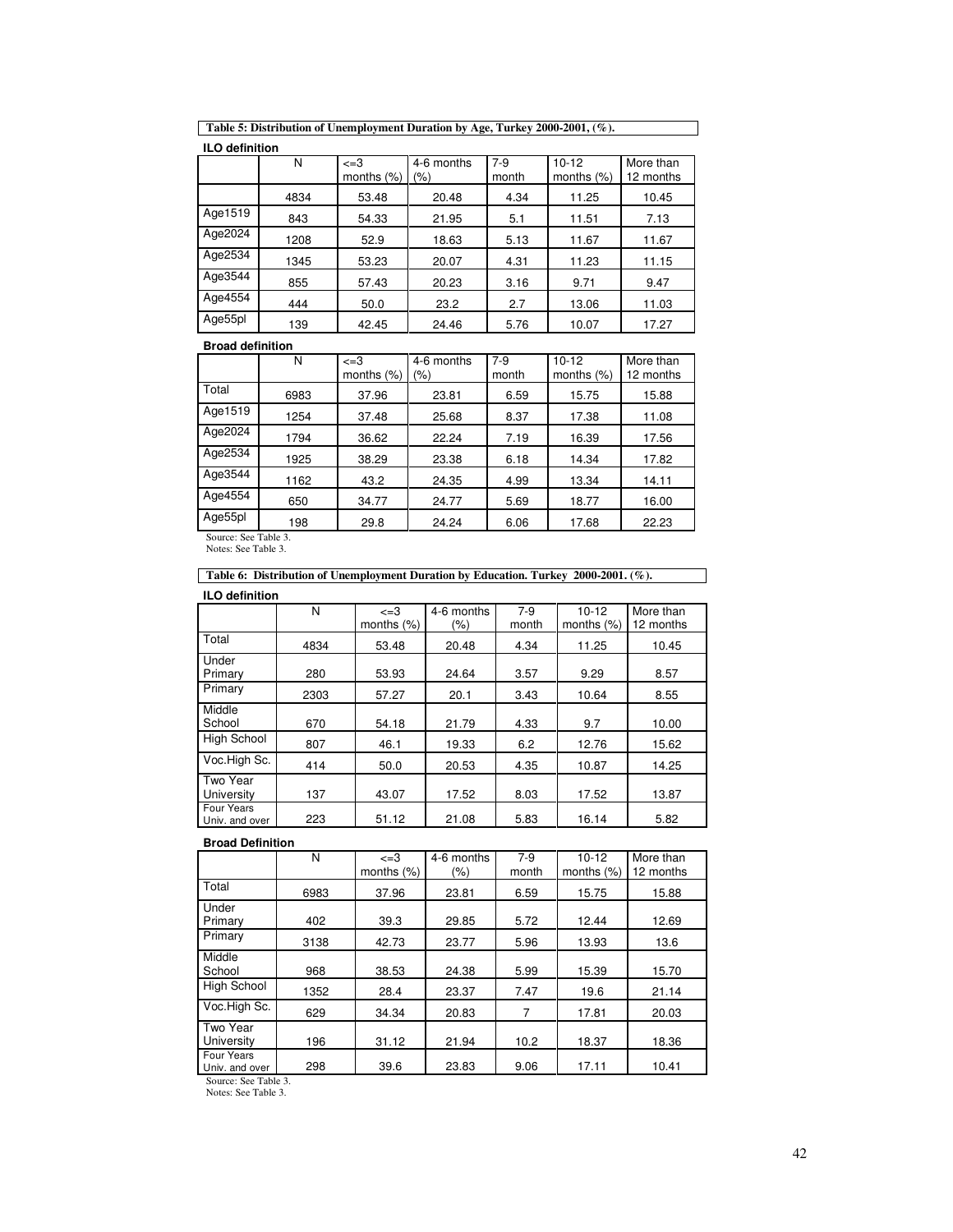| Table 7: Log Rank Test of Differences in Hazard Rates of Selected Labor Market |            |                               |               |            |                               |               |  |
|--------------------------------------------------------------------------------|------------|-------------------------------|---------------|------------|-------------------------------|---------------|--|
| <b>Groups Under ILO and Broad Definitions of Unemployment</b>                  |            |                               |               |            |                               |               |  |
|                                                                                |            | Calculated $X^2(1)$ Statistic |               |            | Calculated $X^2(1)$ Statistic |               |  |
|                                                                                |            | <b>ILO DEFINITION</b>         |               |            | <b>BROAD DEFINITION</b>       |               |  |
| <b>LABOR FORCE</b>                                                             | <b>ALL</b> | <b>MALE</b>                   | <b>FEMALE</b> | <b>ALL</b> | <b>MALE</b>                   | <b>FEMALE</b> |  |
| <b>GROUPS</b>                                                                  |            |                               |               |            |                               |               |  |
| Male/Female                                                                    | $214.6***$ |                               |               | 321.6***   |                               |               |  |
| Age Group                                                                      | 29.15***   | 26.32***                      | 4.16          | 31.55***   | 33.32 ***                     | 3.81          |  |
| First-time/Others                                                              | 109.9***   | 42.04***                      | 11.89***      | 137.86***  | 46.64***                      | 13.99***      |  |
| Married/Others                                                                 | 74.2***    | 44.25***                      | $5.42**$      | 83.8***    | 49.40***                      | $5.85**$      |  |
| Graduated<br>from<br>University/Others                                         | 2.44       | $2.67*$                       | $922***$      | 0.34       | 1.50                          | 17.39***      |  |
| Lives in<br>Urban<br>Areas/Others                                              | $6.54***$  | 1.26                          | 0.44          | 20.63***   | $10.22***$                    | 0.12          |  |

\*\*\* Significant at 1 % ; \*\* Significant at 5 % ; \* Significant at 10 %

Note: Age groups are: age 15-19, 20-24, 25-34, 35-44, 45-54, above 55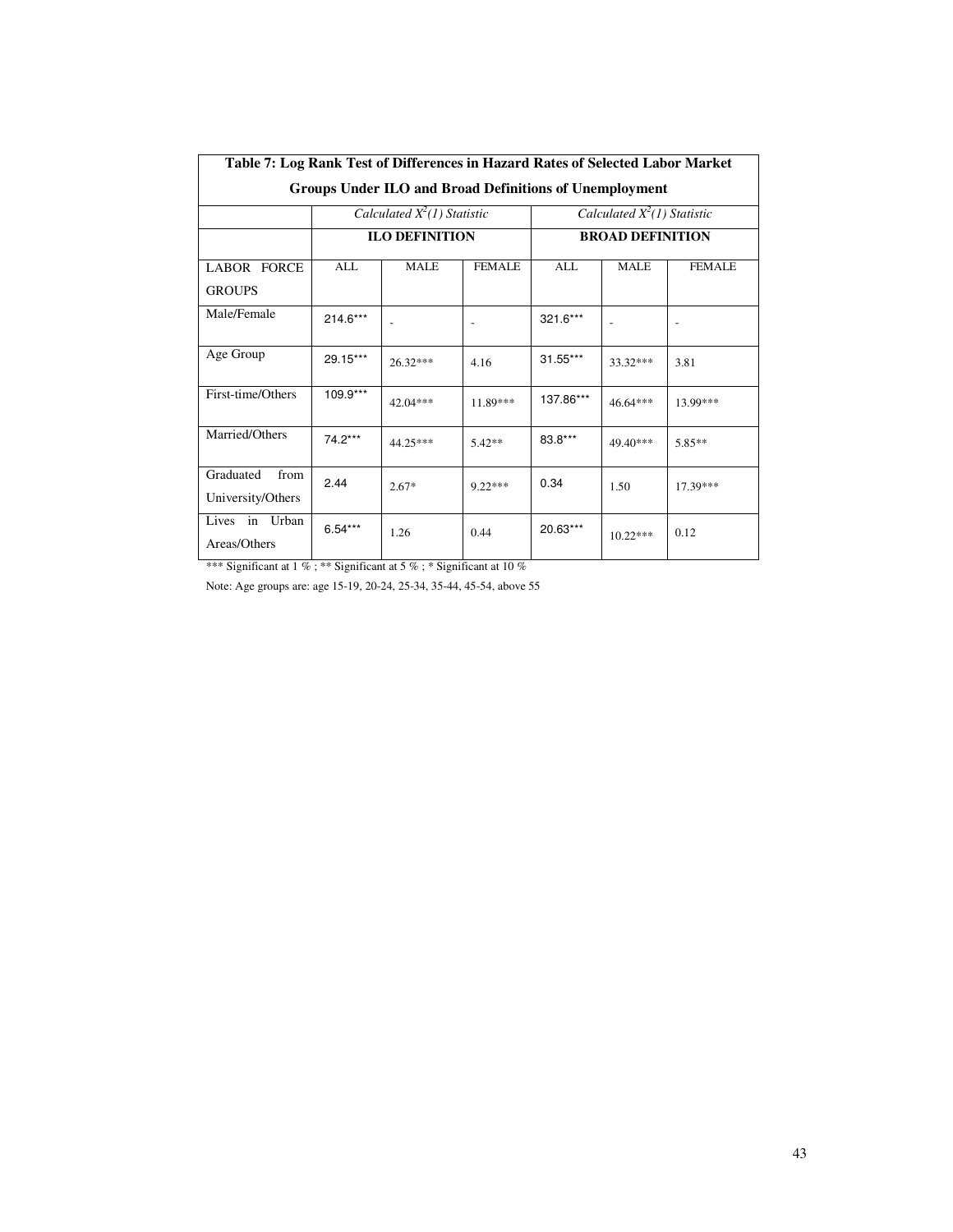|                                                                                         |                                                   | Table 8: Testing For Proportionality -ILO Definition-            |                                                         |                                                 |                                                                             |  |  |  |  |
|-----------------------------------------------------------------------------------------|---------------------------------------------------|------------------------------------------------------------------|---------------------------------------------------------|-------------------------------------------------|-----------------------------------------------------------------------------|--|--|--|--|
|                                                                                         | Proportional Hazard Model and Exponential Model   |                                                                  |                                                         |                                                 |                                                                             |  |  |  |  |
| All                                                                                     | Proportional<br>Hazard<br>Model<br>$-3057,11$     | Exponential<br>Model<br>$-3179,21$                               | <b>LR</b> test<br>PH&<br><b>Exponential</b><br>244,21   | Critical<br>Value<br>19,7                       | <b>Decision</b><br><b>Accept PH</b>                                         |  |  |  |  |
| Male                                                                                    | $-2553,39$                                        | $-2664,62$                                                       | 222,46                                                  | 19,7                                            | <b>Accept PH</b>                                                            |  |  |  |  |
| Female                                                                                  | $-454,98$                                         | $-474,50$                                                        | 39,05                                                   | 19,7                                            | <b>Accept PH</b>                                                            |  |  |  |  |
|                                                                                         |                                                   | Proportional Hazard Model & Unrestricted Model with time varying | <b>Coefficients</b>                                     |                                                 |                                                                             |  |  |  |  |
| All<br>Male<br>Female                                                                   | PH Model<br>$-3057,11$<br>$-2553,39$<br>$-454,98$ | Non-PH<br>$-2848,09$<br>$-2371,99$<br>$-339,37$                  | LR test Non-<br>PH and PH<br>418,04<br>362,78<br>231,20 | Critical<br>Value<br>373,08<br>349,65<br>349,65 | <b>Decision</b><br><b>Reject PH</b><br><b>Reject PH</b><br><b>Accept PH</b> |  |  |  |  |
| Table 9: Testing For Proportionality - Broad Definition-                                |                                                   |                                                                  |                                                         |                                                 |                                                                             |  |  |  |  |
|                                                                                         |                                                   | <b>Proportional Hazard Model and Exponential Model</b>           |                                                         |                                                 |                                                                             |  |  |  |  |
|                                                                                         | Proportional<br>Hazard<br>Model                   | Exponential<br>Model                                             | <b>LR</b> test<br>PH&<br><b>Exponential</b>             | Critical<br>Value                               | <b>Decision</b>                                                             |  |  |  |  |
| All                                                                                     | $-4700, 47$                                       | $-4826, 17$                                                      | 251,41                                                  | 19,7                                            | <b>Accept PH</b>                                                            |  |  |  |  |
| Male                                                                                    | $-3888,43$                                        | $-3986,63$                                                       | 196,41                                                  | 19,7                                            | <b>Accept PH</b>                                                            |  |  |  |  |
| Female                                                                                  | $-765,94$                                         | $-803,08$                                                        | 74,27                                                   | 19,7                                            | <b>Accept PH</b>                                                            |  |  |  |  |
| Proportional Hazard Model & Unrestricted Model with time varying<br><b>Coefficients</b> |                                                   |                                                                  |                                                         |                                                 |                                                                             |  |  |  |  |
| All                                                                                     | PH Model<br>$-4700, 47$                           | Non-PH<br>$-4516,00$                                             | LR test Non-<br>PH and PH<br>368,94                     | Critical<br>Value<br>373,08                     | <b>Decision</b><br><b>Reject PH</b>                                         |  |  |  |  |
| Male                                                                                    | $-3888,43$                                        | $-3731,16$                                                       | 314,53                                                  | 349,65                                          | <b>Accept PH</b>                                                            |  |  |  |  |
| Female                                                                                  | $-765.94$                                         | $-627,20$                                                        | 277,48                                                  | 349,65                                          | <b>Accept PH</b>                                                            |  |  |  |  |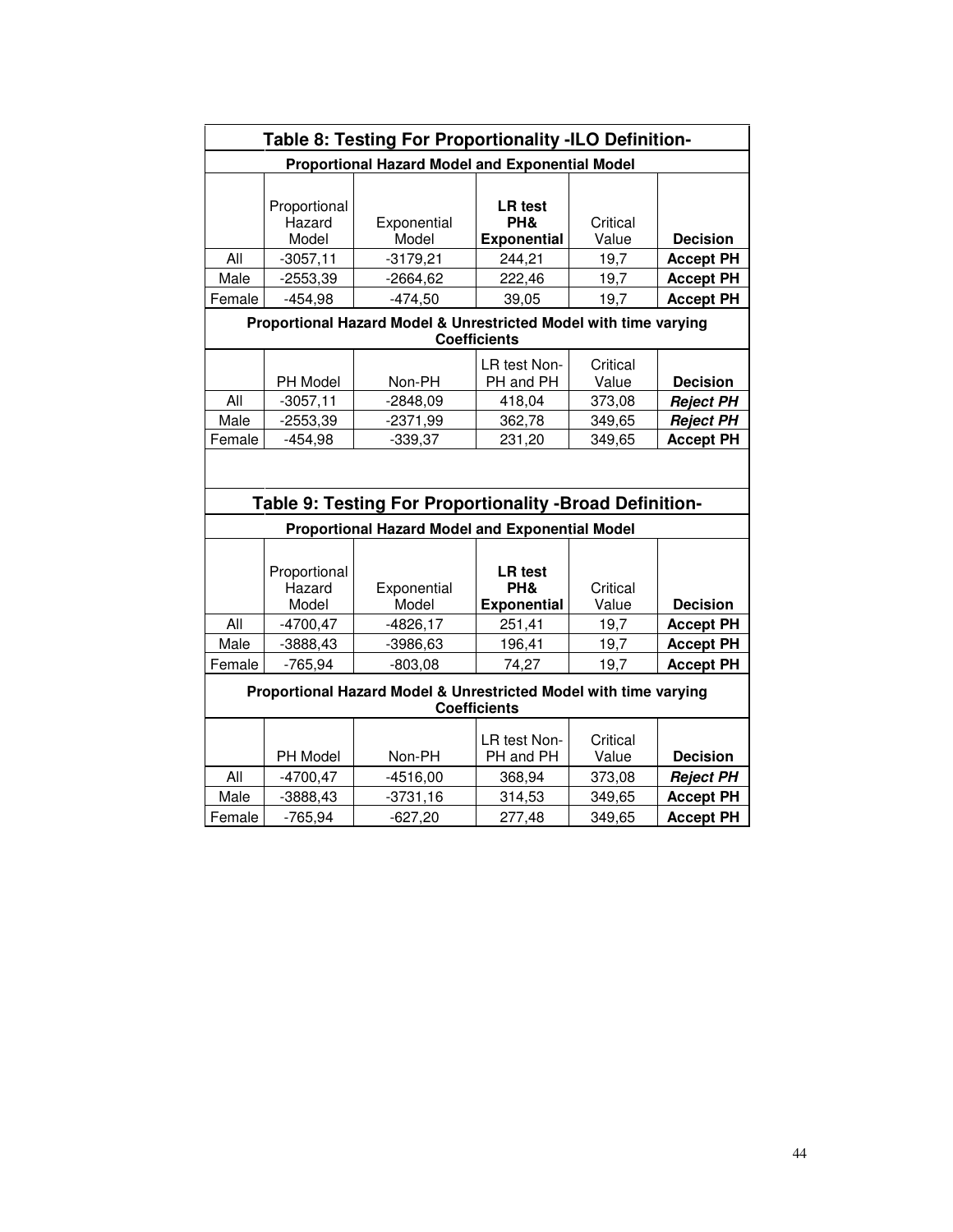|                      | Table 10: Definition of the Variables Used in the Estimation of the Models:                                                                                                                                                                                                                                                                                                                                                                               |
|----------------------|-----------------------------------------------------------------------------------------------------------------------------------------------------------------------------------------------------------------------------------------------------------------------------------------------------------------------------------------------------------------------------------------------------------------------------------------------------------|
| 1.<br>2.<br>3.<br>4. | "Urban" is a dummy variable taking value 1 if the man or women lives in a town of<br>more than 20,000 inhabitants and 0 otherwise<br>"Female" is a dummy variable taking value 1 if the sex is female and 0 otherwise<br>"Married" is a dummy variable taking value 1 if the survey respondent is married<br>and 0 otherwise<br>"FemMar" is an interaction dummy taking value 1 if the sex is female and marital<br>status is married and zero otherwise. |
| 5.                   | Region of residence is a set of seven dummies:<br>Central Anatolia (base category)<br>Marmara<br>Aegean<br>Mediterranean<br><b>Black Sea</b><br>East Anatolia<br>South East Anatolia                                                                                                                                                                                                                                                                      |
| 6.                   | Education consists of a set of six dummies: The reference category includes those<br>who are illiterate plus those who are literate but did not graduate from a school.<br>"Prim": Primary School<br>"Mid": Middle School<br>"High": High School<br>"VocHigh": Vocational High School<br>"TwoYear": Two Years University<br>"Four YearOver": Four Years University and over                                                                               |
| 7.                   | Age is a set of six dummies:<br>"age1519": Age 15-19 (base category)<br>"age2024": Age 20-24<br>"age2534": Age 25-34<br>"age3544": Age 35-44<br>"age4554": Age 45-54<br>"age55pl":Age 55 and over.                                                                                                                                                                                                                                                        |
| 8.                   | "unemprate" is the local unemployment rate.                                                                                                                                                                                                                                                                                                                                                                                                               |
| 9.                   | Occupations of the unemployed persons consist of eight dummies:<br>"Occup1": Professional and related workers (base category)<br>"Occup2": Administrative and managerial workers<br>"Occup3": Clerical and Related Workers<br>"Occup4": Sales Workers<br>"Occup5": Service Workers<br>"Occup6": Agricultural Workers<br>"Occup7": Non-Agricultural Workers<br>"Occup8": Workers not classified by Occupation                                              |
| otherwise.           | 10. "firstime" is a dummy variable taking value 1 for the first-time job-seekers, zero                                                                                                                                                                                                                                                                                                                                                                    |
|                      | 11. h's are period specific constants that measure the duration dependence.                                                                                                                                                                                                                                                                                                                                                                               |
|                      |                                                                                                                                                                                                                                                                                                                                                                                                                                                           |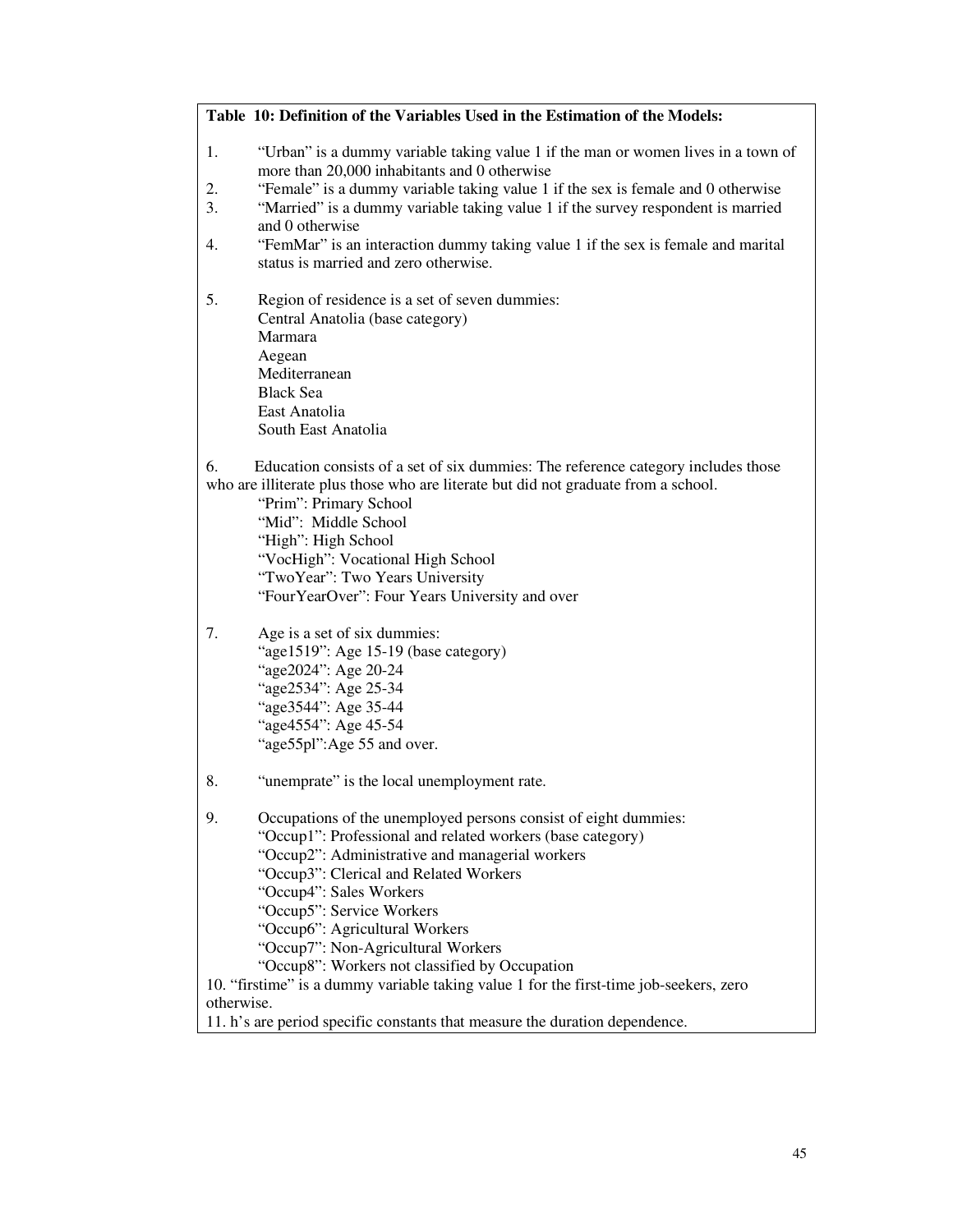|                                                      |                        |                        | Table 11: Group Duration Approach Under ILO Definition of Unemployment |                        |                        |                          |                         |                          |                        |
|------------------------------------------------------|------------------------|------------------------|------------------------------------------------------------------------|------------------------|------------------------|--------------------------|-------------------------|--------------------------|------------------------|
| Variables                                            | Proportional           | <b>ALL</b><br>Log-log  | Log-Normal                                                             | Proportional           | <b>MALE</b><br>Log-log | Log-Normal               | Proportional            | <b>FEMALE</b><br>Log-log | Log-Normal             |
| urban                                                | $0.185**$              | $0.219**$              | $0.131**$                                                              | $0.161*$               | $0.191*$               | $0.115**$                | 0.589                   | 0.623                    | $0.301*$               |
|                                                      | [0.090]                | [0.101]                | [0.053]                                                                | [0.094]                | [0.105]                | [0.056]                  | [0.419]                 | $\left[0.430\right]$     | [0.182]                |
| female                                               | $-0.522***$            | -0.542***              | $-0.249***$                                                            |                        |                        |                          |                         |                          |                        |
| married                                              | [0.118]<br>$0.407**$   | [0.125]<br>0.453***    | [0.061]<br>$0.251***$                                                  | 0.395***               | $0.442***$             | $0.242***$               | $-0.478*$               | -0.530**                 | $-0.282**$             |
|                                                      | [0.089]                | [0.100]                | [0.054]                                                                | [0.093]                | [0.105]                | $[0.058]$                | [0.252]                 | $[0.256]$                | [0.117]                |
| FemMar                                               | $-1.015**$             | $-1.098**$             | $-0.570***$                                                            |                        |                        |                          |                         |                          |                        |
| Marmarra                                             | [0.230]<br>0.061       | [0.239]<br>0.063       | [0.111]<br>0.038                                                       | 0.042                  | 0.041                  | 0.025                    | 0.253                   | 0.278                    | 0.136                  |
|                                                      | [0.107]                | [0.118]                | [0.061]                                                                | [0.114]                | [0.126]                | [0.067]                  | [0.386]                 | [0.399]                  | [0.172]                |
| Aegean                                               | 0.030                  | 0.034                  | 0.029                                                                  | 0.010                  | 0.007                  | 0.009                    | 0.223                   | 0.273                    | 0.158                  |
| Mediterrian                                          | [0.121]                | [0.133]                | [0.070]                                                                | [0.128]                | [0.143]                | [0.077]                  | [0.426]                 | [0.433]                  | [0.184]                |
|                                                      | 0.110<br>[0.119]       | 0.120<br>[0.131]       | 0.068<br>[0.068]                                                       | 0.086<br>[0.126]       | 0.087<br>[0.140]       | 0.053<br>[0.074]         | 0.337<br>[0.425]        | 0.370<br>[0.433]         | 0.157<br>[0.182]       |
| <b>BlackSea</b>                                      | $-0.132$               | -0.156                 | $-0.093$                                                               | $-0.077$               | $-0.094$               | -0.056                   | $-0.345$                | $-0.348$                 | $-0.172$               |
|                                                      | [0.130]                | [0.142]                | [0.074]                                                                | [0.139]                | [0.153]                | $[0.082]$                | [0.444]                 | [0.453]                  | [0.193]                |
| <b>EastAnatolia</b>                                  | 0.223<br>[0.137]       | 0.235<br>[0.154]       | 0.119<br>[0.083]                                                       | 0.217<br>[0.140]       | 0.225<br>[0.159]       | 0.115<br>[0.086]         | $-0.079$<br>[1.067]     | -0.099<br>[1.070]        | -0.108<br>[0.456]      |
| SouthEastAnatolia                                    | $0.469***$             | $0.513***$             | $0.271***$                                                             | $0.531**$              | $0.597***$             | $0.327***$               | $-1.639$                | $-1.659$                 | $-0.614$               |
|                                                      | [0.128]                | [0.145]                | [0.078]                                                                | [0.132]                | [0.151]                | [0.083]                  | [1.085]                 | [1.127]                  | [0.451]                |
| Prim                                                 | 1.055**<br>[0.194]     | 1.107***<br>[0.214]    | $0.527***$<br>[0.101]                                                  | $0.969**$<br>[0.196]   | 1.006**<br>[0.208]     | $0.494***$<br>[0.100]    | $2.647**$<br>[0.774]    | 2.886**<br>[0.991]       | $1.010**$<br>[0.509]   |
| Mid                                                  | $0.934***$             | 0.976***               | $0.460***$                                                             | $0.816***$             | $0.833***$             | 0.395***                 | $3.278***$              | 3.538**                  | 1.289**                |
|                                                      | [0.201]                | [0.221]                | [0.107]                                                                | [0.204]                | [0.218]                | [0.108]                  | [0.886]                 | [1.091]                  | [0.541]                |
| High                                                 | $0.906***$             | $0.959***$             | $0.466***$                                                             | $0.693***$             | $0.706***$             | 0.336***                 | $3.637***$              | 3.919***                 | $1.468***$             |
| VocHigh                                              | [0.209]<br>$1.104***$  | [0.232]<br>$1.164***$  | [0.111]<br>$0.560***$                                                  | [0.215]<br>$0.977***$  | [0.232]<br>$1.012***$  | [0.114]<br>$0.497***$    | [0.853]<br>$3.140***$   | [1.073]<br>$3.422***$    | [0.537]<br>1.276**     |
|                                                      | [0.225]                | [0.247]                | [0.119]                                                                | [0.230]                | [0.246]                | [0.122]                  | [0.824]                 | [1.036]                  | [0.527]                |
| TwoYear                                              | $1.847***$             | 1.962***               | $0.964***$                                                             | $1.587***$             | $1.670***$             | $0.830***$               | 4.447***                | 4.799***                 | 1.930***               |
| <b>FourYearOver</b>                                  | [0.256]<br>1.565**     | [0.283]<br>1.701***    | [0.141]<br>$0.865***$                                                  | [0.287]<br>$1.008***$  | [0.312]<br>1.068***    | [0.162]<br>$0.541***$    | [0.803]<br>4.943**      | [1.030]<br>5.338***      | [0.529]<br>$2.141***$  |
|                                                      | [0.272]                | [0.301]                | [0.145]                                                                | [0.319]                | [0.345]                | [0.172]                  | [0.905]                 | $[1.139]$                | [0.569]                |
| age2024                                              | -0.015                 | -0.002                 | 0.005                                                                  | 0.010                  | 0.024                  | 0.025                    | -0.522*                 | -0.527*                  | $-0.239*$              |
| age2534                                              | [0.112]<br>$-0.184$    | [0.122]<br>-0.200      | [0.063]<br>$-0.106$                                                    | [0.125]<br>$-0.144$    | [0.138]<br>$-0.157$    | [0.073]<br>-0.080        | [0.266]<br>$-0.616*$    | [0.276]<br>-0.636**      | [0.127]<br>$-0.296**$  |
|                                                      | [0.116]                | [0.127]                | [0.066]                                                                | [0.129]                | [0.143]                | [0.077]                  | [0.284]                 | [0.293]                  | [0.132]                |
| age3544                                              | $-0.157$               | $-0.179$               | $-0.108$                                                               | $-0.079$               | $-0.091$               | $-0.048$                 | $-0.976*$               | $-0.999**$               | $-0.471**$             |
|                                                      | [0.130]<br>$-0.528***$ | [0.143]<br>-0.590***   | [0.076]<br>$-0.328***$                                                 | [0.143]<br>$-0.456**$  | [0.160]<br>$-0.514**$  | [0.087]                  | [0.418]<br>$-1.226*$    | [0.432]<br>$-1.269**$    | [0.189]                |
| age4554                                              | [0.154]                | [0.169]                | [0.089]                                                                | [0.166]                | [0.183]                | -0.286**<br>[0.099]      | [0.564]                 | [0.594]                  | $-0.484*$<br>[0.275]   |
| age55pl                                              | $-0.807***$            | -0.889***              | $-0.474***$                                                            | $-0.712***$            | $-0.789***$            | -0.415**                 | -14.413**               | $-14.772***$             | $-4.276***$            |
|                                                      | [0.225]                | [0.244]                | [0.125]                                                                | [0.231]                | [0.253]                | [0.132]                  | [0.515]                 | [0.532]                  | [0.228]                |
| unemprate                                            | $-4.141**$<br>[0.780]  | -4.586**<br>[0.843]    | $-2.510**$<br>[0.428]                                                  | $-3.687**$<br>[0.814]  | $-4.096*$<br>[0.887]   | $-2.286**$<br>[0.464]    | $-8.691**$<br>[2.720]   | $-9.323**$<br>[2.798]    | $-4.390**$<br>[1.183]  |
| occup2                                               | $0.866**$              | $0.973**$              | $0.527***$                                                             | $0.957**$              | $1.087***$             | $0.612***$               | 0.522                   | 0.520                    | 0.187                  |
|                                                      | [0.330]                | [0.367]                | [0.190]                                                                | [0.356]                | [0.401]                | [0.213]                  | [1.095]                 | [1.116]                  | [0.486]                |
| occup3                                               | $-0.412*$<br>[0.215]   | $-0.393*$<br>[0.224]   | $-0.155$<br>[0.102]                                                    | $-0.765***$<br>[0.290] | $-0.764**$<br>[0.300]  | $-0.338**$<br>[0.138]    | 0.067<br>[0.385]        | 0.075<br>[0.386]         | 0.025<br>[0.169]       |
| occup4                                               | $1.073***$             | $1.161***$             | $0.598***$                                                             | $1.015***$             | $1.106***$             | 0.593***                 | $1.095***$              | $1.177***$               | $0.551***$             |
|                                                      | [0.188]                | $[0.202]$              | [0.100]                                                                | [0.219]                | [0.235]                | [0.120]                  | [0.407]                 | [0.432]                  | [0.201]                |
| occup5                                               | $0.500***$<br>[0.193]  | 0.553***<br>[0.206]    | 0.299***<br>[0.100]                                                    | 0.316<br>[0.223]       | 0.348                  | $0.196*$<br>[0.119]      | 1.662**<br>[0.413]      | $1.771***$<br>[0.436]    | $0.803***$<br>[0.206]  |
| occup6                                               | 1.938***               | 2.221***               | 1.229***                                                               | $1.805***$             | [0.237]<br>$2.087***$  | 1.181***                 | 2.698***                | 2.873***                 | 1.374***               |
|                                                      | [0.191]                | [0.214]                | [0.110]                                                                | [0.219]                | [0.243]                | [0.127]                  | [0.576]                 | [0.609]                  | [0.292]                |
| occup7                                               | $0.908***$             | $0.984***$             | $0.514***$                                                             | $0.770**$              | $0.832***$             | $0.443***$               | $1.480***$              | 1.572**                  | $0.713***$             |
| occup8                                               | [0.177]<br>$-0.272$    | [0.188]<br>$-0.254$    | [0.091]<br>$-0.083$                                                    | [0.206]<br>-0.879      | [0.220]<br>$-0.894$    | [0.110]<br>-0.395        | [0.376]<br>$1.957***$   | [0.397]<br>$2.134***$    | [0.184]<br>$1.020***$  |
|                                                      | [0.418]                | [0.434]                | [0.201]                                                                | [0.542]                | [0.556]                | [0.247]                  | [0.714]                 | [0.787]                  | [0.378]                |
| firsttime                                            | $-0.298*$              | -0.334**               | $-0.179**$                                                             | $-0.167$               | $-0.187$               | -0.097                   | $-0.876**$              | -0.915**                 | $-0.414**$             |
| h1                                                   | [0.092]<br>$-2.370**$  | [0.099]<br>$-2.297***$ | [0.050]<br>$-1.295**$                                                  | [0.104]<br>$-2.127**$  | [0.115]<br>$-2.040***$ | [0.061]<br>$-1.167***$   | [0.205]<br>$-4.129**$   | [0.213]<br>$-4.137***$   | [0.096]<br>$-2.051***$ |
|                                                      | [0.051]                | [0.054]                | [0.027]                                                                | [0.059]                | [0.063]                | [0.031]                  | [0.207]                 | [0.215]                  | [0.091]                |
| h <sub>2</sub>                                       | $-2.615***$            | -2.571***              | $-1.441***$                                                            | $-2.361***$            | $-2.303***$            | $-1.311***$              | $-4.348***$             | $-4.370***$              | $-2.166***$            |
| h3                                                   | [0.074]<br>$-3.800***$ | $[0.080]$<br>-3.828*** | [0.040]                                                                | [0.082]<br>$-3.599***$ | [0.089]<br>$-3.628***$ | [0.046]                  | [0.267]                 | [0.279]                  | [0.121]<br>$-2.574***$ |
|                                                      | [0.168]                | [0.174]                | $-2.063***$<br>[0.080]                                                 | [0.184]                | [0.191]                | $-1.991***$<br>[0.088]   | $-5.177***$<br>[0.406]  | -5.265***<br>[0.416]     | [0.177]                |
| h <sub>4</sub>                                       | $-2.355***$            | $-2.298***$            | $-1.300***$                                                            | $-2.191***$            | $-2.136***$            | $-1.234***$              | $-3.552**$              | $-3.547**$               | $-1.786***$            |
|                                                      | [0.097]                | [0.106]                | [0.056]                                                                | [0.109]                | [0.120]                | [0.065]                  | [0.244]                 | [0.255]                  | [0.118]                |
| h <sub>5</sub>                                       | $-3.706***$<br>[0.265] | $-3.735***$<br>[0.269] | $-2.020***$<br>[0.126]                                                 | $-3.582***$<br>[0.298] | $-3.617***$<br>[0.301] | $-2.004***$<br>[0.139]   | $-4.659***$<br>[0.571]  | $-4.727***$<br>[0.589]   | $-2.287***$<br>[0.260] |
| h6                                                   | $-4.394***$            | $-4.413***$            | $-2.261***$                                                            | $-4.207***$            | $-4.227***$            | $-2.203***$              | $-5.599***$             | $-5.632***$              | $-2.633***$            |
|                                                      | [0.412]                | [0.421]                | [0.178]                                                                | [0.452]                | [0.462]                | [0.194]                  | [0.999]                 | [1.011]                  | [0.383]                |
| h7                                                   | $-5.387***$<br>[0.705] | -5.426***<br>[0.706]   | $-2.746***$<br>[0.261]                                                 | $-5.023***$<br>[0.706] | $-5.065***$<br>[0.708] | $-2.610***$<br>[0.270]   | -17.862***<br>[0.167]   | $-18.187***$<br>[0.171]  | $-5.996***$<br>[0.078] |
| h8                                                   | $-2.524***$            | $-2.461***$            | $-1.367***$                                                            | $-2.463***$            | $-2.416***$            | $-1.376***$              | $-3.286***$             | $-3.259***$              | $-1.671***$            |
|                                                      | [0.188]                | [0.204]                | [0.105]                                                                | [0.217]                | [0.233]                | [0.122]                  | [0.383]                 | [0.400]                  | [0.184]                |
| h9                                                   | $-4.007***$<br>[0.508] | $-4.016***$            | $-2.099***$                                                            | $-4.364***$            | $-4.390***$            | $-2.281***$<br>[0.303]   | $-3.871***$             | $-3.899***$              | $-2.024***$            |
| h10                                                  | $-2.651***$            | $[0.526]$<br>-2.639*** | [0.229]<br>$-1.509***$                                                 | [0.712]<br>$-2.300***$ | [0.727]<br>$-2.259***$ | $-1.309***$              | [0.721]<br>$-17.831***$ | [0.721]<br>$-18.157***$  | [0.313]<br>$-5.897***$ |
|                                                      | [0.280]                | [0.296]                | [0.151]                                                                | [0.284]                | [0.308]                | [0.165]                  | [0.228]                 | [0.229]                  | [0.078]                |
| h11                                                  | $-2.135***$            | -2.068***              | $-1.189***$                                                            | $-1.851***$            | $-1.772***$            | $-1.036***$              | $-3.919***$<br>[0.976]  | $-3.960***$              | $-2.055***$            |
| h12                                                  | [0.315]<br>$-1.976***$ | [0.346]<br>$-1.877***$ | [0.185]<br>$-1.095***$                                                 | [0.330]<br>$-1.986***$ | [0.369]<br>$-1.913***$ | $[0.207]$<br>$-1.115***$ | $-2.729***$             | [0.968]<br>$-2.678***$   | [0.425]<br>$-1.394***$ |
|                                                      | [0.455]                | [0.502]                | [0.264]                                                                | [0.578]                | [0.632]                | [0.346]                  | [0.725]                 | [0.765]                  | [0.387]                |
| Wald chi2                                            | 4500.699               | 3801.386               | 5154.559                                                               | 3259.381               | 2651.756               | 3509.326                 | 37615.296               | 38736.722                | 52575.548              |
| Prob>chi2<br><b>AIC</b>                              | 0.000<br>0.537         | 0.000<br>0.537         | 0.000<br>0.537                                                         | 0.000<br>0.664         | 0.000<br>0.663         | 0.000<br>0.663           | 0.000<br>0.266          | 0.000<br>0.265           | 0.000<br>0.267         |
| Log-Likelihood                                       | -3057.11               | $-3056.556$            | $-3057.178$                                                            | -2553.385              | -2552.768              | -2551.883                | -454.975                | -454.575                 | -456.758               |
| Log-Likelihood (No-Occup)                            | -3187.891              | -3190.129              | -3194.473                                                              | -2672.061              | -2673.891              | -2676.319                | -481.286                | -481.132                 | -483.168               |
| <b>LR of Theta</b><br>Decision about unobserved het. | 0<br>Reject            | 0<br>Reject            | 0<br>Reject                                                            | 0<br>Reject            | 0<br>Reject            | 0<br>Reject              | 0<br>Reject             | 0<br>Reject              | 0<br>Reject            |
| <b>LR</b> of Occupation                              | 261.562                | 267.146                | 274.59                                                                 | 237.352                | 242.246                | 248.872                  | 52.622                  | 53.114                   | 52.82                  |
| Prob>chi2 (p(7)=14.07)                               | 0                      | 0                      | 0                                                                      | 0                      | 0                      | 0                        | $\Omega$                | 0                        | 0                      |
| <b>Observations (person period)</b>                  | 11544                  | 11544                  | 11544                                                                  | 7816                   | 7816                   | 7816                     | 3728                    | 3728                     | 3728                   |

**Standard errors in brackets \* significant at 10%; \*\* significant at 5%; \*\*\* significant at 1%**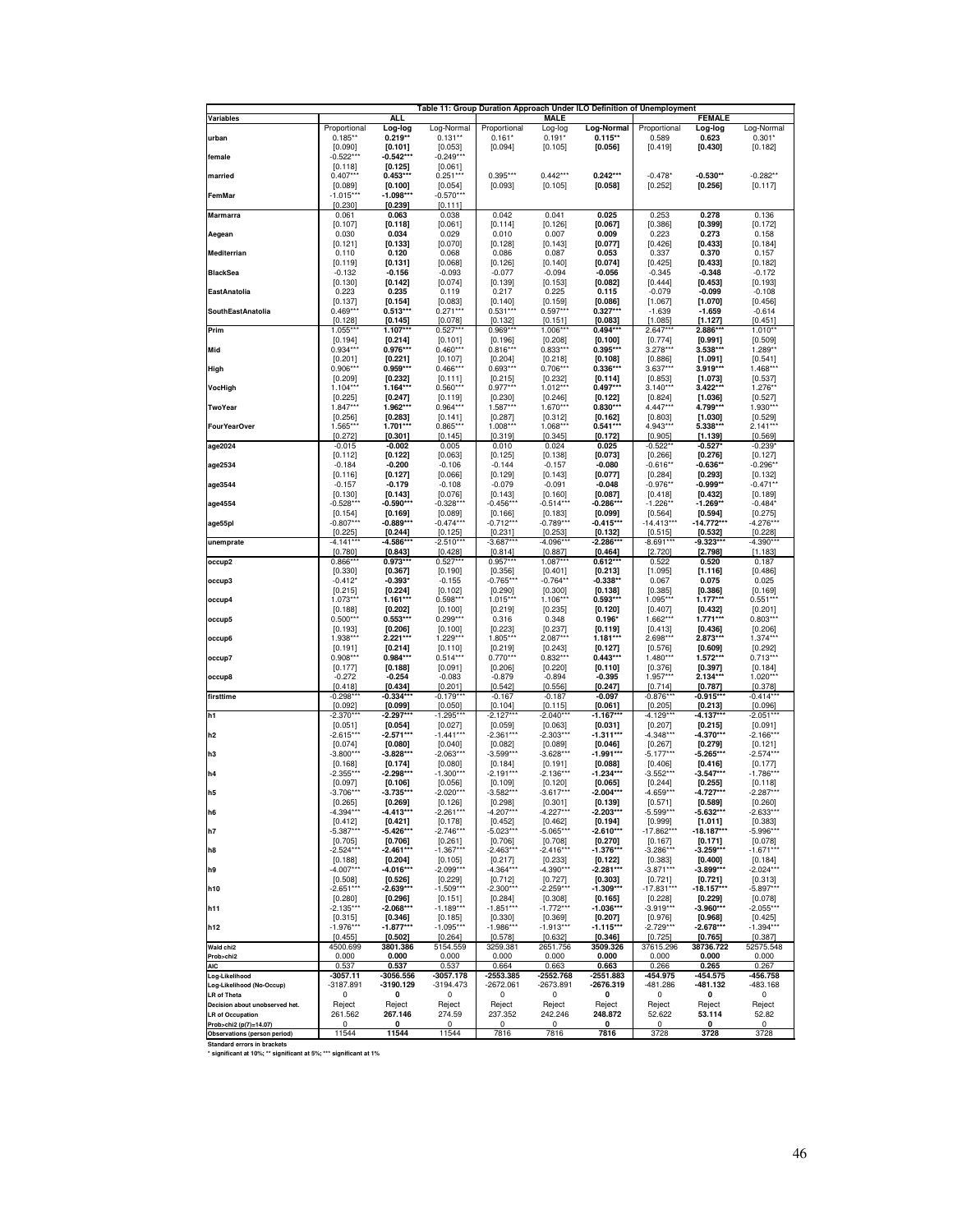|                                                                   |                          |                         | Table 12: Group Duration Approach Under Broad Definition of Unemployment |                           |                          |                        |                            |                        |                        |
|-------------------------------------------------------------------|--------------------------|-------------------------|--------------------------------------------------------------------------|---------------------------|--------------------------|------------------------|----------------------------|------------------------|------------------------|
| Variables                                                         | Proportional             | <b>ALL</b>              | Log-Normal                                                               |                           | <b>MALE</b>              | Log-Normal             |                            | <b>FEMALE</b>          | Log-Normal             |
| urban                                                             | $0.203***$               | Log-log<br>$0.230***$   | $0.132***$                                                               | Proportional<br>$0.152**$ | Log-log<br>$0.170**$     | $0.097**$              | Proportional<br>$0.812***$ | Log-log<br>$0.872***$  | $0.404***$             |
|                                                                   | $[0.072]$                | [0.079]                 | [0.040]                                                                  | [0.076]                   | [0.083]                  | [0.043]                | [0.271]                    | [0.293]                | [0.133]                |
| female                                                            | $-0.618***$              | $-0.649***$             | $-0.308***$                                                              |                           |                          |                        |                            |                        |                        |
| married                                                           | [0.095]<br>$0.452***$    | [0.099]<br>$0.496***$   | [0.047]<br>$0.268***$                                                    | $0.430***$                | $0.473***$               | $0.253***$             | $-0.431**$                 | $-0.461**$             | -0.218**               |
|                                                                   | [0.075]                  | [0.082]                 | [0.043]                                                                  | [0.078]                   | [0.085]                  | [0.046]                | [0.199]                    | [0.204]                | [0.089]                |
| FemMar                                                            | $-0.955**$               | $-1.017**$              | $-0.508***$                                                              |                           |                          |                        |                            |                        |                        |
|                                                                   | [0.178]                  | [0.185]                 | [0.085]                                                                  |                           |                          |                        |                            |                        |                        |
| <b>Marmarra</b>                                                   | 0.049<br>[0.088]         | 0.049<br>[0.096]        | 0.027<br>[0.049]                                                         | $-0.000$<br>[0.094]       | $-0.003$<br>[0.102]      | -0.001<br>[0.054]      | 0.332<br>[0.282]           | 0.343<br>[0.291]       | 0.147<br>[0.127]       |
| Aegean                                                            | 0.027                    | 0.029                   | 0.020                                                                    | 0.034                     | 0.037                    | 0.029                  | 0.076                      | 0.082                  | 0.024                  |
|                                                                   | [0.103]                  | [0.113]                 | [0.058]                                                                  | [0.110]                   | [0.121]                  | [0.064]                | [0.314]                    | [0.323]                | [0.141]                |
| Mediterrian                                                       | 0.013                    | 0.013                   | 0.004                                                                    | $-0.014$                  | $-0.019$                 | $-0.010$               | 0.259                      | 0.261                  | 0.085                  |
| <b>BlackSea</b>                                                   | [0.098]<br>$-0.203"$     | [0.106]<br>$-0.239**$   | [0.054]<br>$-0.142**$                                                    | [0.105]<br>$-0.130$       | [0.114]<br>$-0.157$      | [0.059]<br>-0.093      | [0.301]<br>$-0.455$        | [0.308]<br>$-0.495$    | [0.131]<br>$-0.262*$   |
|                                                                   | [0.105]                  | [0.113]                 | [0.057]                                                                  | [0.112]                   | [0.121]                  | [0.064]                | [0.312]                    | [0.320]                | [0.138]                |
| <b>EastAnatolia</b>                                               | 0.136                    | 0.134                   | 0.060                                                                    | 0.158                     | 0.164                    | 0.085                  | -0.696                     | $-0.740$               | -0.353                 |
|                                                                   | [0.108]                  | [0.118]                 | [0.062]                                                                  | [0.111]                   | [0.123]                  | [0.066]                | [0.546]                    | [0.553]                | [0.237]                |
| SouthEastAnatolia                                                 | $0.214**$<br>[0.104]     | 0.222'<br>[0.115]       | $0.106*$<br>[0.061]                                                      | $0.254**$<br>[0.108]      | $0.274**$<br>[0.120]     | $0.145**$<br>[0.065]   | $-0.696$<br>[0.508]        | $-0.744$<br>[0.522]    | $-0.386'$<br>[0.229]   |
| Prim                                                              | 0.017                    | 0.018                   | 0.008                                                                    | 0.070                     | 0.078                    | 0.045                  | -0.536'                    | $-0.555$               | -0.228*                |
|                                                                   | [0.093]                  | [0.099]                 | [0.049]                                                                  | [0.099]                   | [0.105]                  | [0.053]                | [0.298]                    | [0.309]                | [0.136]                |
| Mid                                                               | $-0.138$                 | $-0.152$                | $-0.080$                                                                 | $-0.126$                  | $-0.140$                 | $-0.074$               | $-0.171$                   | $-0.180$               | -0.078                 |
| High                                                              | [0.108]<br>$-0.056$      | [0.114]<br>$-0.057$     | [0.057]<br>$-0.027$                                                      | [0.114]<br>$-0.097$       | [0.121]<br>$-0.103$      | [0.061]<br>-0.050      | [0.337]<br>0.156           | [0.350]<br>0.152       | [0.153]<br>0.055       |
|                                                                   | [0.111]                  | [0.118]                 | [0.058]                                                                  | [0.121]                   | [0.129]                  | [0.065]                | [0.281]                    | [0.293]                | [0.129]                |
| VocHigh                                                           | $-0.105$                 | $-0.099$                | -0.033                                                                   | $-0.173$                  | $-0.172$                 | $-0.065$               | 0.193                      | 0.190                  | 0.076                  |
|                                                                   | [0.136]                  | [0.144]                 | [0.069]                                                                  | [0.153]                   | [0.162]                  | [0.080]                | [0.319]                    | [0.330]                | [0.145]                |
| <b>TwoYear</b>                                                    | 0.396**                  | $0.418**$               | $0.211**$<br>[0.103]                                                     | 0.362                     | 0.395                    | $0.222*$<br>[0.132]    | 0.436                      | 0.454                  | 0.228<br>[0.182]       |
| <b>Four YearOver</b>                                              | [0.194]<br>$0.495***$    | [0.207]<br>$0.557***$   | $0.309***$                                                               | [0.235]<br>0.209          | [0.255]<br>0.244         | 0.158                  | [0.376]<br>$1.252***$      | [0.398]<br>1.290***    | $0.578***$             |
|                                                                   | [0.180]                  | [0.195]                 | [0.096]                                                                  | [0.218]                   | [0.237]                  | [0.121]                | [0.356]                    | [0.375]                | [0.171]                |
| age2024                                                           | 0.070                    | 0.079                   | 0.042                                                                    | 0.078                     | 0.088                    | 0.054                  | $-0.155$                   | $-0.146$               | -0.060                 |
| age2534                                                           | [0.090]<br>$-0.182"$     | [0.097]<br>$-0.197'$    | [0.049]<br>$-0.109**$                                                    | [0.100]<br>-0.133         | [0.109]<br>$-0.147$      | [0.056]<br>$-0.077$    | [0.208]<br>$-0.456*$       | [0.217]<br>$-0.462*$   | [0.099]<br>-0.214**    |
|                                                                   | [0.096]                  | [0.103]                 | [0.052]                                                                  | [0.107]                   | [0.117]                  | [0.061]                | [0.226]                    | [0.236]                | [0.106]                |
| age3544                                                           | $-0.301***$              | $-0.328***$             | $-0.181***$                                                              | $-0.222"$                 | $-0.242$                 | -0.128*                | $-0.909***$                | $-0.935***$            | $-0.437***$            |
|                                                                   | [0.109]                  | [0.118]                 | [0.061]<br>$-0.473***$                                                   | [0.121]                   | [0.132]                  | [0.070]<br>$-0.425***$ | [0.345]                    | [0.356]                | [0.154]                |
| age4554                                                           | $-0.811***$<br>[0.130]   | $-0.886***$<br>[0.140]  | [0.072]                                                                  | $-0.728***$<br>[0.140]    | $-0.799***$<br>[0.151]   | [0.079]                | $-1.123"$<br>[0.465]       | $-1.155*$<br>[0.480]   | -0.521**<br>[0.210]    |
| age55pl                                                           | $-1.245***$              | $-1.356***$             | -0.726***                                                                | $-1.161***$               | $-1.263***$              | $-0.672***$            | $-0.379$                   | $-0.444$               | -0.290                 |
|                                                                   | [0.195]                  | [0.206]                 | [0.102]                                                                  | [0.203]                   | [0.214]                  | [0.107]                | [1.016]                    | [0.998]                | [0.450]                |
| unemprate                                                         | $-5.045**$<br>[0.629]    | $-5.453**$<br>[0.669]   | -2.806**<br>[0.330]                                                      | 4.839**<br>[0.668]        | $-5.258***$<br>[0.713]   | -2.773**<br>[0.361]    | $-7.173**$<br>[1.873]      | $-7.454**$<br>[1.915]  | $-3.499**$             |
| occup2                                                            | $0.588**$                | $0.640*$                | $0.334**$                                                                | $0.629**$                 | $0.694**$                | $0.375**$              | 0.048                      | 0.071                  | [0.811]<br>0.046       |
|                                                                   | [0.258]                  | [0.283]                 | [0.148]                                                                  | [0.276]                   | [0.305]                  | [0.163]                | [1.069]                    | [1.117]                | [0.481]                |
| occup3                                                            | $-1.082***$              | $-1.096***$             | $-0.476***$                                                              | $-1.380***$               | $-1.413***$              | $-0.641***$            | $-0.710***$                | $-0.723***$            | $-0.314***$            |
| occup4                                                            | [0.170]<br>$0.692***$    | [0.176]<br>$0.735**$    | [0.078]<br>$0.371***$                                                    | [0.229]<br>$0.671***$     | [0.237]<br>$0.721***$    | [0.107]<br>$0.379***$  | [0.268]<br>$0.598*$        | [0.276]<br>0.627       | [0.118]<br>$0.279*$    |
|                                                                   | [0.143]                  | [0.152]                 | [0.075]                                                                  | [0.167]                   | [0.178]                  | [0.091]                | [0.316]                    | [0.333]                | [0.150]                |
| occup5                                                            | 0.075                    | 0.088                   | 0.056                                                                    | $-0.050$                  | $-0.048$                 | $-0.014$               | $0.782**$                  | $0.809**$              | $0.344**$              |
|                                                                   | [0.149]                  | [0.157]                 | [0.075]                                                                  | [0.171]                   | [0.181]                  | [0.090]                | [0.325]                    | [0.337]                | [0.150]                |
| occup6                                                            | $1.457***$<br>[0.148]    | 1.636***<br>[0.163]     | 0.905***<br>[0.083]                                                      | $1.297***$<br>[0.168]     | 1.463***<br>[0.185]      | $0.823***$<br>[0.097]  | $2.627***$<br>[0.366]      | $2.773**$<br>[0.398]   | $1.319***$<br>[0.196]  |
| occup7                                                            | $0.453***$               | $0.480**$               | $0.244***$                                                               | $0.362**$                 | $0.384**$                | $0.198**$              | $0.791***$                 | $0.815***$             | $0.348**$              |
|                                                                   | [0.134]                  | [0.141]                 | [0.068]                                                                  | [0.155]                   | [0.165]                  | [0.083]                | [0.294]                    | [0.307]                | [0.137]                |
| occup8                                                            | $-0.395$                 | $-0.400$                | -0.169                                                                   | $-0.931**$                | $-0.965*$                | $-0.455**$             | $1.512***$                 | 1.636**                | $0.763***$             |
| firsttime                                                         | [0.322]<br>$-0.295*$     | [0.337]<br>$-0.324**$   | [0.158]<br>-0.179**                                                      | [0.411]<br>$-0.196*$      | [0.424]<br>$-0.213"$     | [0.192]<br>$-0.118*$   | [0.558]<br>$-0.531**$      | [0.610]<br>$-0.565*$   | [0.290]<br>$-0.275**$  |
|                                                                   | [0.073]                  | [0.079]                 | [0.039]                                                                  | [0.082]                   | [0.090]                  | [0.047]                | [0.159]                    | [0.164]                | [0.072]                |
| h1                                                                | $-2.673***$              | $-2.622***$             | $-1.460**$                                                               | $-2.432**$                | $-2.367***$              | $-1.336**$             | $-3.921***$                | $-3.906***$            | $-2.043***$            |
| h2                                                                | [0.047]<br>$-2.673***$   | [0.049]<br>$-2.627***$  | [0.024]<br>$-1.465***$                                                   | [0.055]<br>$-2.422***$    | [0.057]<br>$-2.360***$   | [0.028]<br>$-1.333***$ | [0.175]<br>$-3.916***$     | [0.178]<br>$-3.923***$ | [0.075]<br>$-2.068***$ |
|                                                                   | [0.056]                  | [0.060]                 | [0.030]                                                                  | [0.064]                   | [0.068]                  | [0.034]                | [0.188]                    | [0.195]                | [0.086]                |
| h <sub>3</sub>                                                    | $-3.606***$              | $-3.615***$             | $-1.957***$                                                              | $-3.351***$               | $-3.354***$              | $-1.843***$            | $-4.821***$                | $-4.854***$            | $-2.475***$            |
|                                                                   | [0.109]                  | [0.112]                 | [0.052]                                                                  | [0.118]                   | [0.122]                  | [0.058]                | [0.322]                    | [0.325]                | [0.133]                |
| h4                                                                | $-2.314***$<br>[0.069]   | $-2.239***$<br>[0.074]  | $-1.267***$<br>[0.038]                                                   | $-2.147***$<br>[0.079]    | $-2.068***$<br>[0.086]   | $-1.185***$<br>[0.045] | $-3.005***$<br>[0.167]     | $-2.990***$<br>[0.173] | $-1.655***$<br>[0.081] |
| h5                                                                | $-2.665***$              | $-2.619***$             | $-1.458***$                                                              | $-2.471***$               | $-2.421***$              | $-1.369***$            | $-3.415***$                | $-3.400***$            | $-1.847***$            |
|                                                                   | [0.114]                  | [0.122]                 | [0.061]                                                                  | [0.126]                   | [0.135]                  | [0.070]                | [0.291]                    | [0.298]                | [0.130]                |
| 16                                                                | 3.487                    | 3.479'                  | 1.867                                                                    | 3.242                     | 3.228                    | 1.760<br>[0.117]       | 4.514                      | 4.518°<br>[0.602]      | 2.277<br>[0.235]       |
| h7                                                                | $[0.220]$<br>$-4.552***$ | [0.228]<br>$-4.567***$  | [0.104]<br>$-2.333***$                                                   | [0.239]<br>$-4.337***$    | $[0.249]$<br>$-4.353***$ | $-2.270***$            | [0.591]<br>$-5.404***$     | $-5.419***$            | $-2.621***$            |
|                                                                   | [0.409]                  | [0.414]                 | [0.170]                                                                  | [0.448]                   | [0.454]                  | [0.188]                | [1.005]                    | [1.013]                | [0.359]                |
| h8                                                                | $-2.189***$              | $-2.081***$             | -1.156***                                                                | -2.120***                 | $-2.026***$              | $-1.150***$            | $-2.549***$                | $-2.477***$            | $-1.396***$            |
| h9                                                                | [0.145]<br>$-18.509***$  | [0.161]<br>$-19.018***$ | [0.084]<br>-6.079***                                                     | [0.171]<br>$-18.625***$   | [0.189]<br>$-18.460***$  | [0.101]<br>-5.851***   | [0.287]<br>$-17.138***$    | [0.304]<br>-18.330***  | [0.141]<br>-5.589***   |
|                                                                   | [0.087]                  | [0.083]                 | [0.028]                                                                  | [0.112]                   | [0.119]                  | $[0.055]$              | [0.175]                    | [0.166]                | [0.062]                |
| h10                                                               | $-18.509***$             | $-19.018***$            | -6.079***                                                                | $-18.625***$              | $-18.460***$             | $-5.851***$            | $-17.138***$               | -18.330***             | -5.589***              |
| h11                                                               | [0.087]                  | [0.083]                 | [0.028]<br>$-1.176***$                                                   | [0.112]                   | [0.119]                  | [0.055]<br>$-1.045***$ | [0.175]                    | [0.166]<br>$-3.041***$ | [0.062]<br>$-1.689***$ |
|                                                                   | $-2.151***$<br>[0.229]   | $-2.073***$<br>[0.252]  | [0.134]                                                                  | $-1.902***$<br>[0.249]    | $-1.813***$<br>[0.277]   | [0.155]                | $-3.062***$<br>[0.585]     | [0.602]                | [0.272]                |
| h12                                                               | $-2.263***$              | $-2.176***$             | $-1.238***$                                                              | $-2.265***$               | $-2.193***$              | $-1.248***$            | $-2.384***$                | $-2.377***$            | $-1.422***$            |
|                                                                   | [0.359]                  | [0.389]                 | [0.197]                                                                  | [0.451]                   | [0.485]                  | [0.253]                | [0.564]                    | [0.569]                | [0.281]                |
| Wald chi2<br>Prob>chi2                                            | 105288.740<br>0          | 127194.340<br>0         | 165284.660<br>0                                                          | 64225.820<br>0            | 55968.746<br>0           | 34276.947<br>0         | 32713.691<br>0             | 48105.307<br>0         | 48423.164<br>0         |
| <b>AIC</b>                                                        | 0.482                    | 0.482                   | 0.481                                                                    | 0.610                     | 0.610                    | 0.609                  | 0.237                      | 0.237                  | 0.237                  |
| Log-Likelihood                                                    | -4700.467                | -4697.832               | -4693.231                                                                | 3888.426                  | -3886.942                | -3884.593              | -765.944                   | -765.767               | -764.824               |
| Log-Likelihood (No-Occup)                                         | -4907.32                 | -4906.176<br>0          | -4903.736<br>0                                                           | -4064.397                 | $-4064.068$<br>0         | -4063.319              | -816.988                   | $-816.785$             | $-815.887$             |
| <b>LR of Theta</b><br>Decision about unobserved het.              | 0<br>Reject              | Reject                  | Reject                                                                   | 0<br>Reject               | Reject                   | 0<br>Reject            | 0<br>Reject                | 0<br>Reject            | 0<br>Reject            |
| <b>LR</b> of Occupation                                           | 413.706                  | 416.688                 | 421.01                                                                   | 351.942                   | 354.252                  | 357.452                | 102.088                    | 102.036                | 102.126                |
| Prob>chi2 (p(7)=14.07)                                            | 0                        | 0                       | 0                                                                        | 0                         | 0                        | 0                      | 0                          | 0                      | 0                      |
| Observations (person period)<br>Standard errors in brackets       | 19672                    | 19672                   | 19672                                                                    | 12883                     | 12883                    | 12883                  | 6789                       | 6789                   | 6789                   |
| * significant at 10%; ** significant at 5%; *** significant at 1% |                          |                         |                                                                          |                           |                          |                        |                            |                        |                        |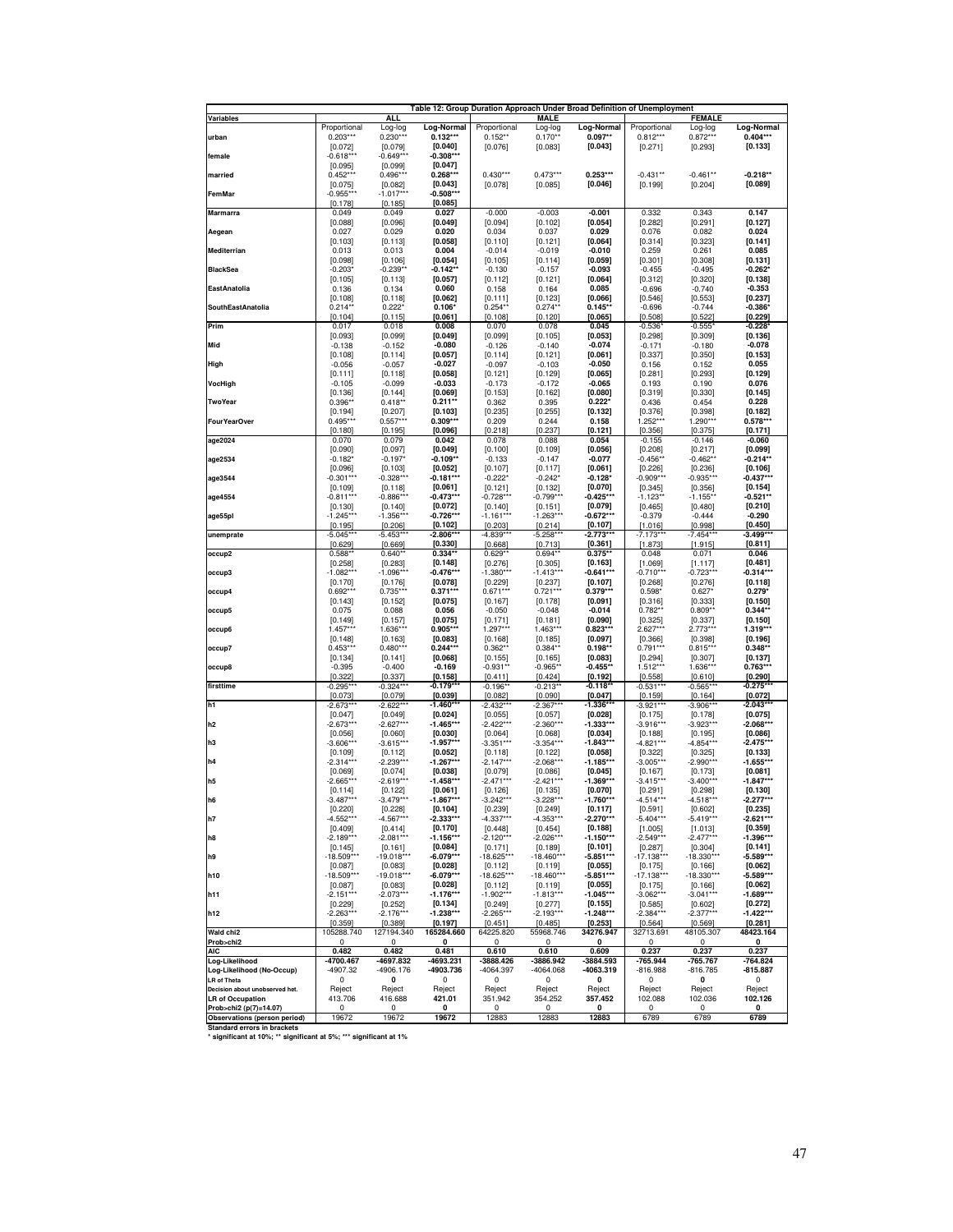|                            | Table 13: The Predicted Hazard Rates for the Individuals with Selected Characteristics |         |         |                         |        |           |                 |                                         |                |               |           |         |                                         |         |         |         |         |                                 |         |         |
|----------------------------|----------------------------------------------------------------------------------------|---------|---------|-------------------------|--------|-----------|-----------------|-----------------------------------------|----------------|---------------|-----------|---------|-----------------------------------------|---------|---------|---------|---------|---------------------------------|---------|---------|
|                            | <b>MALE</b>                                                                            |         |         |                         |        |           |                 |                                         |                | <b>FEMALE</b> |           |         |                                         |         |         |         |         |                                 |         |         |
|                            |                                                                                        |         | ILO     |                         |        |           | <b>Broad</b>    |                                         |                |               | ILO.      |         |                                         |         |         | Broad   |         |                                 |         |         |
| <b>Proportional Hazard</b> | Age1519                                                                                | Age2024 | Age2534 | Age3544                 | Age455 |           | Age1519 Age2024 | Age2534                                 | Age3544 Age455 |               | Age1519   | Age2024 | Age2534                                 | Age3544 | Age4554 | age1519 | Age2024 | Age2534                         | Age3544 | Age4554 |
| Non-graduate               | 11.32                                                                                  | 11.31   | 9.26    | 9.34                    | 6.23   | 10.95     | 11.65           | 9.10                                    | 8.13           | 4.96          | 2,34      | 2.33    | 1,91                                    | 1,93    | 1.29    | 2.29    | 2.44    | 1,90                            | 1,70    | 1,04    |
| <b>Primary School</b>      | 17.14                                                                                  | 17.12   | 14.02   | 14.14                   | 9.42   | 12.80     | 13.62           | 10.65                                   | 9,51           | 5.80          | 3.54      | 3.53    | 2.89                                    | 2.92    | 1,95    | 2.68    | 2.85    | 2.23                            | 1,99    | 1,21    |
| Middle Sc.                 | 17.02                                                                                  | 17.00   | 13.92   | 14.04                   | 9.36   | 11.24     | 11.95           | 9.34                                    | 8.35           | 5.09          | 3.51      | 3.51    | 2.87                                    | 2.90    | 1.93    | 2.35    | 2,50    | 1.95                            | 1.75    | 1.06    |
| High Sc.                   | 16.20                                                                                  | 16.18   | 13.25   | 13.36                   | 8.91   | 11.96     | 12.73           | 9.94                                    | 8.88           | 5.41          | 3.34      | 3.34    | 2.74                                    | 2.76    | 1.84    | 2.50    | 2.66    | 2.08                            | 1.86    | 1,13    |
| Voc. High Sc.              | 19,52                                                                                  | 19,50   | 15,97   | 16,10                   | 10,73  | 13,20     | 14,04           | 10,97                                   | 9,80           | 5,97          | 4,03      | 4.02    | 3,30                                    | 3,32    | 2,22    | 2.76    | 2.94    | 2,30                            | 2,05    | 1,25    |
| Two-Years Univ.            | 41.48                                                                                  | 41.44   | 33.94   | 34,22                   | 22.81  | 19.53     | 20.78           | 16.24                                   | 14.51          | 8.84          | 8.56      | 8.55    | 7.01                                    | 7.06    | 4.71    | 4.08    | 4.35    | 3.40                            | 3.03    | 1,85    |
| Four Years Univ.           | <b>NA</b>                                                                              | 36,39   | 29,80   | 30,05                   | 20.03  | <b>NA</b> | 22,30           | 17.43                                   | 15,57          | 9.49          | <b>NA</b> | 7,51    | 6,15                                    | 6,20    | 4.14    | 4,38    | 4.67    | 3.65                            | 3.26    | 1,98    |
|                            |                                                                                        |         |         |                         |        |           |                 |                                         |                |               |           |         |                                         |         |         |         |         |                                 |         |         |
| Log-Logistic               | Age1519                                                                                | Age2024 | Age2534 | Age3544                 | Age455 | Age1519   | Age2024         | Age2534                                 | Age3544        | Age455        | Age1519   | Age2024 | Age2534                                 | Age3544 | Age4554 | age1519 | Age2024 | Age2534                         | Age3544 | Age4554 |
| Non-graduate               | 12.23                                                                                  | 12.32   | 9.81    | 9.81                    | 6.26   | 11.95     | 12.82           | 9.80                                    | 8.65           | 5.03          | 2.27      | 2.29    | 1.82                                    | 1,82    | 1,16    | 2.28    | 2.44    | 1,87                            | 1,65    | 0.96    |
| <b>Primary School</b>      | 19.37                                                                                  | 19.52   | 15.53   | 15.53                   | 9.91   | 14.16     | 15.19           | 11.60                                   | 10.25          | 5.96          | 3.60      | 3.63    | 2.89                                    | 2.89    | 1.84    | 2.70    | 2.90    | 2.21                            | 1.95    | 1.14    |
| Middle Sc.                 | 19.28                                                                                  | 19.43   | 15.46   | 15.46                   | 9.86   | 12,29     | 13.18           | 10.07                                   | 8.90           | 5.17          | 3,58      | 3.61    | 2,87                                    | 2,88    | 1.83    | 2.34    | 2.51    | 1,92                            | 1,70    | 0.99    |
| High Sc.                   | 18,39                                                                                  | 18,53   | 14.75   | 14,75                   | 9.41   | 13,21     | 14.17           | 10,82                                   | 9,56           | 5,56          | 3,42      | 3,45    | 2,74                                    | 2,74    | 1,75    | 2,52    | 2.70    | 2,06                            | 1,82    | 1,06    |
| Voc. High Sc.              | 22.60                                                                                  | 22.78   | 18.13   | 18.13                   | 11.56  | 14.76     | 15.83           | 12.10                                   | 10.69          | 6.21          | 4.20      | 4.23    | 3,37                                    | 3.37    | 2.15    | 2.81    | 3.02    | 2.31                            | 2.04    | 1,18    |
| Two-Years Univ.            | 51.15                                                                                  | 51.54   | 41.02   | 41.03                   | 26.17  | 22.14     | 23.75           | 18.15                                   | 16.03          | 9.32          | 9.51      | 9.58    | 7.63                                    | 7.63    | 4.87    | 4.22    | 4.53    | 3.46                            | 3.06    | 1,78    |
| Four Years Univ.           | <b>NA</b>                                                                              | 46,93   | 37,35   | 37,36                   | 23.83  | <b>NA</b> | 26.49           | 20,24                                   | 17,88          | 10.40         | <b>NA</b> | 8.73    | 6,95                                    | 6,95    | 4,43    | 4,71    | 5.05    | 3,86                            | 3,41    | 1,98    |
|                            |                                                                                        |         |         |                         |        |           |                 |                                         |                |               |           |         |                                         |         |         |         |         |                                 |         |         |
| Log-Normal                 | Age1519                                                                                | Age2024 |         | Age2534 Age3544 Age4554 |        |           |                 | Age1519 Age2024 Age2534 Age3544 Age4554 |                |               |           |         | Age1519 Age2024 Age2534 Age3544 Age4554 |         |         | age1519 |         | Age2024 Age2534 Age3544 Age4554 |         |         |
| Non-graduate               | 30.41                                                                                  | 30.62   | 26.92   | 26.66                   | 20.90  | 30.24     | 31.42           | 27.12                                   | 25.30          | 19.05         | 13,20     | 13.30   | 11.69                                   | 11.57   | 9.07    | 13,43   | 13.96   | 12.05                           | 11.24   | 8.46    |
| <b>Primary School</b>      | 38.56                                                                                  | 38.83   | 34.14   | 33.80                   | 26.50  | 32.87     | 34.15           | 29.48                                   | 27.50          | 20.71         | 16.74     | 16.86   | 14.82                                   | 14.68   | 11.51   | 14.60   | 15.17   | 13.10                           | 12.22   | 9.20    |
| Middle Sc.                 | 38,52                                                                                  | 38,79   | 34,10   | 33,77                   | 26.47  | 30,55     | 31,75           | 27.40                                   | 25,57          | 19,25         | 16,72     | 16,84   | 14,81                                   | 14,66   | 11,49   | 13,57   | 14,10   | 12,18                           | 11,36   | 8,55    |
| High Sc.                   | 38.13                                                                                  | 38.40   | 33.76   | 33.43                   | 26.21  | 31.91     | 33.15           | 28.62                                   | 26.70          | 20.11         | 16.55     | 16.67   | 14.66                                   | 14.51   | 11.38   | 14.18   | 14.73   | 12.72                           | 11.86   | 8.93    |
| Voc. High Sc.              | 42.25                                                                                  | 42,55   | 37.41   | 37,04                   | 29.04  | 33.99     | 35,32           | 30.49                                   | 28.44          | 21,42         | 18,34     | 18.47   | 16.24                                   | 16.08   | 12.61   | 15,10   | 15.69   | 13,54                           | 12.64   | 9,52    |
| Two-Years Univ.            | 63.64                                                                                  | 64.10   | 56.35   | 55,79                   | 43.74  | 41.34     | 42.96           | 37.08                                   | 34,60          | 26,05         | 27,63     | 27.83   | 24,46                                   | 24.22   | 18.99   | 18,37   | 19.09   | 16,48                           | 15,37   | 11,57   |
| Four Years Univ.           | <b>NA</b>                                                                              | 62.78   | 55.20   | 54.65                   | 42.84  | <b>NA</b> | 46.58           | 40.21                                   | 37.51          | 28.25         | <b>NA</b> | 27.26   | 23.96                                   | 23.73   | 18.60   | 19,92   | 20.69   | 17.86                           | 16.67   | 12,55   |

| Table 14: The Predicted Hazard Rates for the Non-Married Individuals with Selected Characteristics |                                         |        |              |        |            |        |              |        |              |        |            |        |  |
|----------------------------------------------------------------------------------------------------|-----------------------------------------|--------|--------------|--------|------------|--------|--------------|--------|--------------|--------|------------|--------|--|
|                                                                                                    | Broad Definiton: Non-Married& age 25-34 |        |              |        |            |        |              |        |              |        |            |        |  |
|                                                                                                    | Proportional                            |        | Log-Logistic |        | Log-Normal |        | Proportional |        | Log-Logistic |        | Log-Normal |        |  |
| <b>Education Level</b>                                                                             | Male                                    | Female | Male         | Female | Male       | Female | Male         | Female | Male         | Female | Male       | Female |  |
| Non-graduate                                                                                       | 5.98                                    | 3.49   | 6.02         | 3.44   | 20.54      | 15.89  | 5.76         | 3.13   | 5.93         | 3.13   | 20.70      | 15.29  |  |
| Primary                                                                                            | 9.05                                    | 5.28   | 9.53         | 5.44   | 26.05      | 20.15  | 6.74         | 3.66   | 7.03         | 3.71   | 22.51      | 16.62  |  |
| Mid                                                                                                | 8.99                                    | 5.24   | 9.49         | 5.42   | 26.02      | 20.13  | 5.91         | 3.21   | 6.10         | 3.22   | 20.92      | 15.45  |  |
| High                                                                                               | 8.56                                    | 4.99   | 9.05         | 5.17   | 25.76      | 19.93  | 6.29         | 3.42   | 6.56         | 3.46   | 21.85      | 16.14  |  |
| VocHiah                                                                                            | 10.31                                   | 6.01   | 11.12        | 6.35   | 28.55      | 22.08  | 6.94         | 3.78   | 7.33         | 3.86   | 23.27      | 17.19  |  |
| <b>Two-Years</b>                                                                                   | 21.92                                   | 12.77  | 25.17        | 14.37  | 43.00      | 33.26  | 10.27        | 5.59   | 10.99        | 5.80   | 28.31      | 20.91  |  |
| <b>FourYears</b>                                                                                   | 19.25                                   | 11.22  | 22.92        | 13.09  | 42.12      | 32.58  | 11.03        | 6.00   | 12.26        | 6.46   | 30.69      | 22.67  |  |

| Table 15: The Predicted Hazard Rates for the Rural Resident Individuals with Selected Characteristics |       |              |       |                                |            |                                  |              |        |              |        |            |        |  |
|-------------------------------------------------------------------------------------------------------|-------|--------------|-------|--------------------------------|------------|----------------------------------|--------------|--------|--------------|--------|------------|--------|--|
|                                                                                                       |       |              |       | ILO Definiton: Rural age 25-34 |            | Broad Definiton: Rural age 25-34 |              |        |              |        |            |        |  |
|                                                                                                       |       | Proportional |       | Log-Logistic                   | Log-Normal |                                  | Proportional |        | Log-Logistic |        | Log-Normal |        |  |
| <b>Education Level</b>                                                                                | Male  | Female       | Male  | Female                         | Male       | Female                           | Male         | Female | Male         | Female | Male       | Female |  |
| Non-graduate                                                                                          | 7.61  | 1.57         | 7.76  | 1.44                           | 23.46      | 10.19                            | 7.48         | 1.56   | 7.83         | 1.49   | 23.84      | 10,59  |  |
| Primary                                                                                               | 11.52 | 2.38         | 12.29 | 2.29                           | 29.75      | 12.92                            | 8.74         | 1.83   | 9.28         | 1.77   | 25.92      | 11.52  |  |
| Mid                                                                                                   | 11.44 | 2.36         | 12.23 | 2.27                           | 29.72      | 12.90                            | 7.67         | 1.60   | 8.05         | 1.54   | 24.09      | 10.70  |  |
| High                                                                                                  | 10.89 | 2.25         | 11.67 | 2.17                           | 29.42      | 12.77                            | 8.17         | 1.71   | 8.65         | 1,65   | 25.16      | 11,18  |  |
| VocHigh                                                                                               | 13.13 | 2.71         | 14.34 | 2.67                           | 32.60      | 14.15                            | 9.01         | 1.89   | 9.67         | 1.84   | 26.80      | 11.91  |  |
| <b>Two-Years</b>                                                                                      | 27.90 | 5.76         | 32.46 | 6.04                           | 49.10      | 21.32                            | 13.33        | 2.79   | 14.51        | 2.77   | 32.60      | 14.48  |  |
| <b>FourYears</b>                                                                                      | 24.50 | 5.06         | 29.56 | 5.50                           | 48.10      | 20.88                            | 14.32        | 2.99   | 16.18        | 3,09   | 35.35      | 15,71  |  |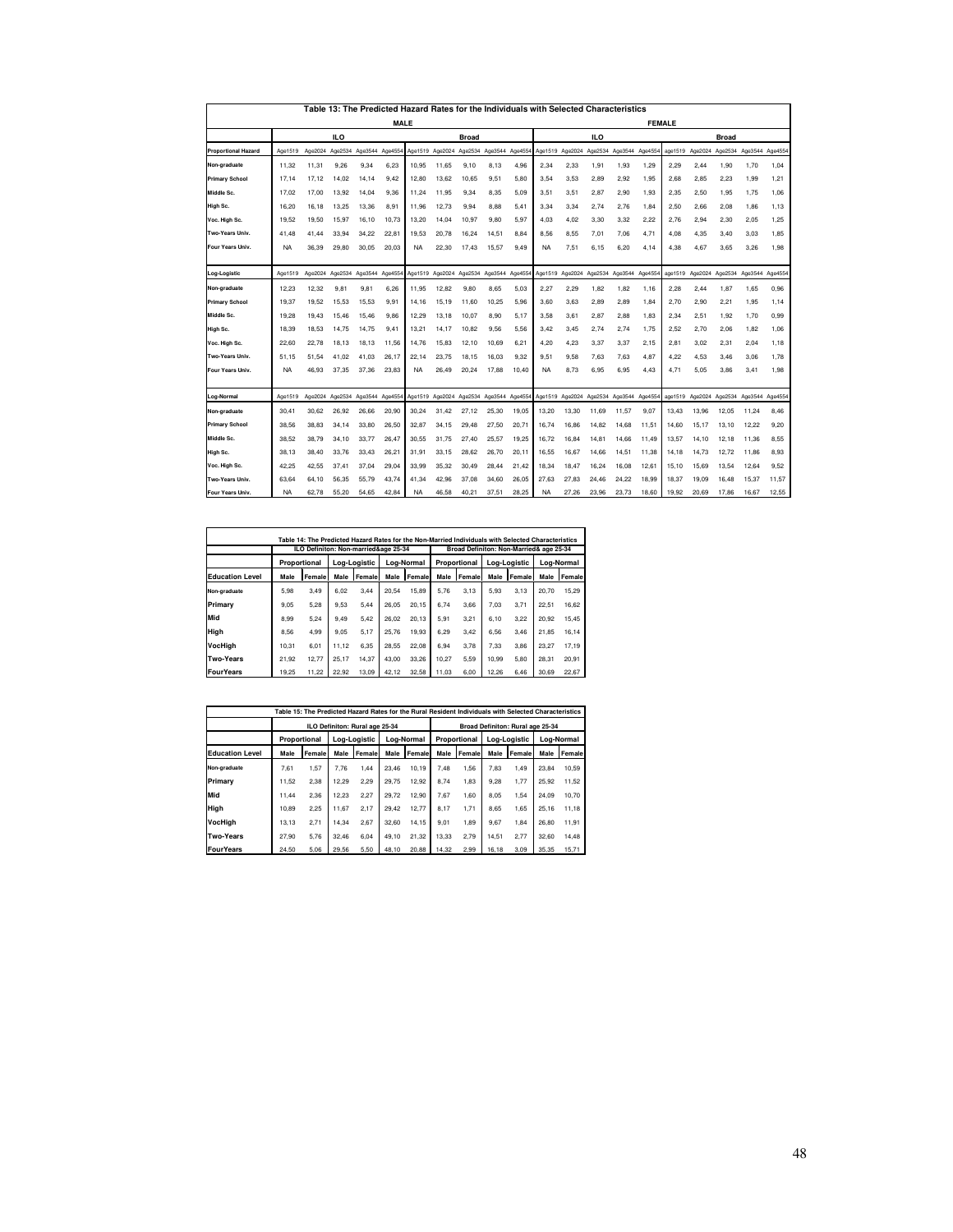

**Source: SIS Database.** 



Notes: 1) Data for Austria refer to the average annual rate in 1992-2002

2) Data for Hungary refer to the average annual rate in 1994-2002

3) Data for Czech Republic refer to the average annual rate in 1993-2002

4) Data for Finland refer to the average annual rate in 1992-2002.

5) For the USA average value for the youth was calculated for 16 to 24 years of old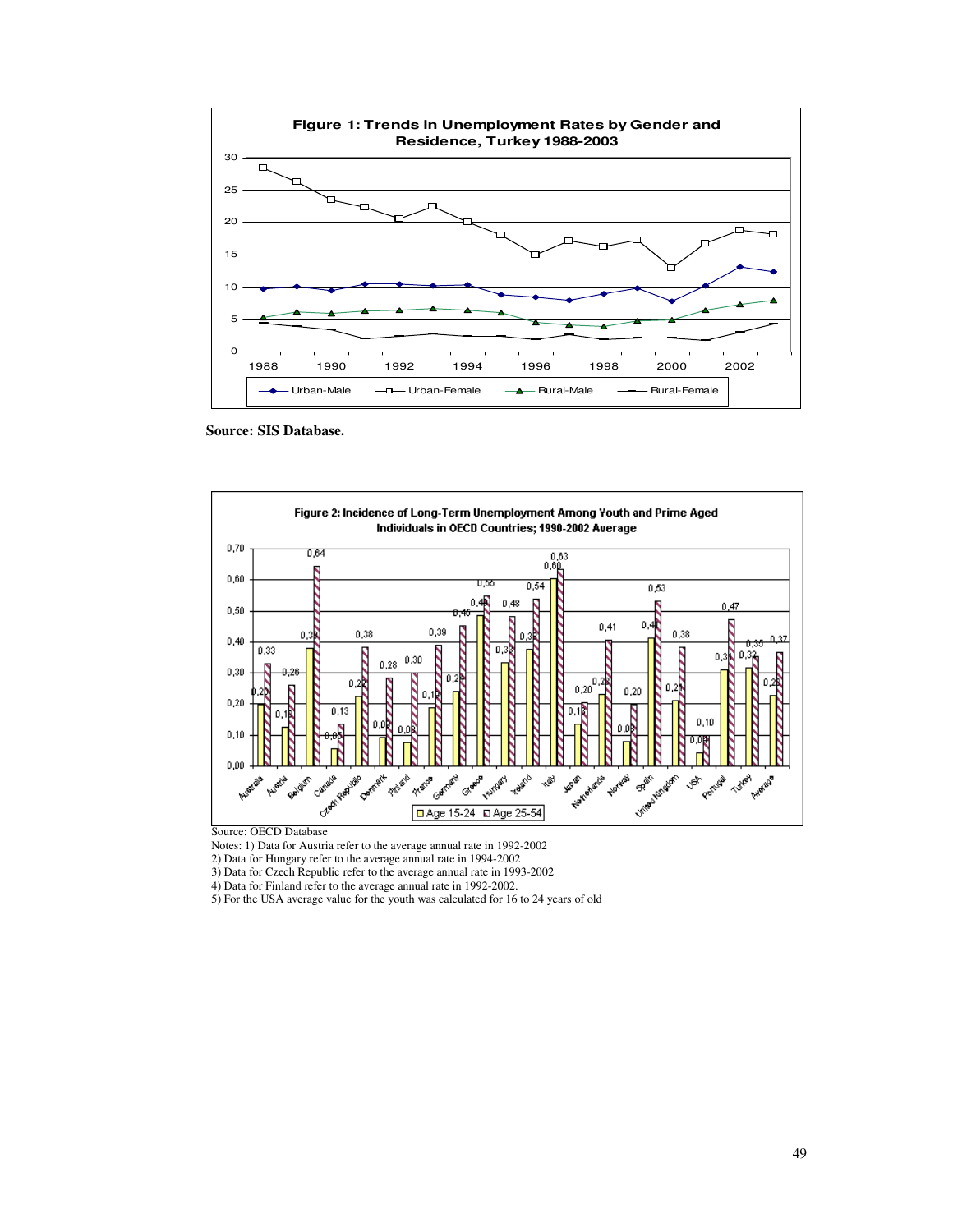# **Figure 3:Turnbull's Survival Function under ILO-Definiton**



**Figure 4:Turnbull's Survival Function under Broad-Definiton**

0 10 20 30 40 50 60 70 80 90 100 Time to Failure

 $_{0,4}$  $0,5$  Rural





1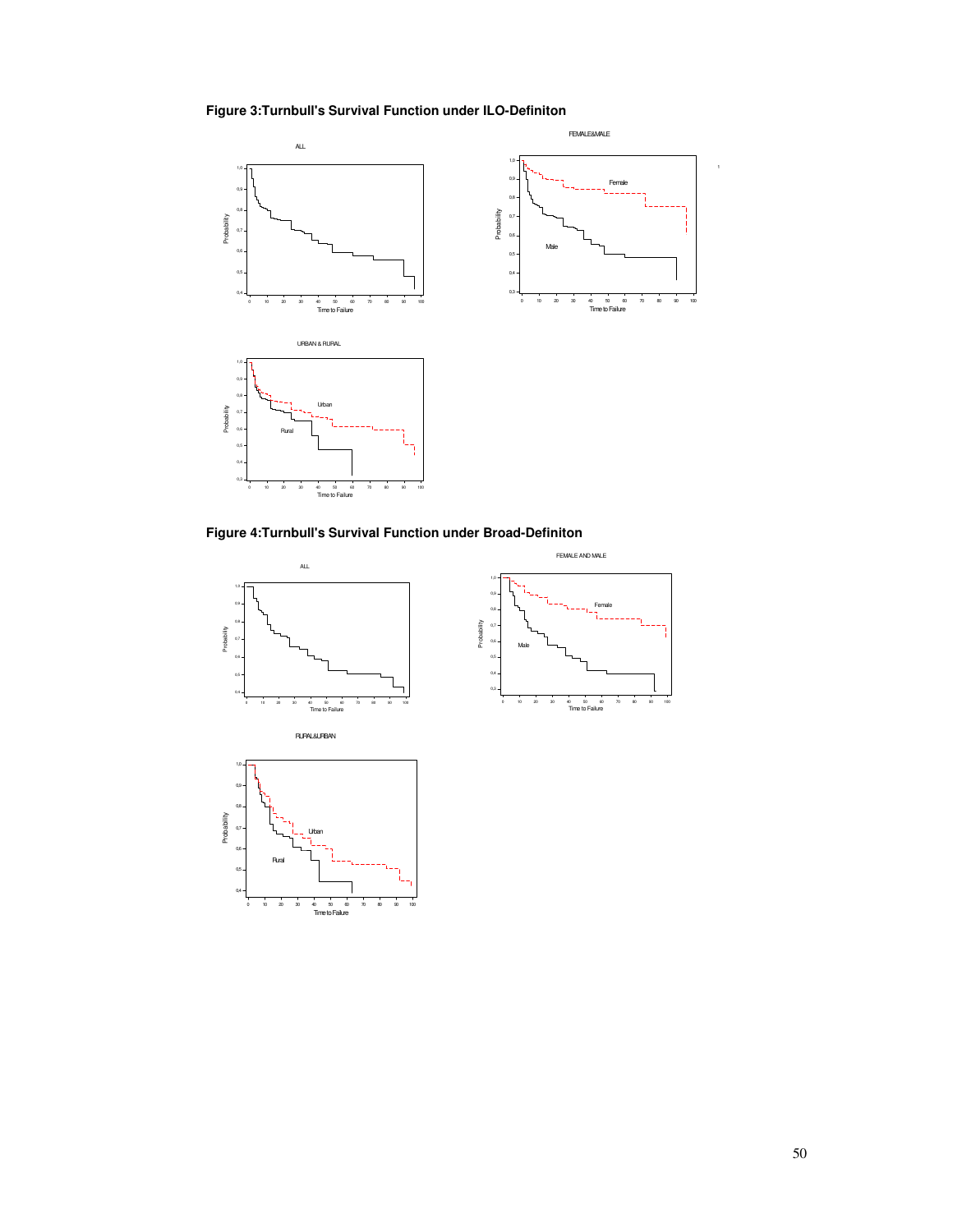**Figure 5: Smoothed Hazard Function under ILO Definition**



**Figure 6: Smoothed Hazard Function under Broad Definition**

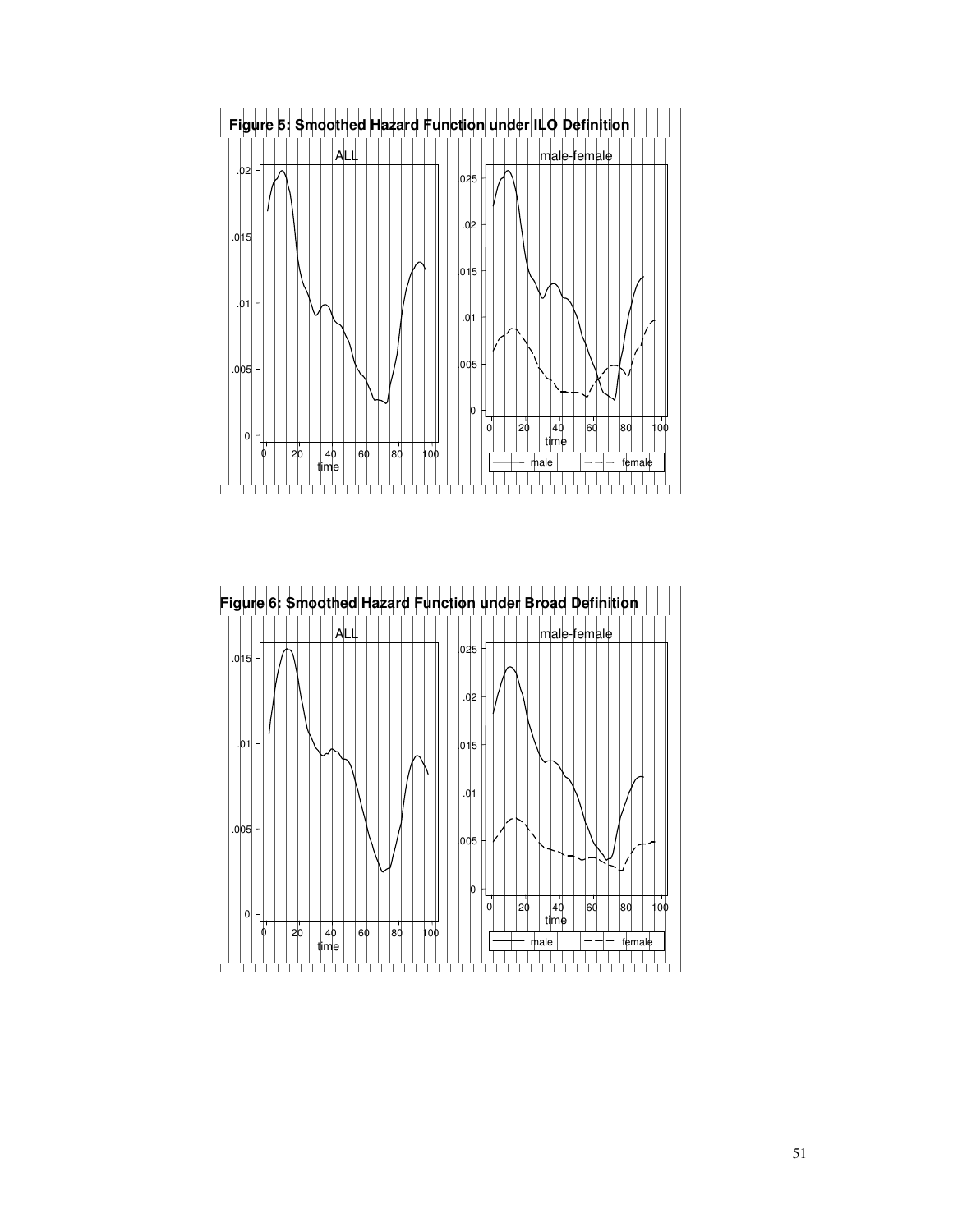